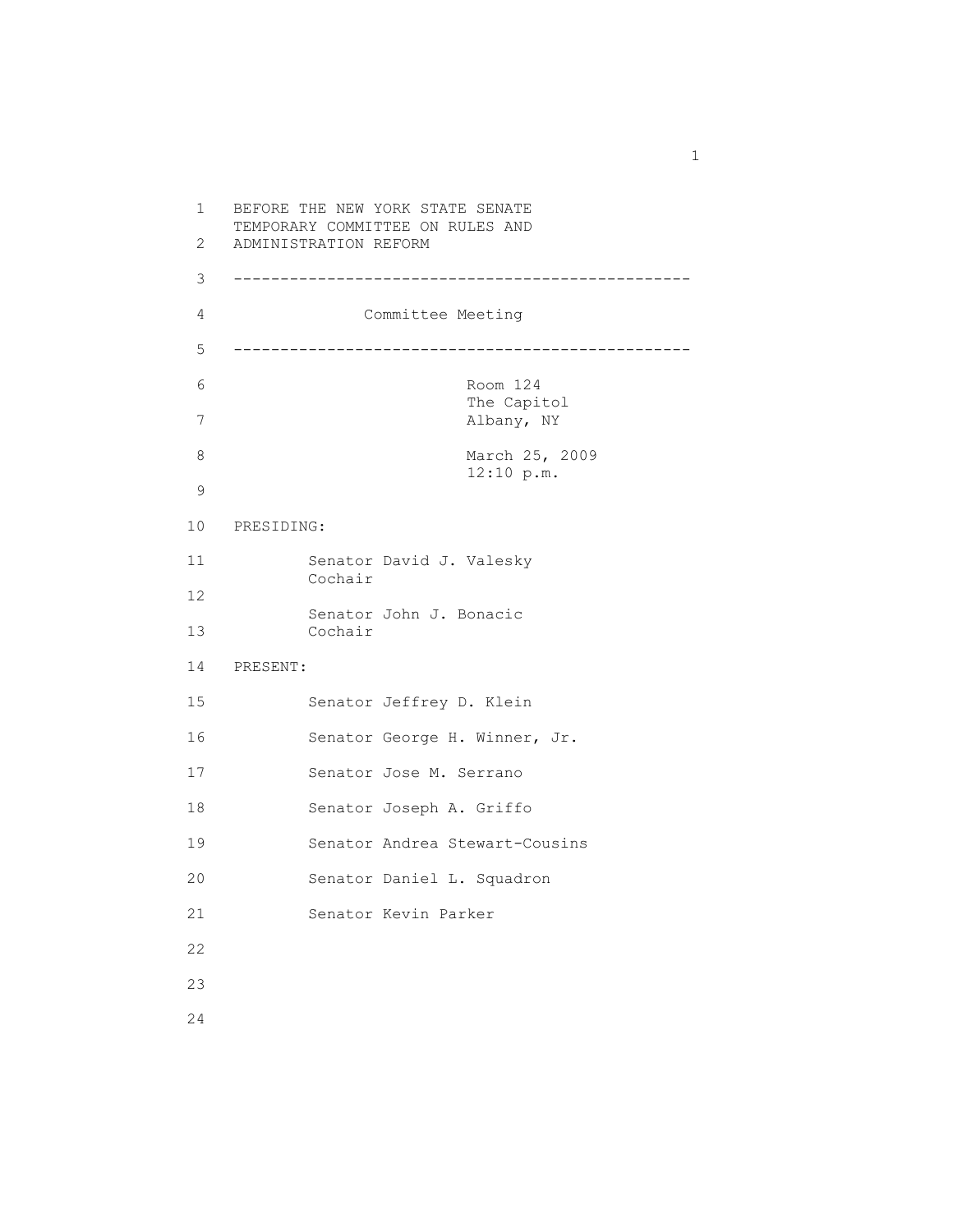1 CHAIRMAN BONACIC: Good afternoon. 2 This is our third meeting of the Temporary 3 Committee on Rules and Administration. And 4 without saying too much, I'd like to use the 5 time to get into the open issues. 6 David, is there anything you want to 7 share with the committee? 8 CHAIRMAN VALESKY: No, I think let's 9 move right into -- pick up where we left off 10 yesterday. 11 CHAIRMAN BONACIC: There was one 12 thing that I wanted to make sure was clear, 13 and that is if a member prepares a bill, 14 there's a "99" process in which that 15 member's bill will be voted up or down in 16 committee. And if that bill passes the 17 committee, then it gets -- sometime during 18 the year, it gets voted on on the floor. 19 And if we can agree to that principle, 20 then we don't have -- we're not involved 21 with motions to discharge. We're done with 22 it. So -- yes, George? 23 SENATOR WINNER: Motions to discharge 24 from committee.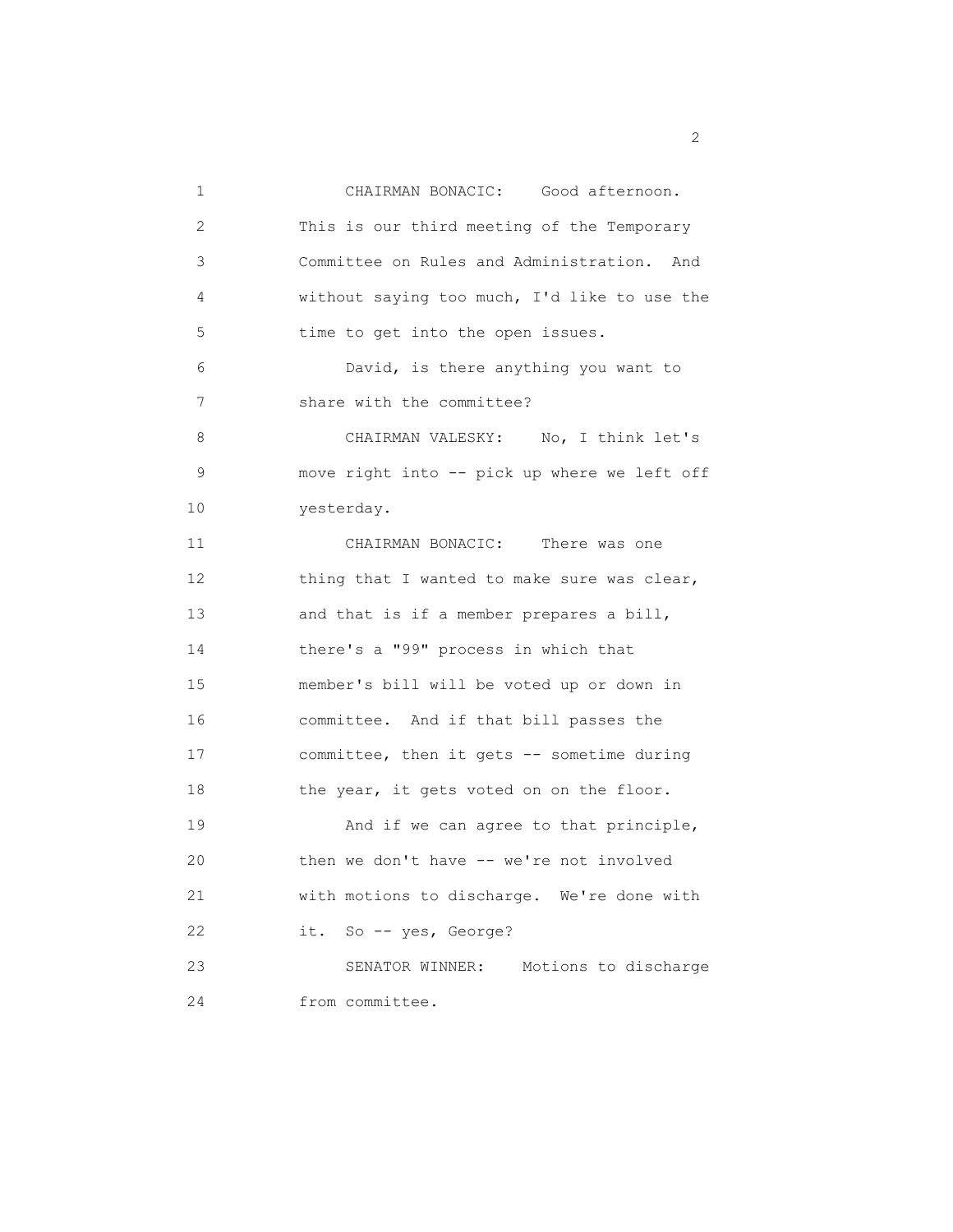1 CHAIRMAN BONACIC: Well, yeah, in 2 committee. Yeah, in committee. 3 SENATOR KLEIN: Meaning they won't be 4 done on the floor. 5 CHAIRMAN BONACIC: No, no, let's -- 6 if a member files a 99 to a particular 7 committee for their bill, we're saying that 8 committee must vote up or down on that 9 member's bill. Okay? Amended, you know, 10 whatever. 11 **If it passes the committee, we want to**  12 ensure that it gets to the active list that 13 year and voted on the floor. If we can 14 ensure that process for a member's bill to 15 be heard, then there's no need for a motion 16 to discharge or a petition process. 17 Because you were -- I got the flavor 18 that you were not high on the petition 19 **process.** I liked it; I thought it was more 20 democracy. But lookit, we can always 21 revisit that down the road if we see what 22 we're doing and how it works out. 23 But does anyone have a problem with 24 that concept?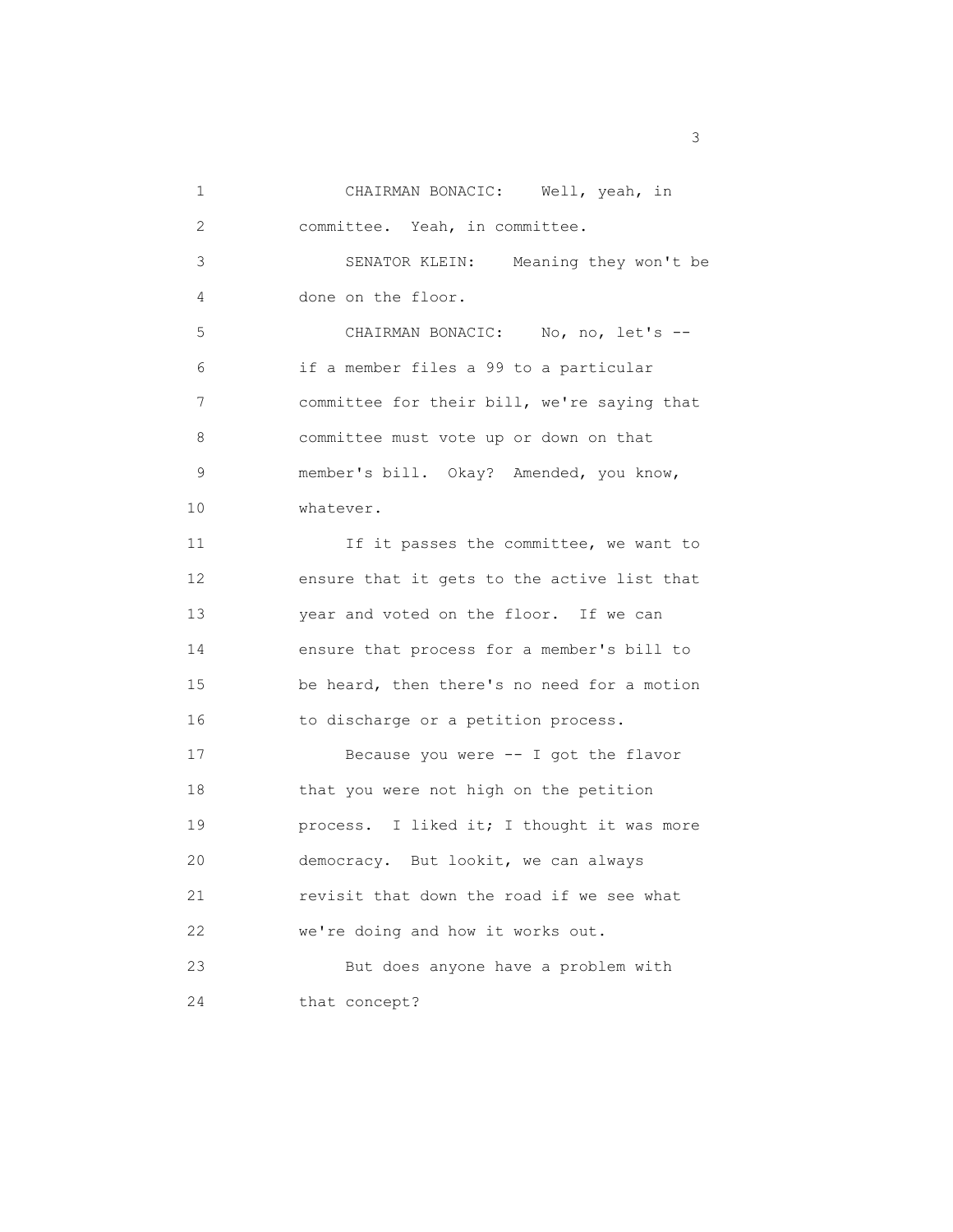1 SENATOR WINNER: No, I just wanted to 2 clarify that you're not suggesting that we 3 eliminate -- we still have the motion to 4 discharge procedure in the rules, but you 5 wouldn't have to use it if your bill is 6 considered. 7 CHAIRMAN VALESKY: There would be no 8 need for it. 9 SENATOR BONACIC: That's what I'm 10 saying. 11 SENATOR WINNER: But I mean there's 12 still a motion to discharge procedure in the 13 rules in the event that the committee 14 doesn't takes the bill up. 15 CHAIRMAN BONACIC: Well, then we'd be 16 violating our own rules. So in other 17 words -- 18 SENATOR WINNER: It's chicken soup. 19 It doesn't hurt. 20 CHAIRMAN BONACIC: Okay. I guess I 21 don't have a problem with it, but I was just 22 saying -- 23 SENATOR WINNER: Obviously a motion 24 to discharge will not be in order if the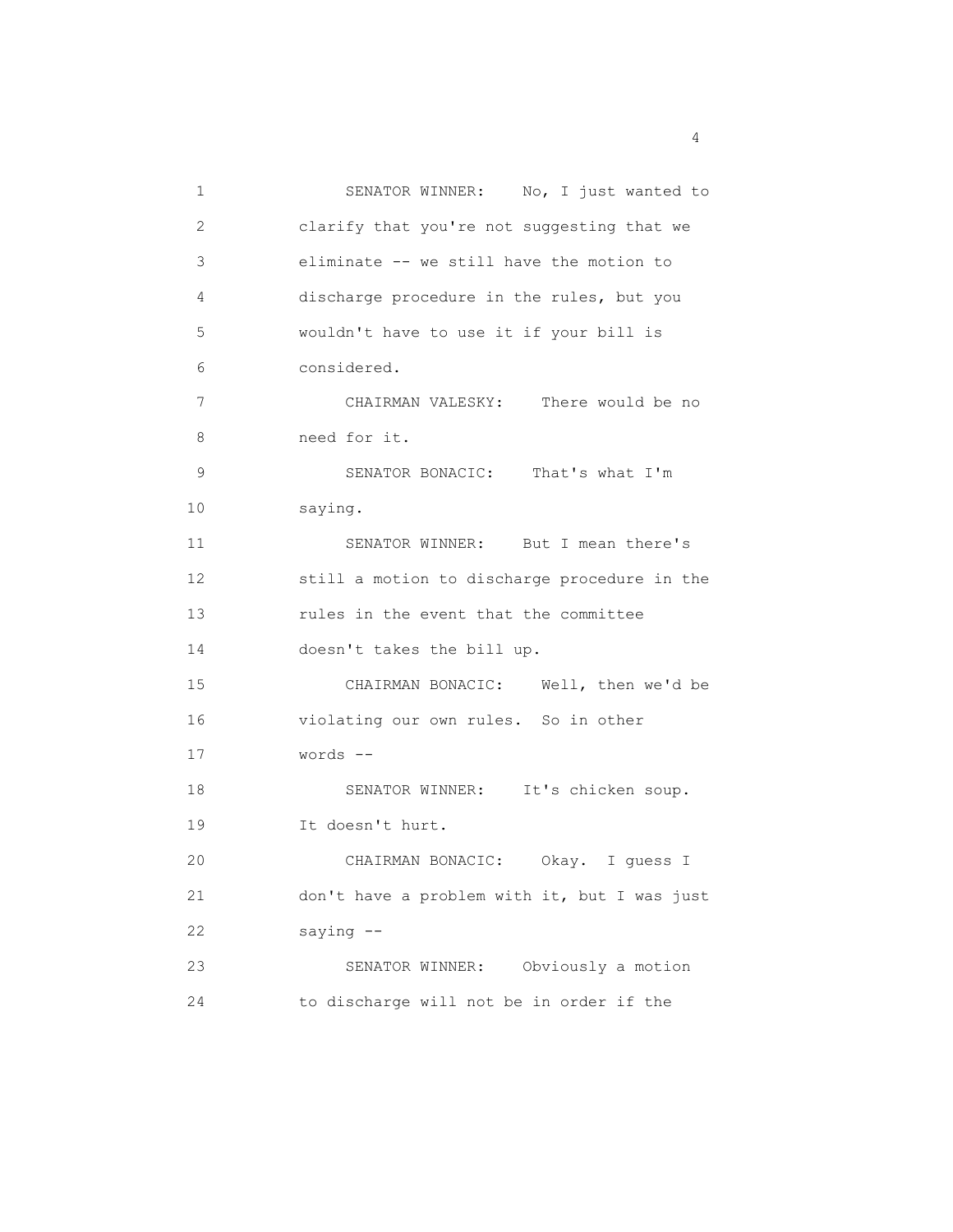1 bill is being considered by the committee. 2 CHAIRMAN BONACIC: That's the better 3 way to say it, Senator Winner. Thank you. 4 Better way to say it. 5 The committee votes on the bill, then 6 you can't use the motion to discharge. That 7 tool has been taken away from you. 8 And if it's voted down in committee, 9 that's the end of it. That's the end of it. 10 It's pretty simple. It's pretty simple. 11 CHAIRMAN VALESKY: Any thoughts? I 12 mean, which is where we left off yesterday. 13 CHAIRMAN BONACIC: Right. No, I just 14 wanted to make sure. But I added another 15 element just -- and the other element was it 16 gets voted on the floor, it gets to the 17 active list. The majority leader doesn't 18 hold it. The Rules Committee doesn't hold 19 it, the killing fields. That member's bill 20 gets voted on on an active calendar. Okay? 21 Now, when you do a calendar, let's say 22 I'm No. 100, because that's where I had it 23 printed; there were people ahead of me. And 24 as we get into June, you have time-sensitive

<u>5</u>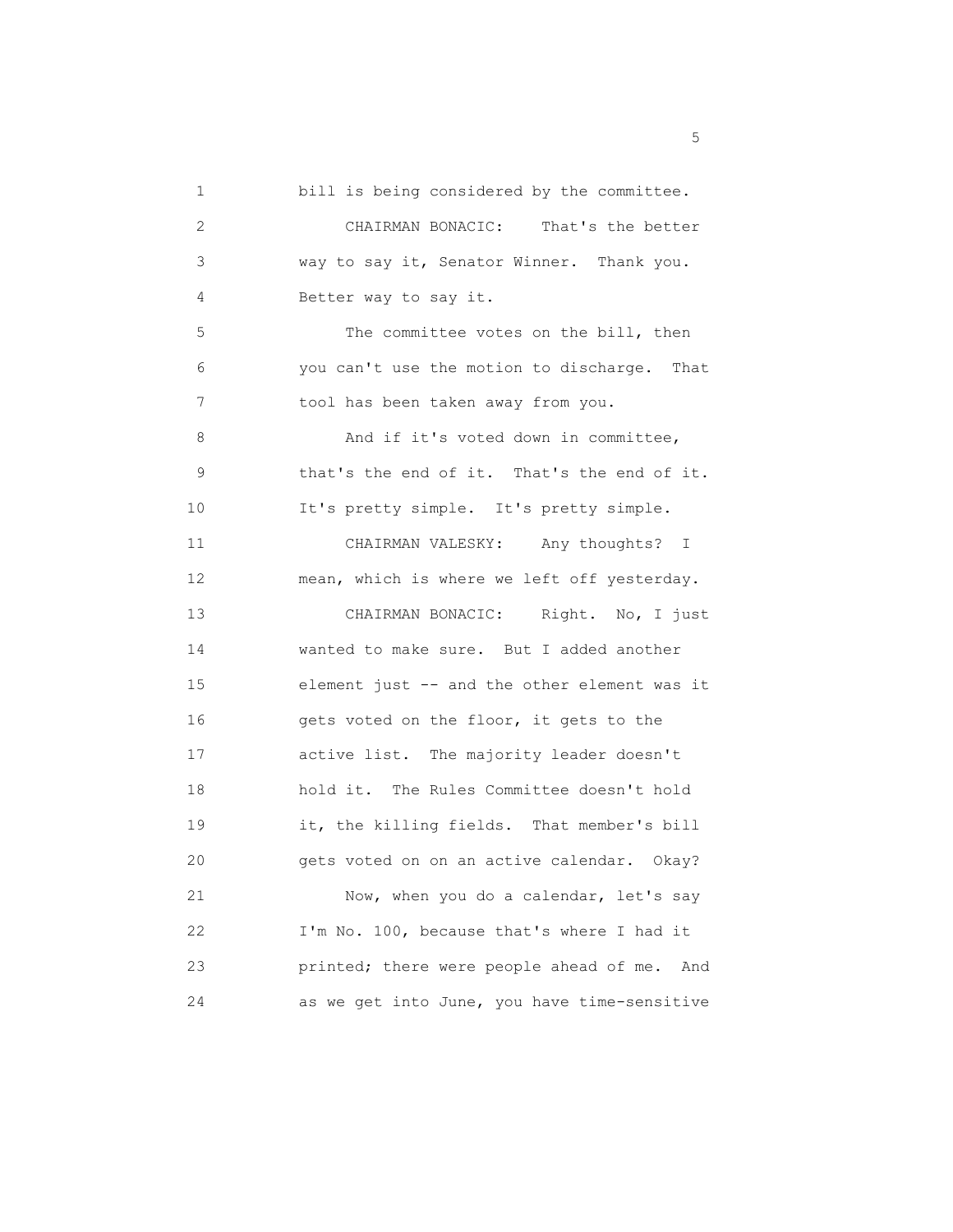1 bills that have more of an urgency. But 2 their number may be 200. I think there the 3 majority leader has the discretion of 4 putting bills forward that are of urgency, 5 that are more time-sensitive. But Bill No. 6 100 gets voted on at some time, whether it's 7 on the back end or -- that's our thinking. 8 And what I did in this little punch 9 list was -- and we apologize to Mr. Stengel, 10 but, you know, I only got one staffer. And 11 that punch list that you have there was a 12 cap on how many bills a senator could put 13 in, not counting home rule bills. There's 14 nothing magical about 50. I had seen a 15 good-government bill talked about before. 16 I'll leave it to everybody's discretion what 17 that number should be. 18 But if we leave it unlimited, I could 19 just see somebody trying to sabotage the 20 legislative process by putting in a thousand 21 bills. 22 SENATOR SQUADRON: I think that part 23 of the reason why you don't have -- and 24 again, if you look at all the other states,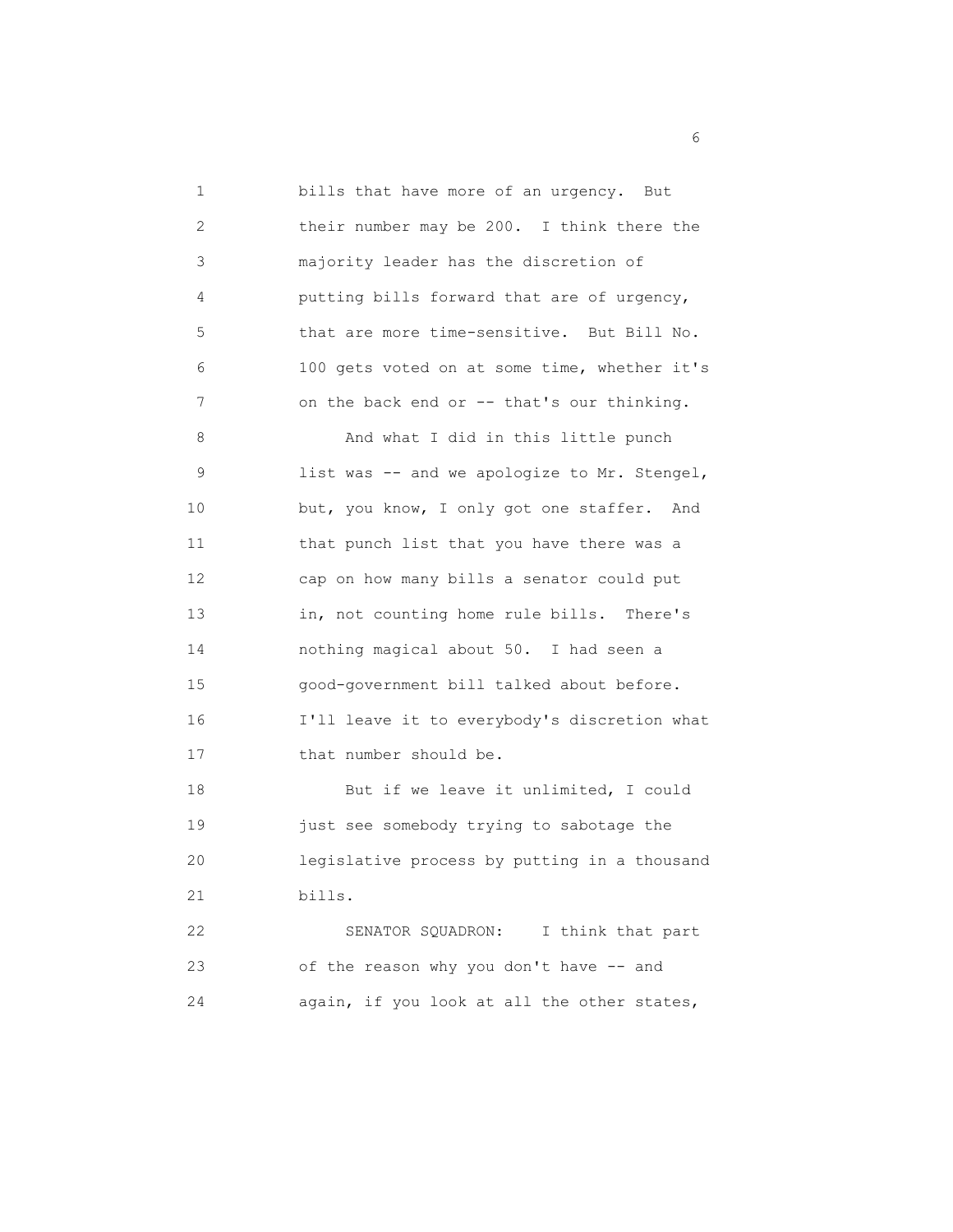1 including the states that are not nearly as 2 dysfunctional as ours, a lot of them have 3 some sort of a gate. Now, it's not a single 4 gate, but, you know, some sort of gate on 5 bills going to committee, bills actually 6 going to the floor.

7 And part of the reason for that is for 8 the reason you talked about, every single 9 bill has to get considered. Then you can 10 print a thousand bills, and you really gum 11 it up.

 12 You know, I'm not sure whether I'll 13 have 50 good ideas this session, but I have 14 **a** colleague on the Assembly side who, you 15 know, believes in passing almost every bill 16 he puts in, and I think he's put in 129 so 17 far this year. And he's dead serious about 18 that. I mean, he works -- his focus is on 19 making legislation; you know, bills into 20 law. And different members I think have 21 different focus -- you know, focus on one 22 sort of big bill, several small bills. 23 So I worry about capping the number of 24 bills we can put in. I do think that the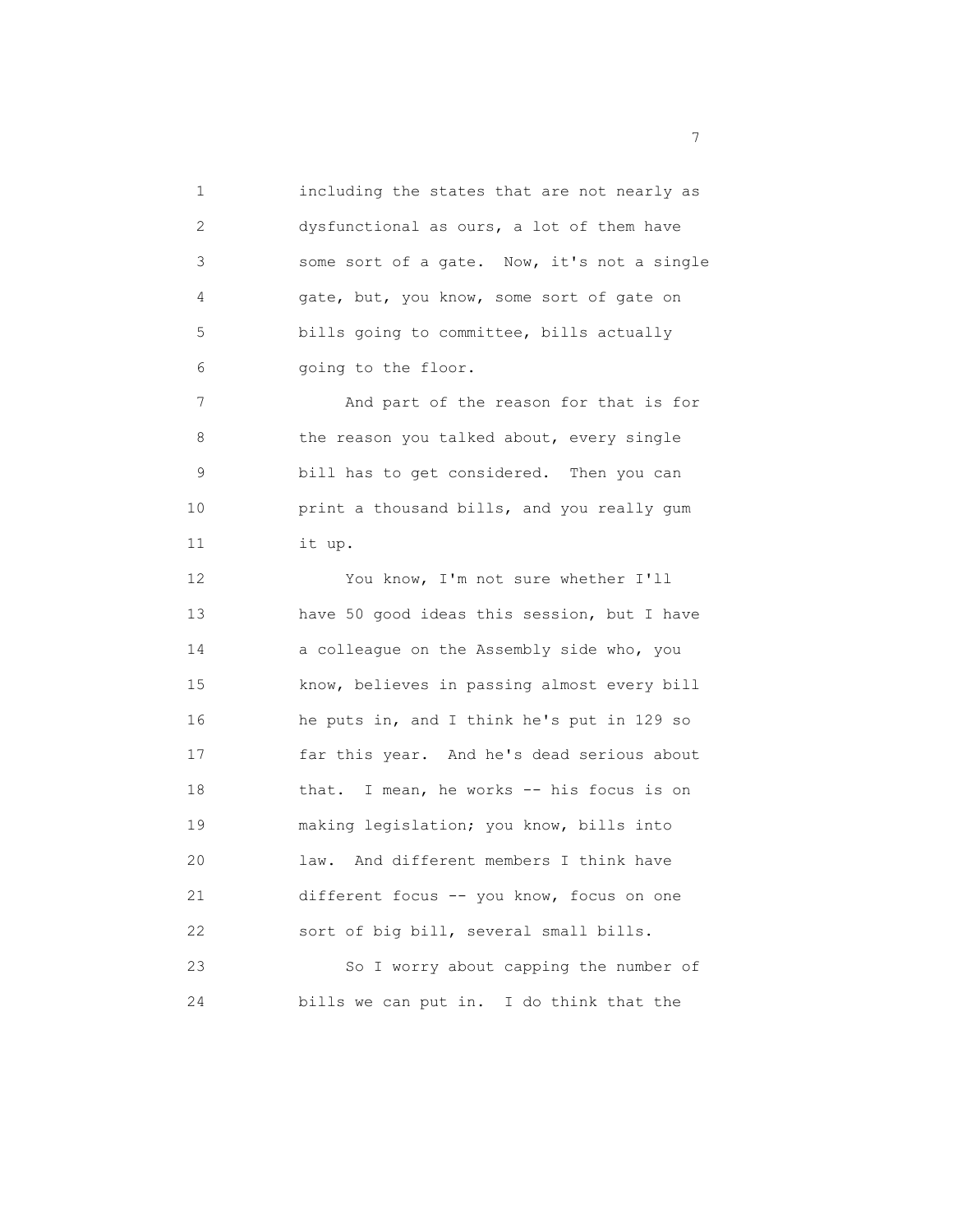1 obligation to the bills that we consider, 2 really think through them, is one we need to 3 have. But I worry about saying, you know, 4 you can't do more bills than this equally. 5 CHAIRMAN BONACIC: I'll leave it, you 6 know, if a member gets tagged in putting in 7 a lot of frivolous bills, you know they're 8 going to be -- they're not going to pass 9 committees. They're going to be dismissed. 10 SENATOR KLEIN: And what you just 11 said is the reason why I don't think we need 12 a cap on the number of bills. 13 CHAIRMAN BONACIC: Well, I just 14 suggested it, but it's not critical. I'll 15 just throw it out there if you think it 16 serves a purpose. Okay? 17 Okay, where else are we -- go ahead, 18 David. You want to go through something 19 else? 20 CHAIRMAN VALESKY: I think we have 21 to -- I mean, we didn't talk -- the issue of 22 calendaring the bills. 23 CHAIRMAN BONACIC: Okay, let's talk 24 about that.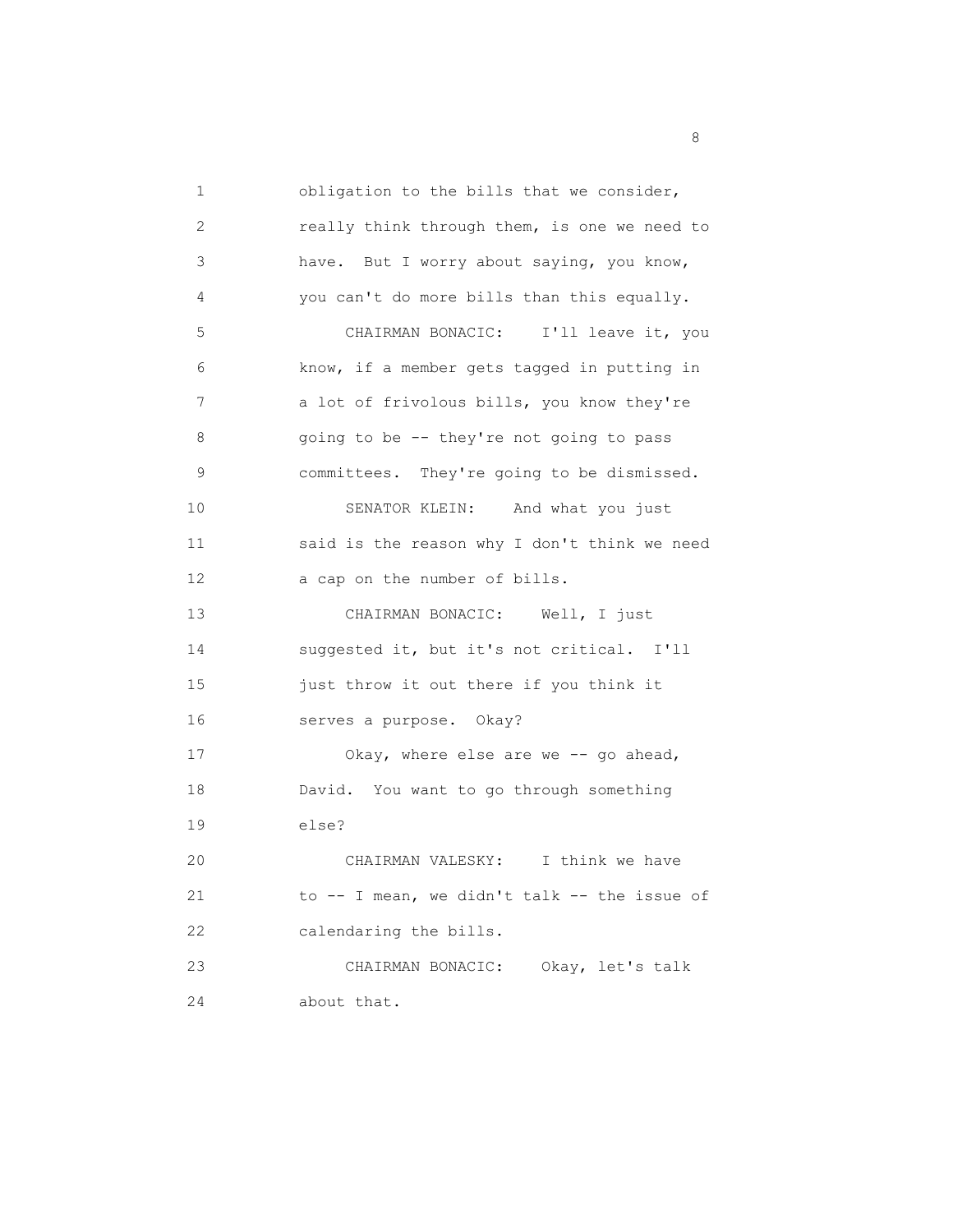1 CHAIRMAN VALESKY: I think we -- you 2 know, we may have to revisit the issue of a 3 petition process or something. I mean, what 4 we were talking about was mandatory 5 consideration in committee of bills. 6 CHAIRMAN BONACIC: Okay. Let me ask 7 you this. If the members don't want to 8 ensure that if a bill passes committee and 9 doesn't get to the active list, it gets 10 voted on -- if that's a problem, you know, 11 maybe somebody could explain why that's a 12 problem. 13 CHAIRMAN VALESKY: I'd just like to 14 see what other states do in regard to 15 calendaring procedures of bills. I don't 16 know off the top of my head what other 17 legislatures do in terms of flow of 18 legislation on the calendar itself. I think 19 that would be helpful. 20 CHAIRMAN BONACIC: Well, okay. If 21 it's our goal to empower members, I think 22 that bills should be able to be voted on. 23 If for some reason you don't want to do that 24 on the floor of the Senate, then our

en de la construction de la construction de la construction de la construction de la construction de la constr<br>1990 : la construction de la construction de la construction de la construction de la construction de la const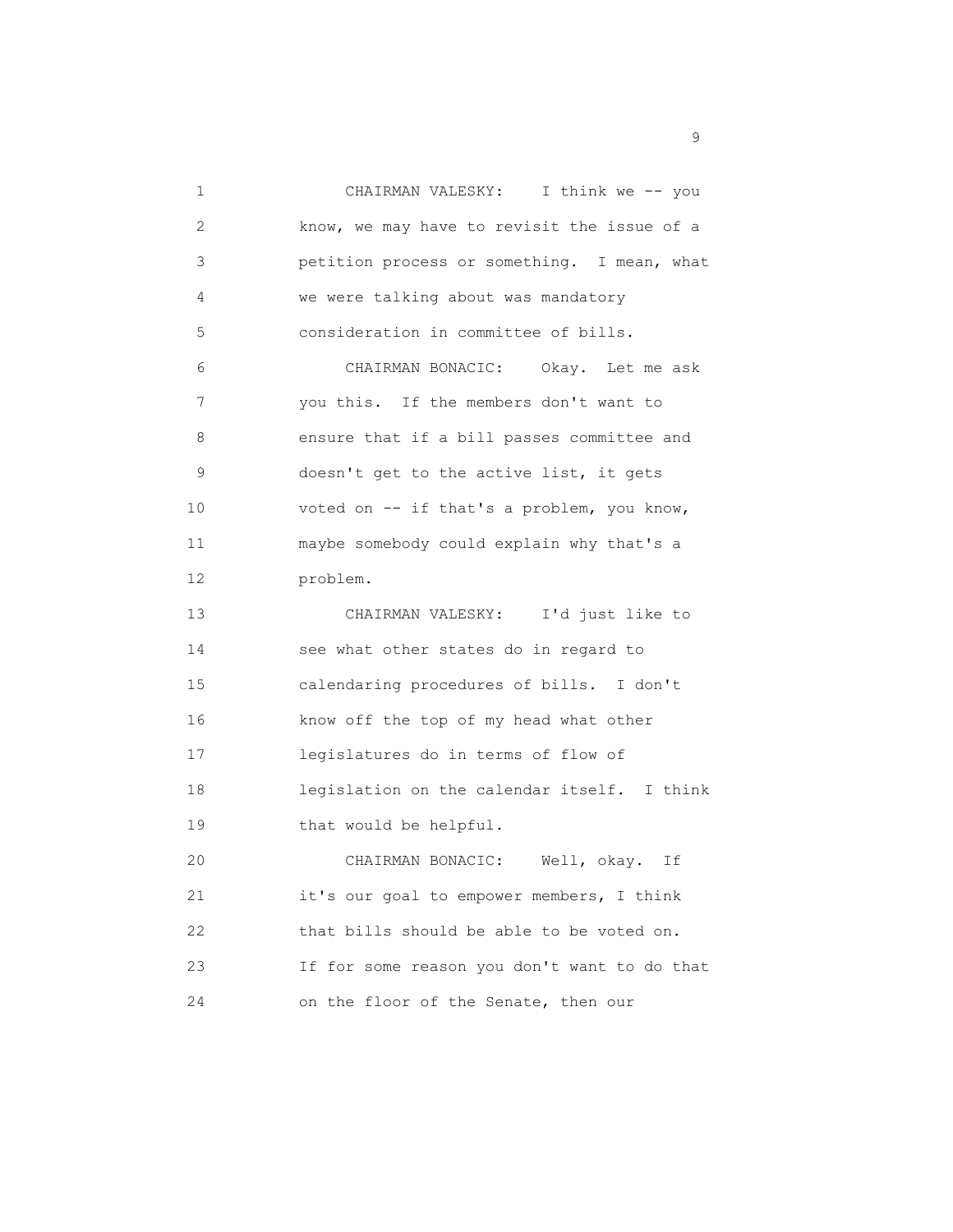1 fallback position is there should be a 2 petition process to guarantee that it goes 3 to the floor. And in that case, we would 4 argue 51 percent, not 60, because it takes 5 51 percent now for a motion to discharge. 6 I think it's cleaner, just to make sure 7 members get a vote on the floor. But again, 8 you know, if it passes committee and the 9 majority leader says it's never going to 10 come to the floor, I mean, you know -- 11 SENATOR WINNER: It's sort of a 12 hollow promise if in fact you got led down 13 the road here, you got your bill out of 14 committee, and then it's never going to see 15 the light of day. Once again, you've got an 16 autocratic roadblock in the form of a 17 majority leader just basically saying, 18 arbitrarily and capriciously, that the bill 19 is not -- notwithstanding the fact that the 20 committee approved it, the bill is never 21 going to see the light of day. 22 SENATOR KLEIN: But unlike the 23 Assembly's 99, where they have, you know, 24 the hold or kill calendar, this is going to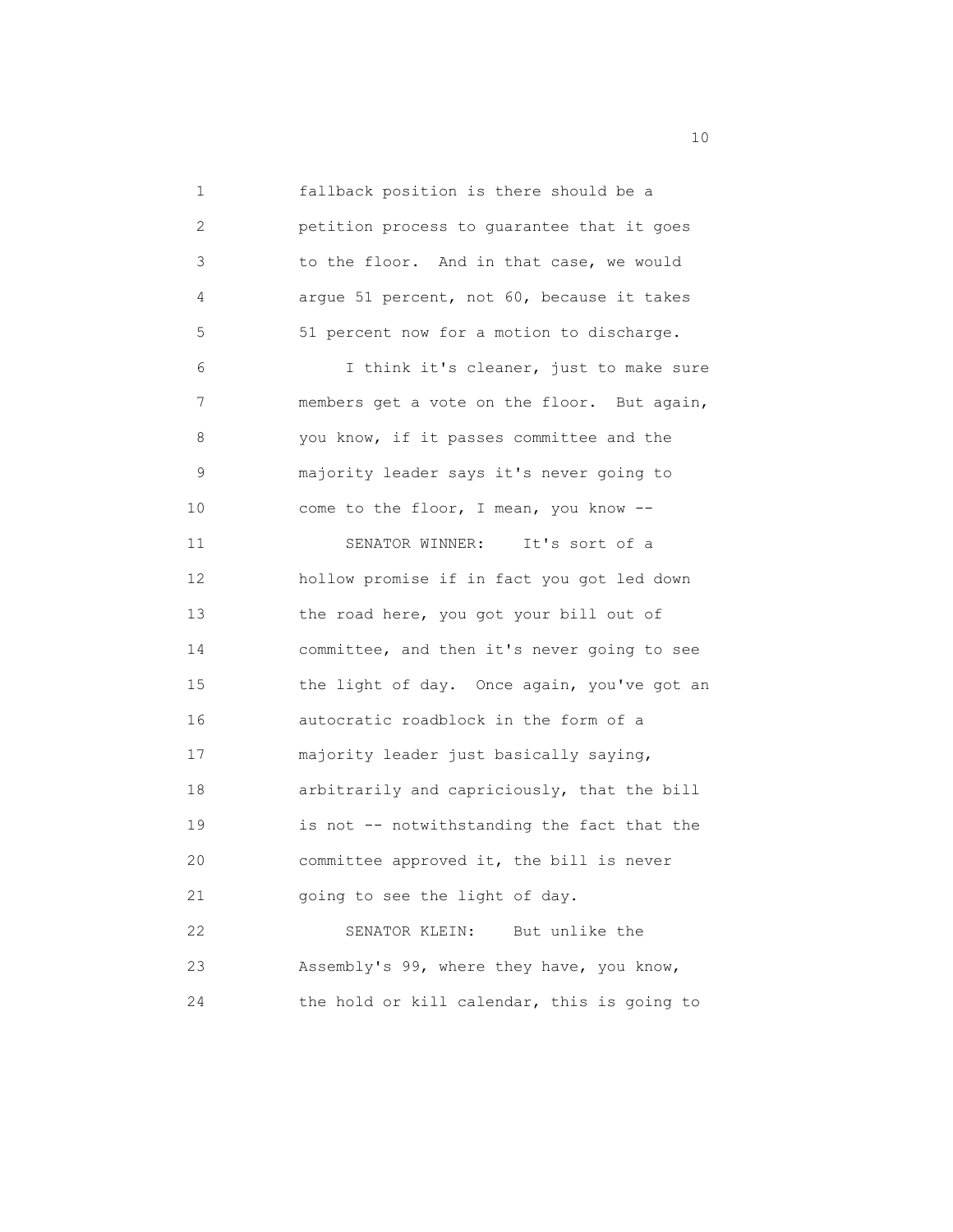1 force individual members who are on that 2 committee to cast a vote on that specific 3 legislation, be it a Republican or a 4 Democratic bill. It's not, you know -- 5 CHAIRMAN VALESKY: It's significant. 6 SENATOR KLEIN: It's a significant 7 step. 8 SENATOR WINNER: Well, I'm not saying 9 it isn't significant. But it's a step -- 10 SENATOR KLEIN: What happens next. 11 And I think that's what we have to 12 determine, what happens next. I mean, what 13 other states do as far as, you know, now, 14 you know, you had your day, you had members 15 of that committee vote on the bill, the bill 16 passed, you know, even though not everyone 17 was for the bill. 18 Now, what's your next step? How does 19 it ensure its place on the A calendar to 20 ensure that everyone gets to vote on it? 21 SENATOR SQUADRON: With the chair's 22 indulgence, although obviously -- I would be 23 interested in hearing from any of the staff. 24 If you do know offhand what they do in other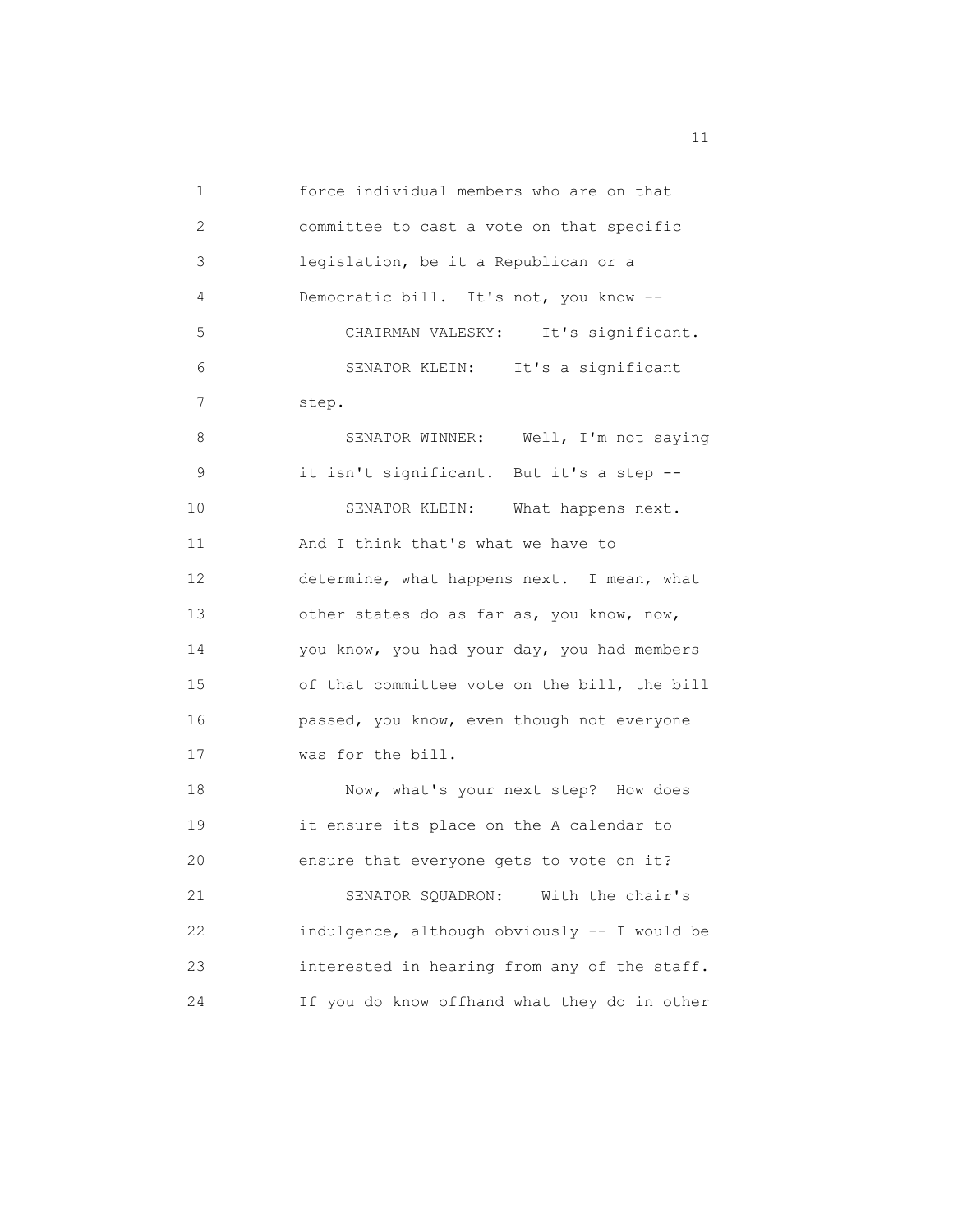1 states or in Congress, I think it might -- 2 CHAIRMAN BONACIC: Before we give the 3 floor over, if -- the committee process is 4 where the pros are, where there's the 5 counsel and the special help. The merits of 6 that bill, I think if it gets past that 7 committee, it deserves a vote on the floor. 8 Because that's where most of the brains and 9 the debate and the hearings and the speakers 10 may be called in. 11 So to deprive it of an active vote on 12 the calendar, it frustrates the member. It 13 lessens the member's empowerment. And 14 believe me, it cuts both ways. It will 15 probably cut more for the majority, hurting 16 the majority, than it will anybody. 17 But it's the most pure process. 18 There's no deviant plan here. Either you're 19 going to allow democracy to work -- and I 20 suggest to you, I think a lot of bills will 21 not pass committee. Because whether it's 22 technical changes -- you're going to have 23 debates like you never had before. It's 24 going to be the think-tank process, the

12 and 12 and 12 and 12 and 12 and 12 and 12 and 12 and 12 and 12 and 12 and 12 and 12 and 12 and 12 and 12 and 12 and 12 and 12 and 12 and 12 and 12 and 12 and 12 and 12 and 12 and 12 and 12 and 12 and 12 and 12 and 12 an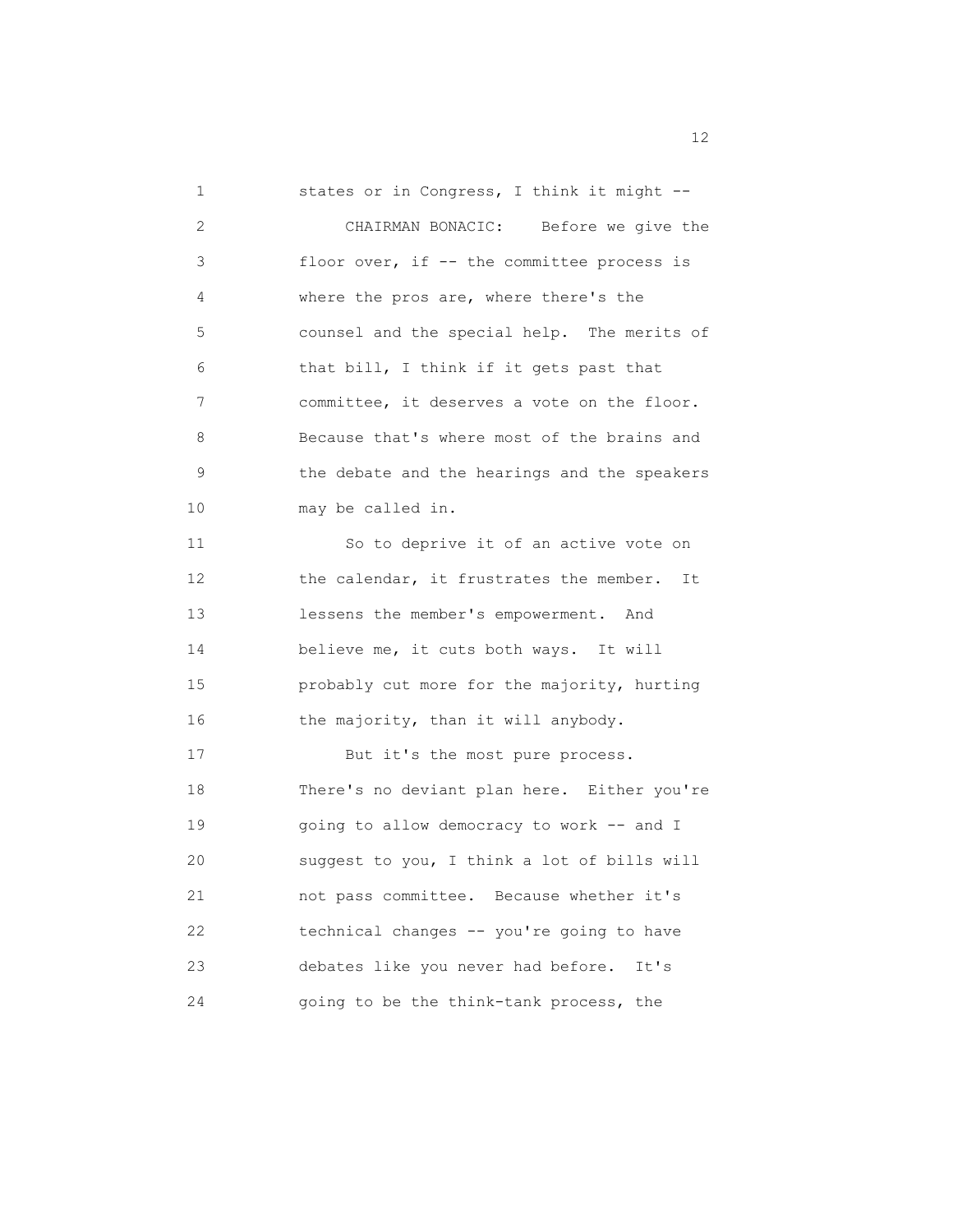1 filter process. Just a suggestion.

 2 SENATOR SQUADRON: I mean, I think it 3 makes a valid point, but I'd be interested, 4 if that's okay with the chairs. 5 CHAIRMAN BONACIC: It's fine, go 6 ahead. 7 MR. STENGEL: Most other states have 8 a mix, including the U.S. House, of the 9 discretion being the majority leader's. 10 Some few states have automatic calendaring, 11 like Vermont's. 12 But for example, the U.S. House, the 13 speaker retains, as far as I understand, the 14 right to, as we call it, put a bill on the 15 active list. 16 If it pleases the committee, I can do 17 more research and give you that specific -- 18 SENATOR KLEIN: Yeah, I'd like to 19 see, besides definitively what the House of 20 Representatives does, what other states have 21 done. Especially considering -- also take 22 into account that we're now substantially 23 changing our committee process. 24 SENATOR SQUADRON: I would say,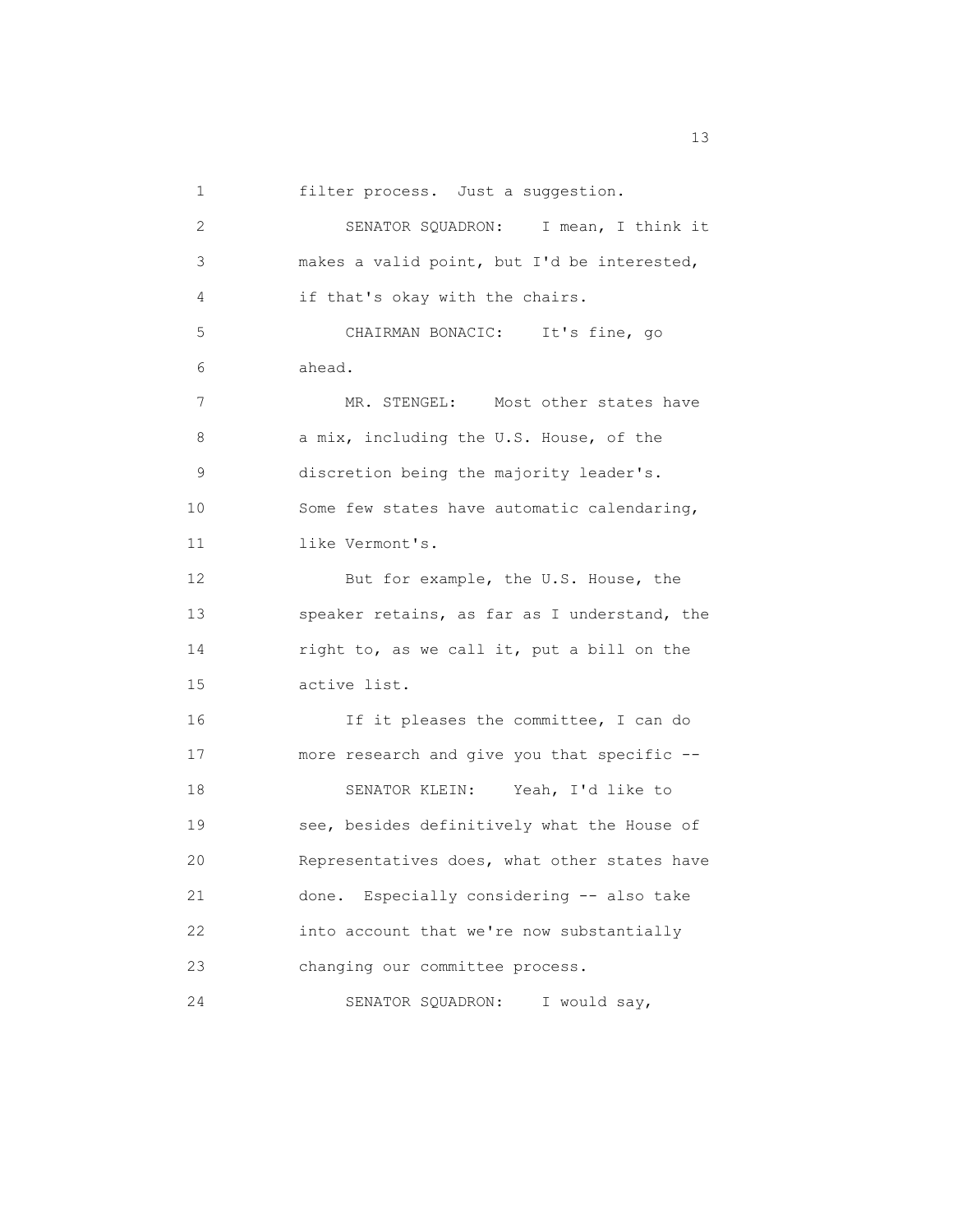1 though, that I share Senator Bonacic's view 2 that there needs to be a process for this. 3 This needs to be possible. I think the 4 question is, you know, what -- rather than 5 reinvent the wheel, let's see how it's done 6 and let's see what the best process is. 7 CHAIRMAN BONACIC: We can do that. 8 But I come back to the core question: Do 9 you want to empower the members, or do you 10 want to keep the majority leader controlling 11 everything? It goes back to our core 12 question. 13 CHAIRMAN VALESKY: Well, I think no 14 matter what happens on this particular 15 question, we have significantly empowered 16 the members in everything we've already 17 reached consensus on. Dramatically 18 empowered the members on things we've 19 reached consensus on. 20 CHAIRMAN BONACIC: If we believe that 21 process affects policy, you're cutting off 22 process to affect the policy by not letting 23 bills get voted on on the floor. 24 SENATOR SQUADRON: You know, I think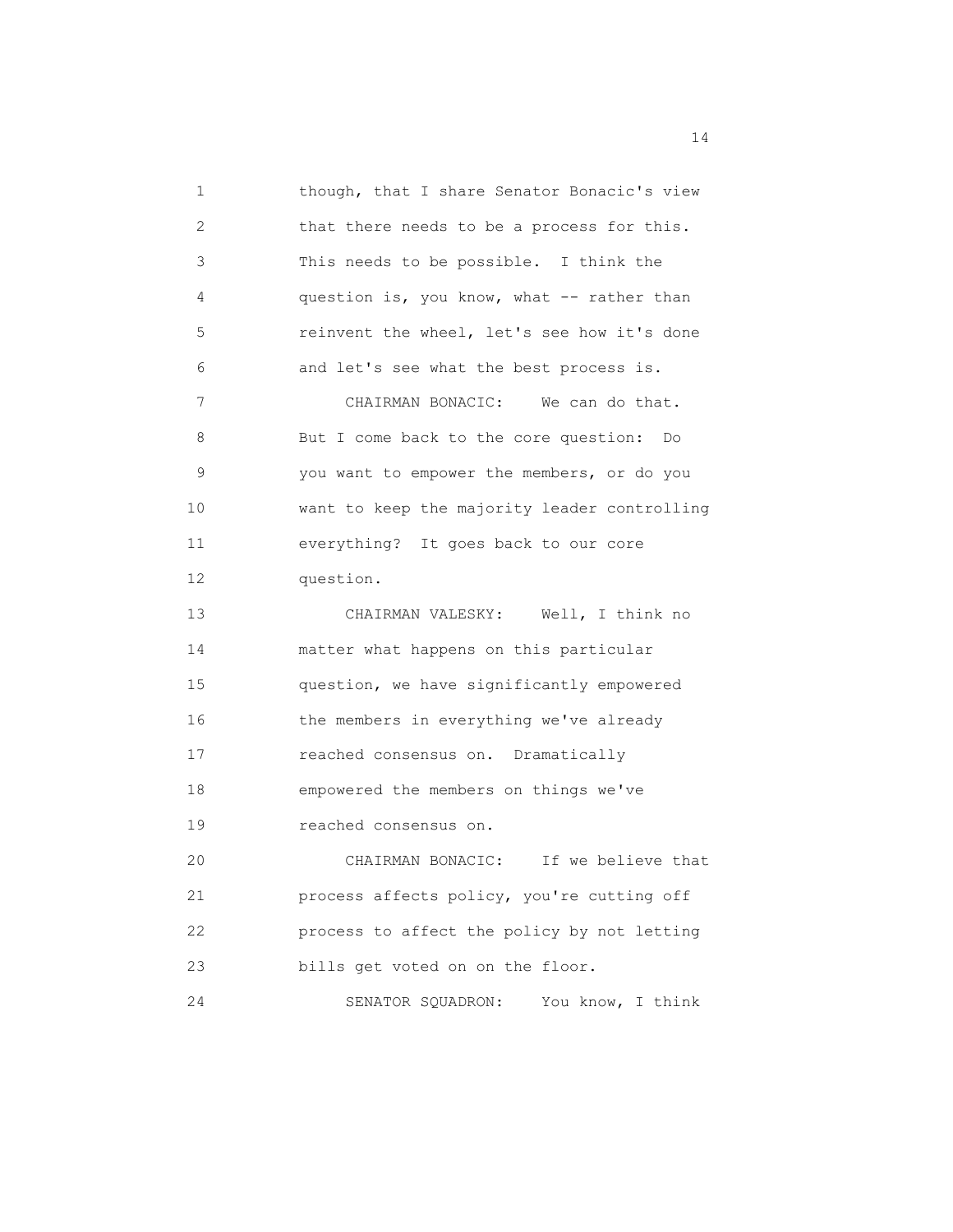1 that -- as I say, I think that that's a 2 process we need to -- in my view, it's a 3 very, very important process to put in 4 place. I agree; I've said it long before I 5 was employed. 6 But what's the process by which we put 7 it in? It's got to be real. It can't be a 8 sham. But I think we need to figure out how 9 other states do it -- quickly, you know, if 10 possible -- and how the House does it, so 11 that we can do it in a way it's functional. 12 CHAIRMAN BONACIC: I will say to you 13 that this is the first real stumbling block 14 on reform if this doesn't get done. If a 15 member can't get a bill to the floor after 16 it passes committee, then we're getting into 17 the pretense of reform and not real reform. 18 This issue. 19 And if we go -- it's not a do-or-die, 20 because I never want to stop the progress of 21 everything we've accomplished. But -- I'll 22 wait until Mr. Stengel is finished talking 23 to you. Okay. 24 If for some reason you want to hold

15 and 15 and 15 and 15 and 15 and 15 and 15 and 15 and 15 and 15 and 15 and 15 and 15 and 15 and 15 and 15 and 16 and 16 and 16 and 16 and 16 and 16 and 16 and 16 and 16 and 16 and 16 and 16 and 16 and 16 and 16 and 16 an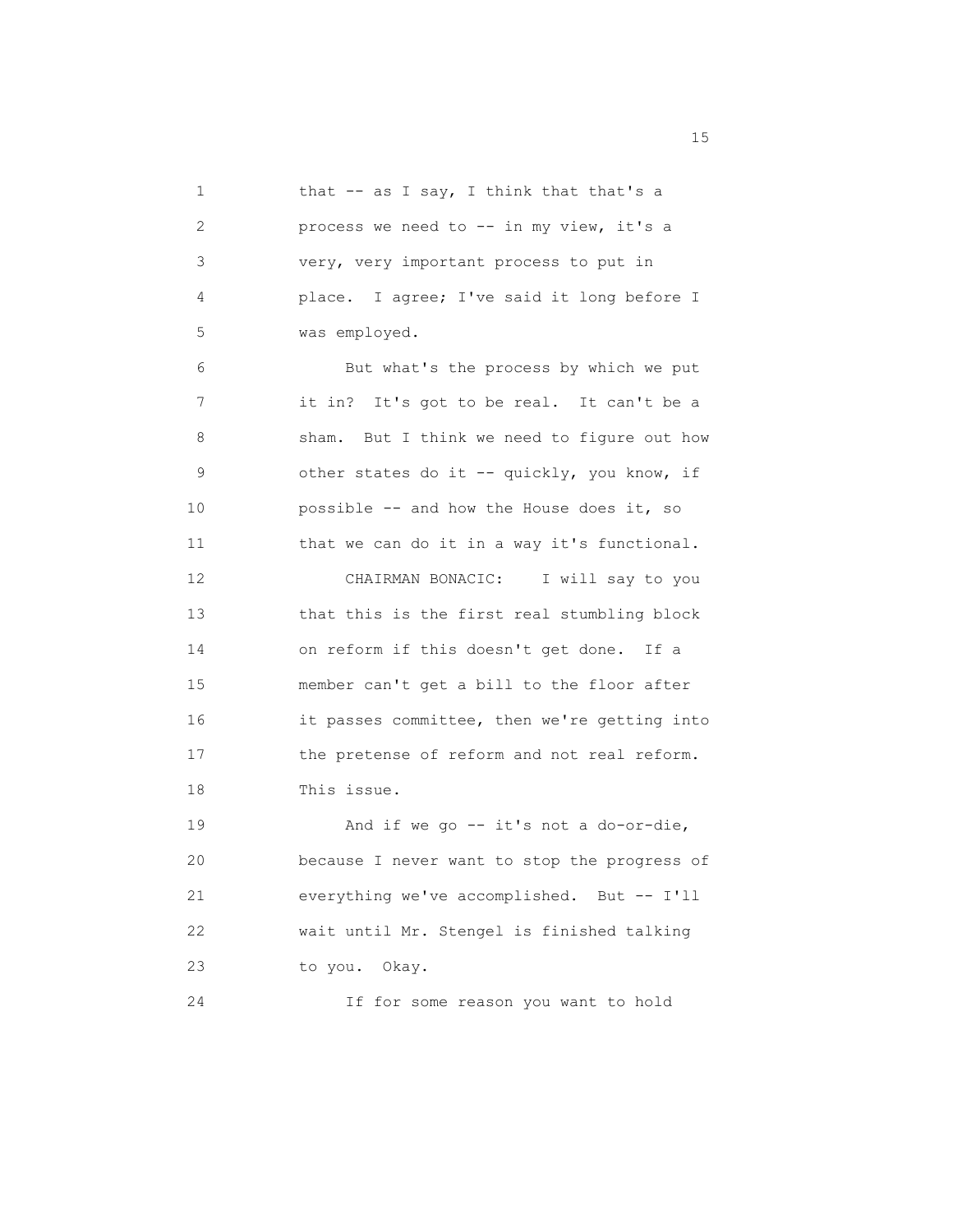1 this sacred, then there should be a petition 2 process of, I would say, 51 percent to allow 3 a bill to get to the floor. So there's got 4 to be a method of actually having bills 5 voted on. I put a lot of confidence in that 6 committee. 7 SENATOR GRIFFO: Is there any 8 objection from any member here to that 9 concept of letting votes on bills on the 10 floor? I haven't heard anybody object to 11 that. 12 CHAIRMAN VALESKY: I would just like 13 to see how other legislatures handle the 14 traffic cop. 15 SENATOR GRIFFO: But you're not 16 objecting to the concept. 17 SENATOR KLEIN: I want to see -- you 18 know, we threw out Vermont. Does Vermont 19 have the 99 process where someone has to 20 actually vote -- not the Assembly 99 21 process, but this new and improved one where 22 they actually have to vote on specific 23 legislation? I don't know that. 24 You know, how many bills do they take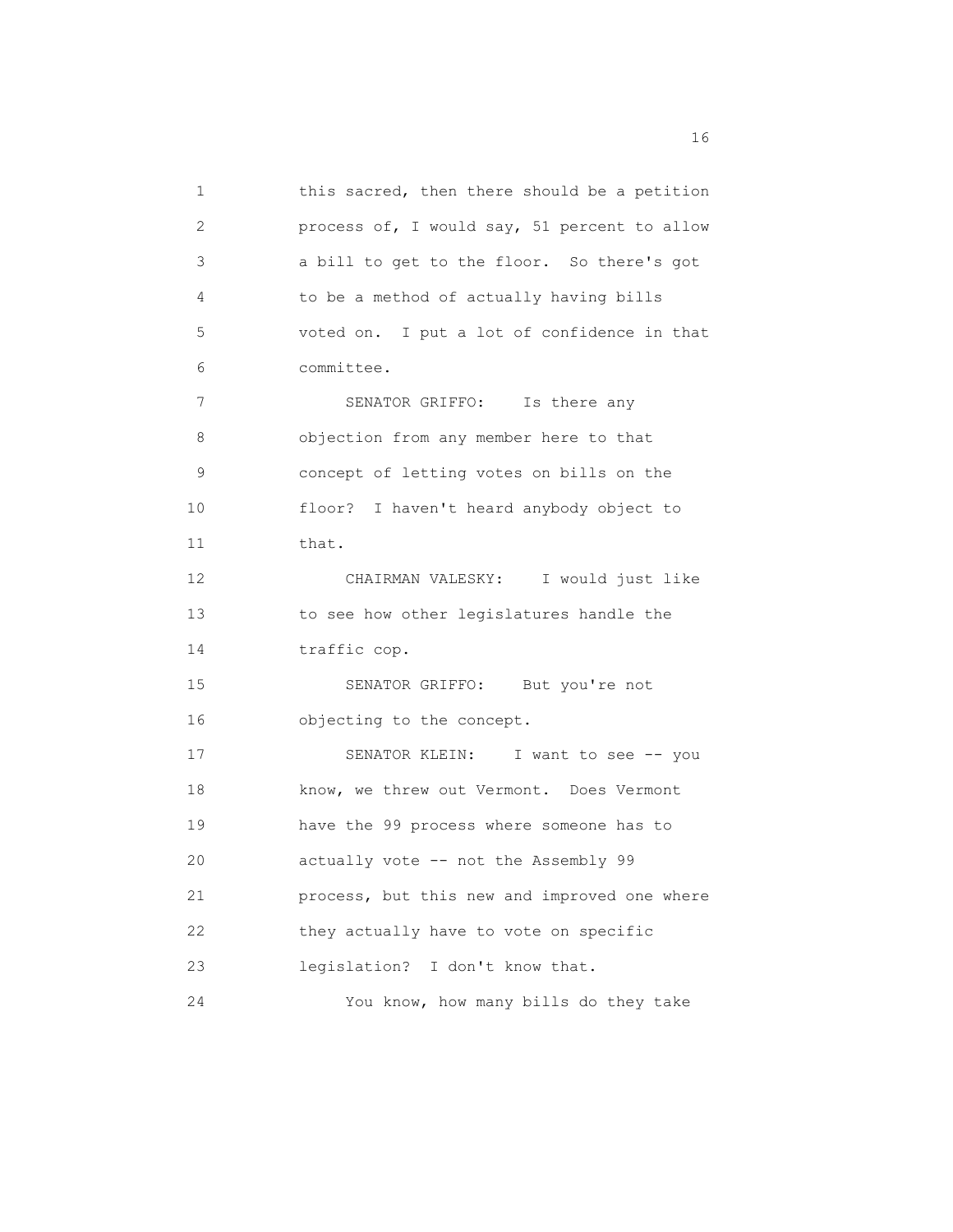1 up? Maybe it's just easier to have a direct 2 route to the A calendar and take a full 3 vote. I think we really need to look at 4 this. 5 SENATOR SQUADRON: And I do think 6 that -- it's a concept I agree with 7 strongly, but I also think we should look at 8 it and do it the right way. I mean, this is 9 the essential function of how the floor is 10 going to work. And my view is we should do 11 it, but let's do it the right way. 12 CHAIRMAN BONACIC: Okay. We had 13 suggested -- we heard in the public hearings 14 that if a bill is proposed, it results in a 15 new mandate or a new tax, that that should 16 be stamped on the bill. 17 And you know how we go to active list, 18 first, second and third reading? Maybe we 19 should have a tax mandate calendar. It's 20 just a way of alerting all the members -- 21 CHAIRMAN VALESKY: Some kind of a 22 notification. 23 CHAIRMAN BONACIC: Yeah, that maybe 24 you should look at this a little more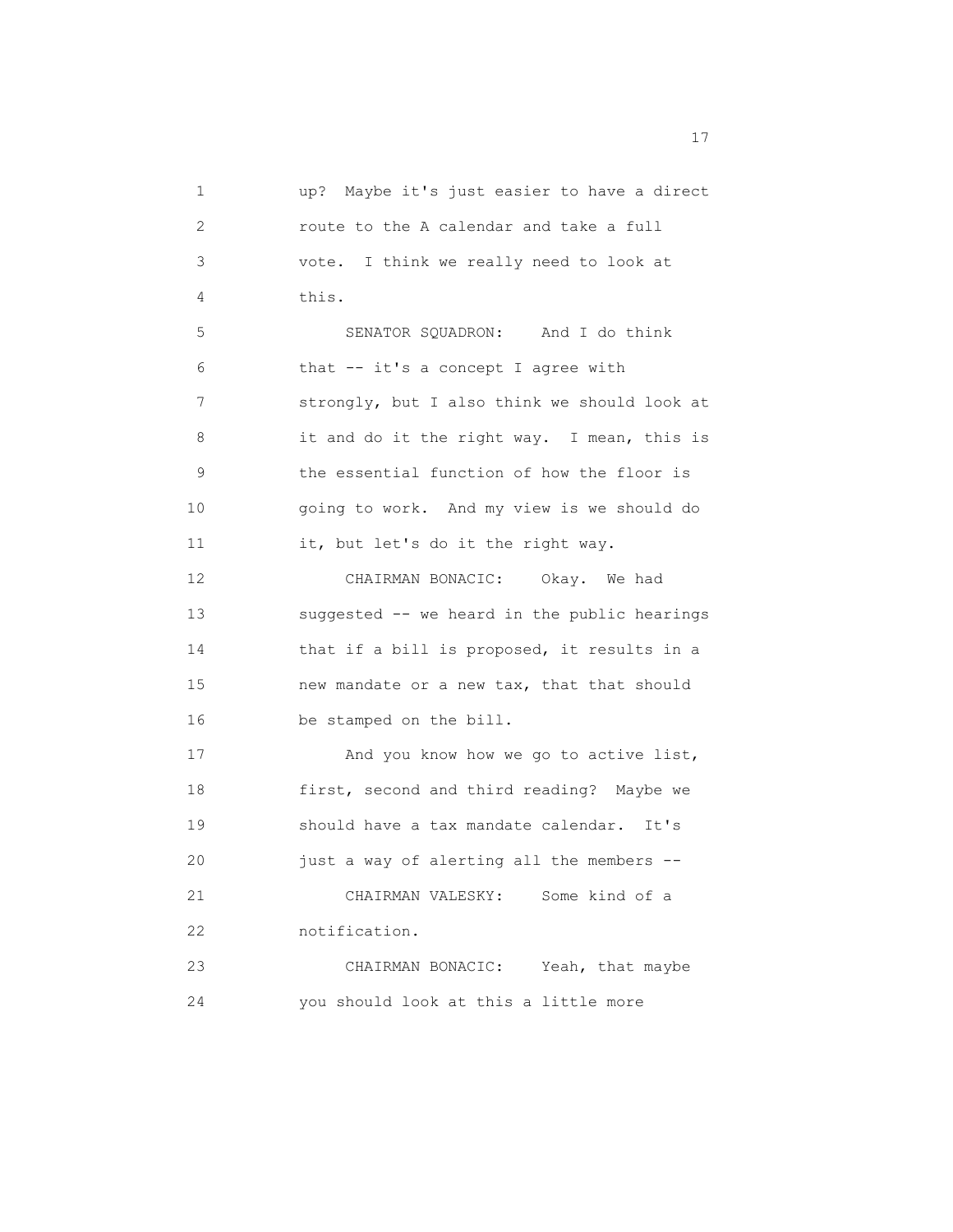1 closely if there's a tax or a mandate.

| 2  | SENATOR KLEIN: Well, one of the              |
|----|----------------------------------------------|
| 3  | things that we've initiated internally is    |
| 4  | that any bill that has any kind of fiscal    |
| 5  | impact whatsoever, we require a fiscal note. |
| 6  | And we haven't moved any bills out of        |
| 7  | committee or put them on a committee agenda  |
| 8  | unless we get that first.                    |
| 9  | Which, you know, clearly I think is a        |
| 10 | major reform, because it wasn't done in the  |
| 11 | past. I remember reading a lot of memos of   |
| 12 | bills on the day we actually voted and       |
| 13 | passed which, you know, said, under the      |
| 14 | fiscal implications, "to be determined" or   |
| 15 | "to be determined later."                    |
| 16 | So what we're doing internally is            |
| 17 | requiring a fiscal note, and that's          |
| 18 | something I guess we can codify in our rules |
| 19 | as well.                                     |
| 20 | CHAIRMAN VALESKY: And that's                 |
| 21 | something that's attached to the bill so     |
| 22 | that that bill is not moving forward without |
| 23 | the fiscal note.                             |
| 24 | The other thing is $--$ I mean, I might      |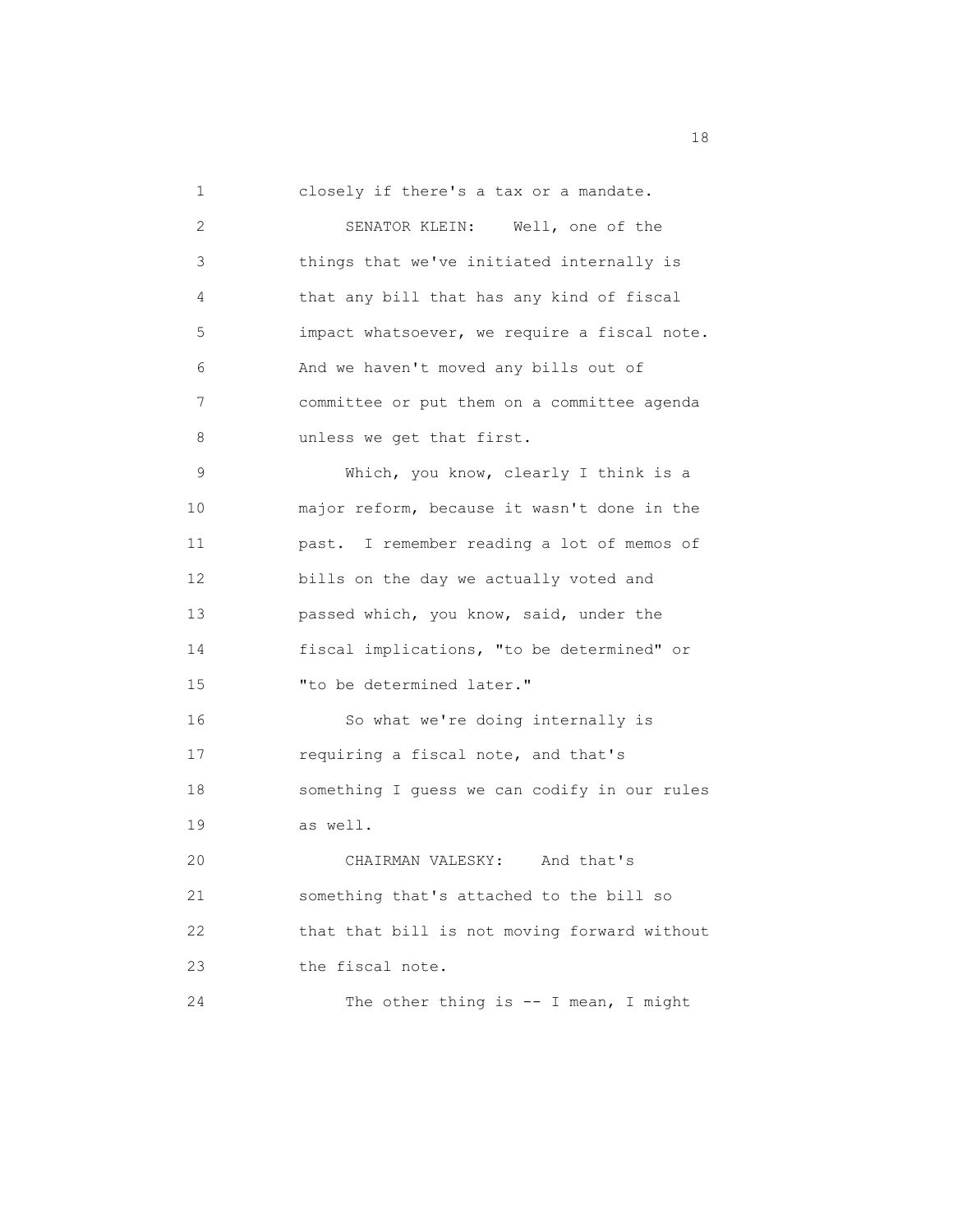1 be wrong on this; I'll have to ask Mike 2 Fallon, who's our floor counsel. 3 Any tax measure that we take up is 4 subject to a 3/5 quorum anyway, right, isn't 5 it? 6 MR. FALLON: Yes. 7 CHAIRMAN VALESKY: So there's an 8 additional requirement in terms of -- I just 9 suggest that that is in part a function of 10 what you're suggesting. 11 CHAIRMAN BONACIC: Well, that's 12 budget. And I'm not talking -- 13 CHAIRMAN VALESKY: Well, no, any tax. 14 Any local tax bill. Right, Senator Winner? 15 Any measure that -- 16 SENATOR WINNER: Yes. 17 CHAIRMAN VALESKY: Right? For 18 example, your county wants to raise their 19 county sales tax. Home rule, but that's 20 also subject to the 3/5 quorum; correct? 21 SENATOR WINNER: I'm just hearing 22 that from you. 23 CHAIRMAN VALESKY: No, no, no, I'm 24 asking. I'm asking. I honestly don't know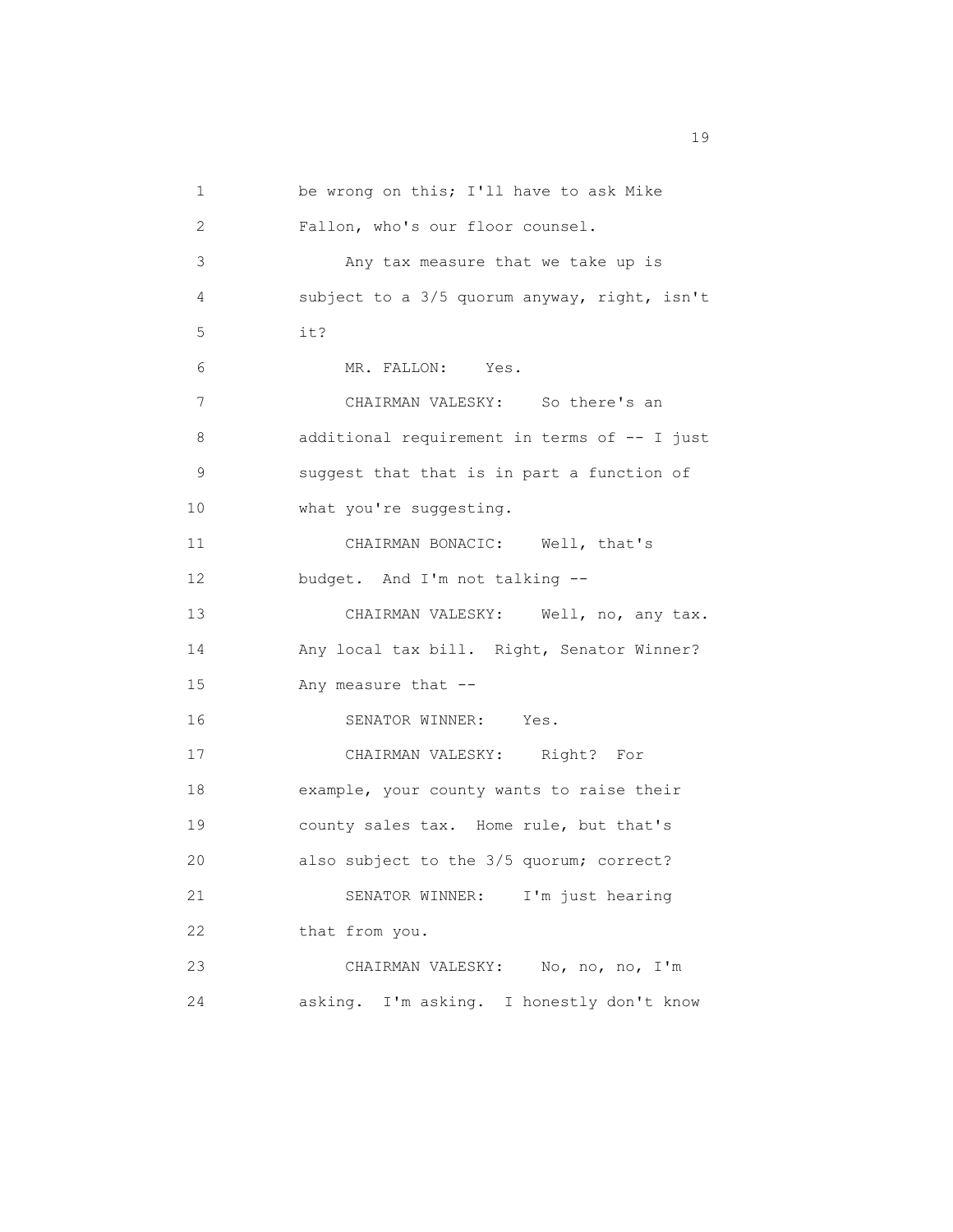1 the answer to that.

 2 MR. FALLON: I think the 3/5 quorum 3 requirement applies to appropriations bills, 4 budget bills. But -- 5 CHAIRMAN VALESKY: All right. My 6 mistake. 7 MR. FALLON: But many of the bills 8 that you're talking about do come with a 9 home rule request, so that's a request by 10 the county -- 11 SENATOR WINNER: Michael, what was 12 that you were just saying? 13 MR. FALLON: I was just saying, 14 Senator, I was just clarifying Senator 15 Valesky's understanding of the 3/5 quorum 16 requirement applies to appropriation bills 17 and what we would commonly understand as 18 budget-related bills; it doesn't apply to 19 non-budget matters. 20 SENATOR WINNER: I thought it was any 21 bill that imposes or implies a tax requires 22 a 3/5 quorum. 23 MR. FALLON: Yes. Again, most of the 24 bills that we do, often at the request of

zo al control de la control de la control de la control de la control de la control de la control de la control de la control de la control de la control de la control de la control de la control de la control de la contro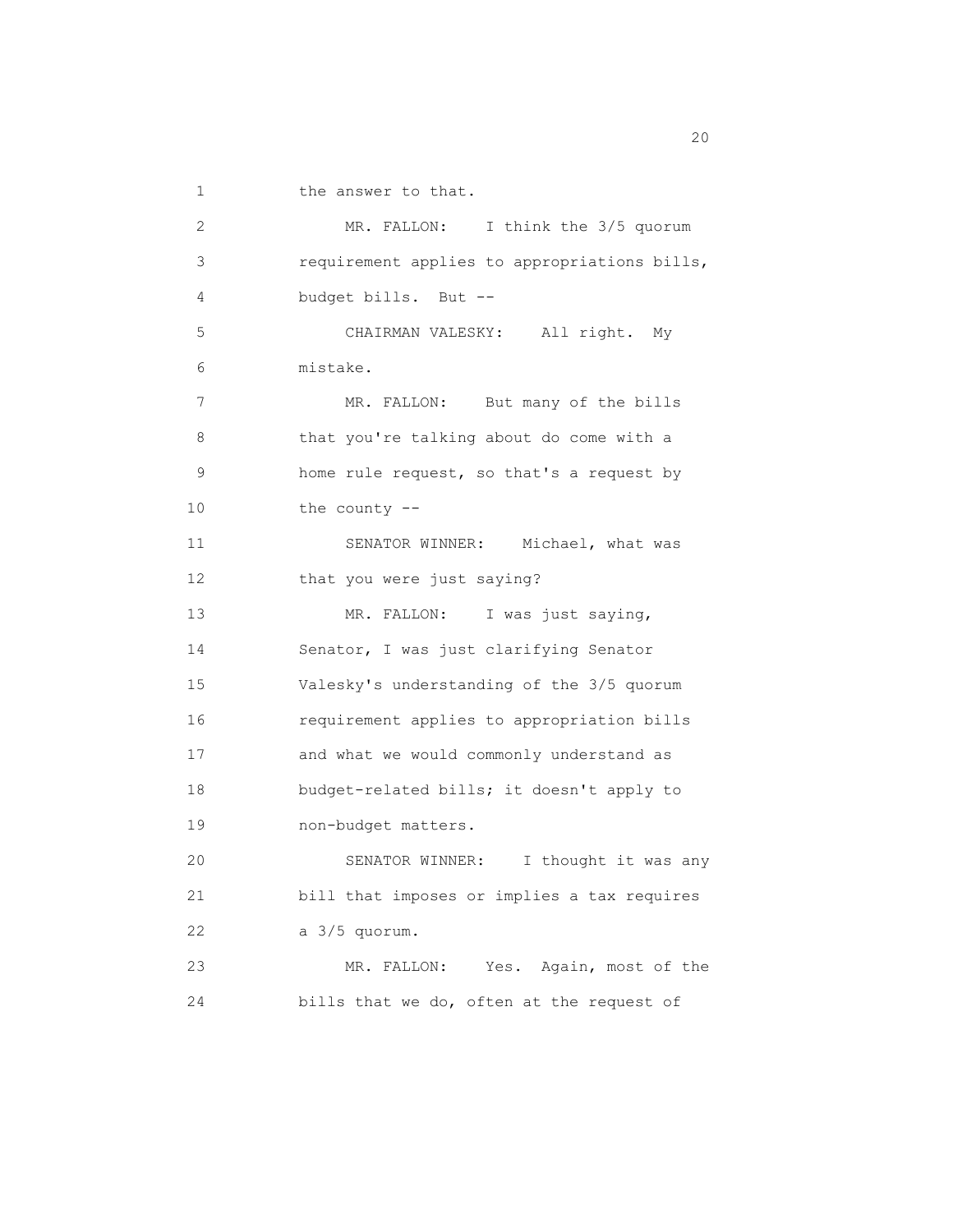1 localities, to extend local taxes I don't 2 believe fit into that category, because we 3 are not taking that action. It's a local 4 action. 5 SENATOR WINNER: Okay. Okay. So 6 we're still on the same page. 7 MR. FALLON: Yes. Yes, I think so. 8 CHAIRMAN BONACIC: Ours was a 9 suggestion. It's a good practice what 10 you're doing, Senator Klein. 11 SENATOR KLEIN: Is that what you're 12 proposing? 13 SENATOR WINNER: Yeah. If I may make 14 a suggestion that the rule be sort of a 15 little bit expanded here, your internal rule 16 not only be codified for the membership 17 but -- you know, for the rules, but that it 18 be a little bit expanded to just say, in 19 addition to having a comprehensive fiscal 20 note, that if in fact it is imposed as a tax 21 or a mandate, that it so states. 22 CHAIRMAN VALESKY: Yeah, I think we 23 just need to make sure we're enforcing the 24 rule to a greater degree. Section 7 --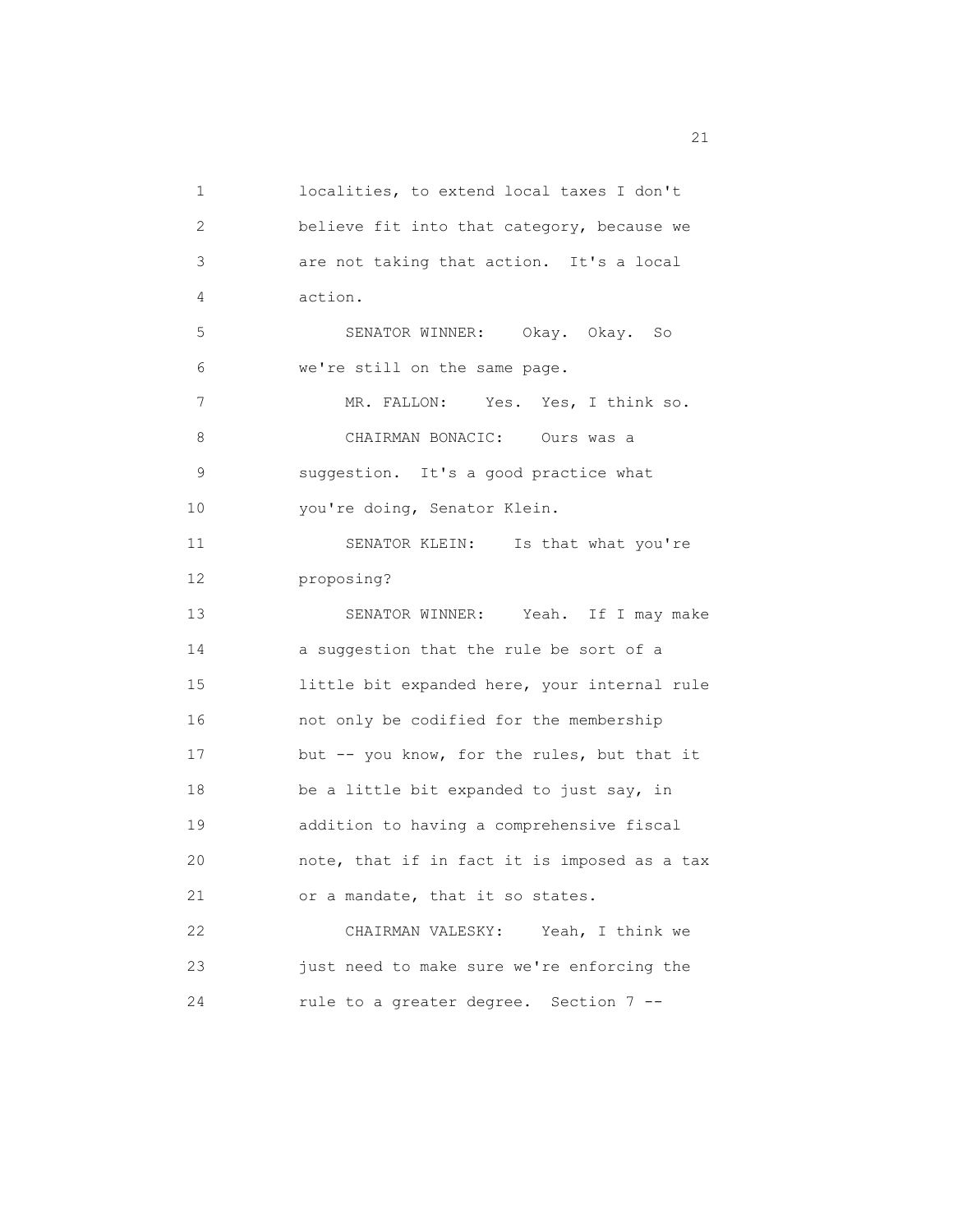1 MR. FALLON: Section 7 of Rule -- 2 SENATOR SQUADRON: Perhaps we should 3 have a rules enforcement committee. 4 CHAIRMAN VALESKY: Yes. 5 SENATOR SQUADRON: I am not 6 volunteering to sit on this. 7 (Laughter.) 8 MR. FALLON: We are requiring bills 9 before they are considered by the Finance 10 Committee to have a fiscal note to be 11 received -- 12 CHAIRMAN VALESKY: Let me just read. 13 "Such an estimate must be secured by the 14 sponsor from the Division of the Budget or 15 the department or agency of state government 16 charged with the fiscal duties, functions or 17 powers provided in such bill in the name of 18 such department or agency must be stated in 19 such note." 20 So it may be an enforcement issue or 21 lack thereof. 22 SENATOR GRIFFO: To go further on 23 with what Senator Bonacic was saying, 24 though, on the mandate component, there may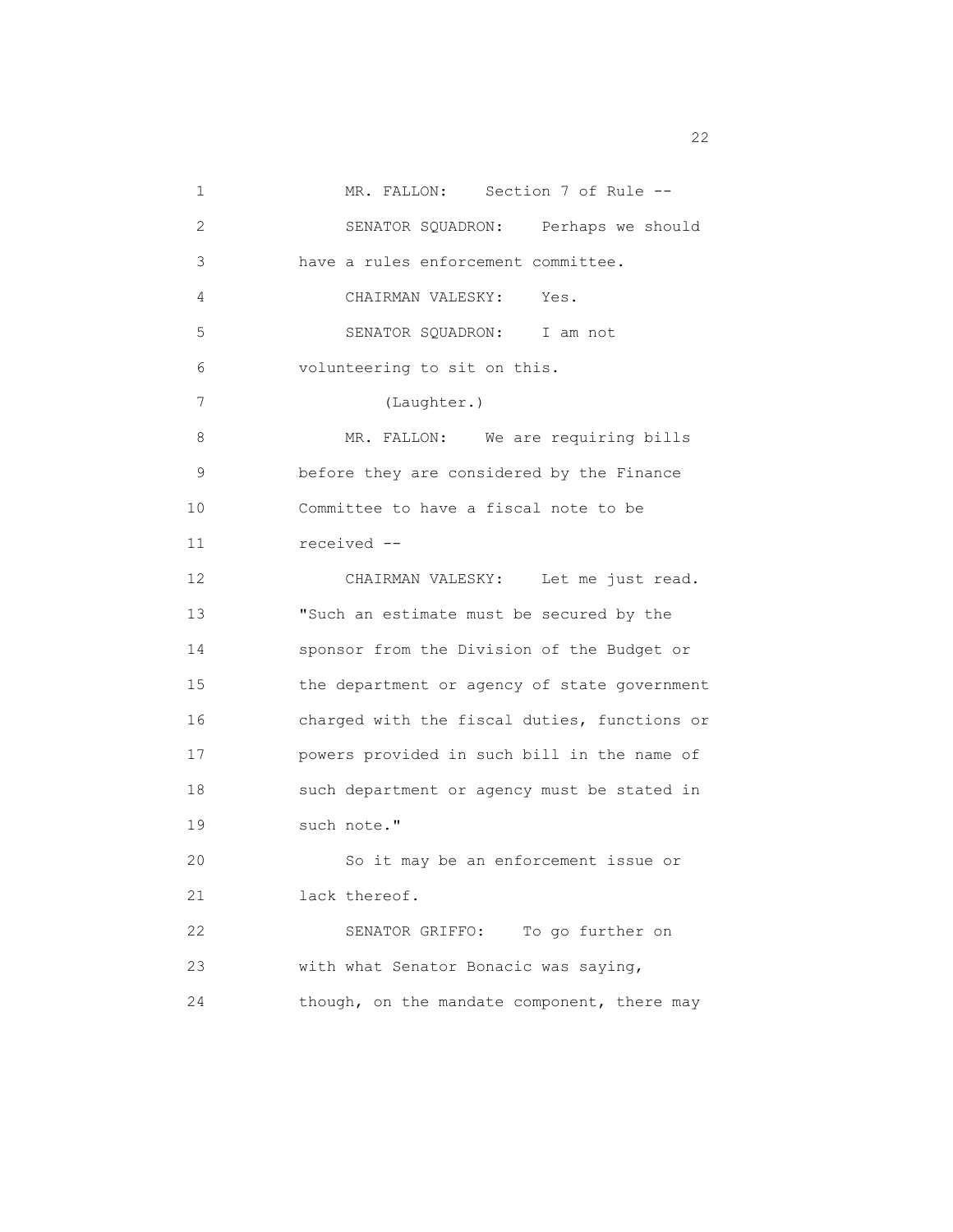1 be cases where the mandate doesn't carry a 2 fiscal implication but there may be an 3 administrative mandate. And he's just 4 saying we should acknowledge the fact that 5 you're imposing something on an organization 6 or a community or . . . 7 CHAIRMAN VALESKY: Makes sense. 8 CHAIRMAN BONACIC: This isn't 9 earth-shattering, it's just a notification 10 on a bill. 11 Okay, can I get to the issue of equal 12 access to equal services? We had talked 13 about not having two workforces doing the 14 same thing and to unite them. 15 Senator Parker, good afternoon. Nice 16 to see you. 17 It would be a suggestion that there'd 18 only be one. And I say civil service 19 principles, but not a civil service job. 20 We've identified those services. And if I 21 may just talk out loud to you. And the 22 secretary of the Senate would have the 23 responsibility of hiring these people, so 24 nothing changes there.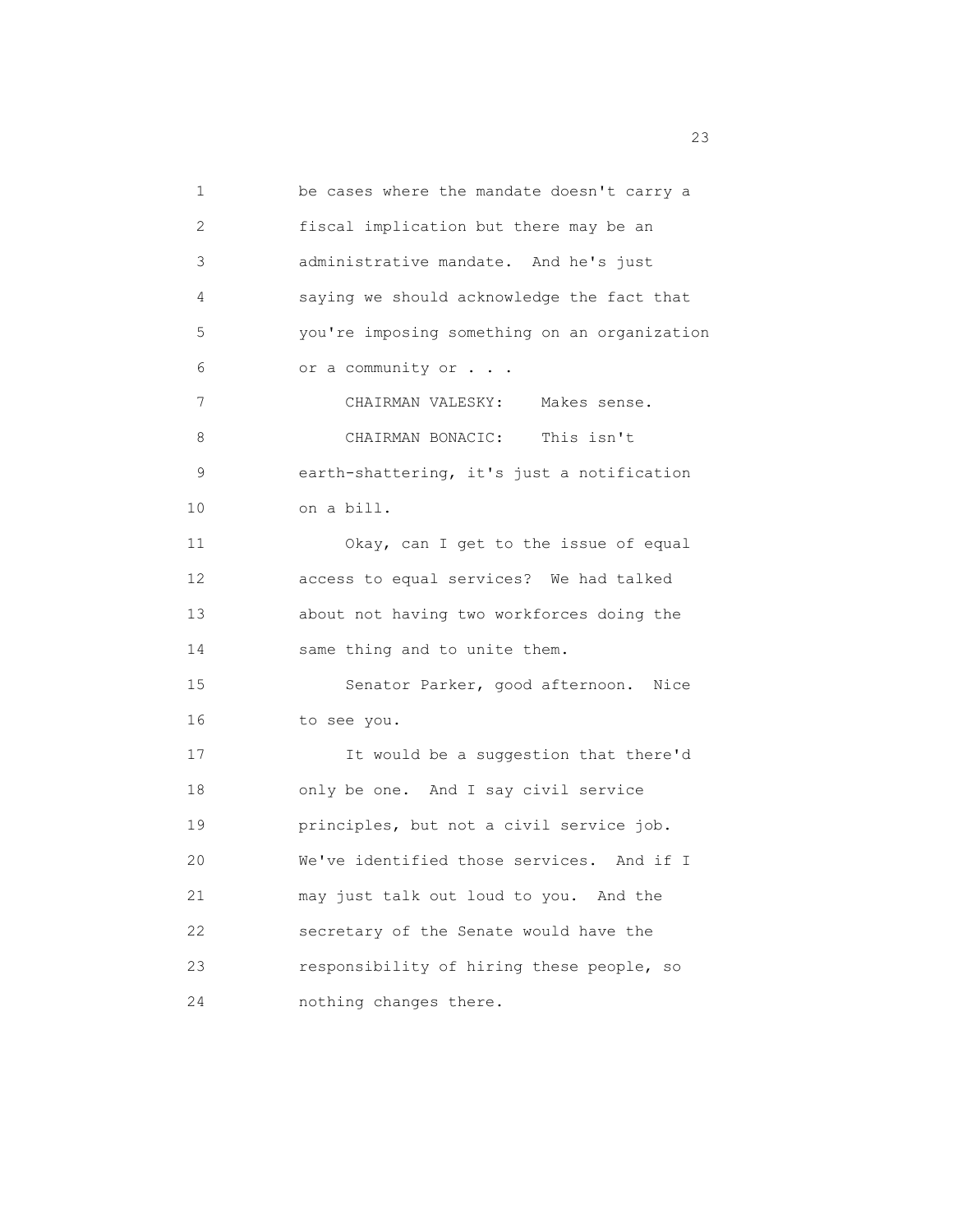1 Printing, supplies, the common rooms of 2 the Capitol. If you wanted to use the Well 3 or the gallery, you can't now. You have to 4 get permission from the majority leader. 5 Common areas should be accessible to all 6 senators. But if they're in use, you don't 7 get it. So, I mean, I'm just elaborating 8 things that are elementary. 9 Media services. Satellite offices. 10 Equal services provided by media and 11 administrative staff. Maintenance. All of 12 this goes to administration, not policy. 13 None of this is policy. So we're saying 14 let's just have one workforce that takes 15 care of us both. 16 SENATOR KLEIN: Senator, can you 17 explain that? You start off with a civil 18 service -- 19 CHAIRMAN BONACIC: No, no, I 20 suggested -- in other words, if you hire a 21 media person, maybe they should have a 22 background in media. Or a photographer 23 should have photography experience. That's 24 all I meant. But -- not a civil service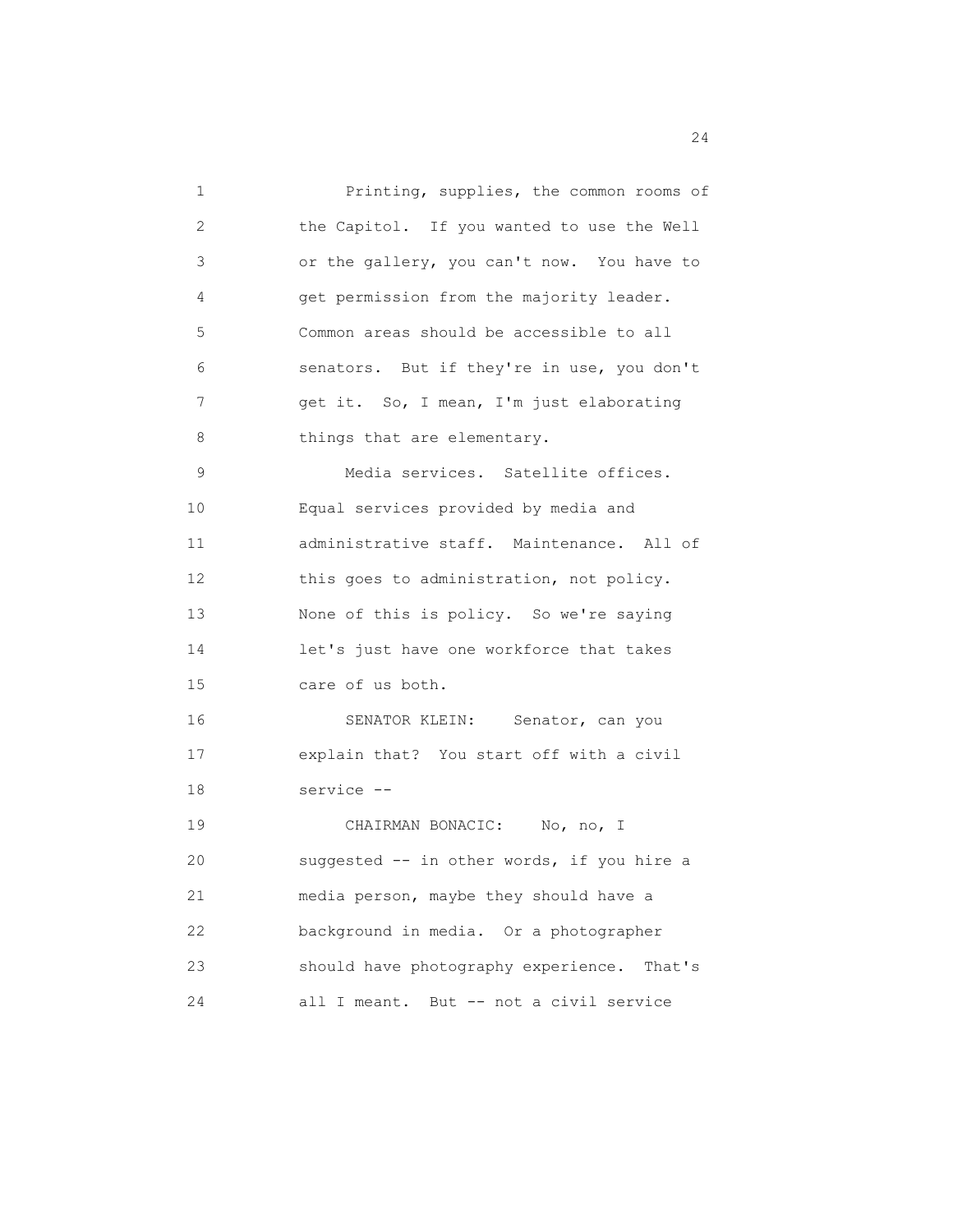1 test, but the idea of -- 2 SENATOR GRIFFO: Minimum 3 qualifications. 4 CHAIRMAN BONACIC: Yeah, 5 independence, you know, qualified in the 6 area that you're picking. A printer knows 7 how to print. That's the concept. Okay? 8 SENATOR KLEIN: I thought you were 9 advocating a Tier Five, actually. 10 (Laughter.) 11 CHAIRMAN BONACIC: No, no, we're not 12 going there. I can get in enough trouble by 13 myself, Senator. 14 (Laughter.) 15 CHAIRMAN BONACIC: So does anyone 16 have a problem with that concept? 17 CHAIRMAN VALESKY: Administrative 18 functions of the house. 19 SENATOR SQUADRON: These seem to be 20 in the category of righting past egregious 21 wrongs. Right? I mean, it seems to me. 22 This strikes me as people who are hired for 23 jobs shouldn't be hired for jobs because of 24 their last names but because they're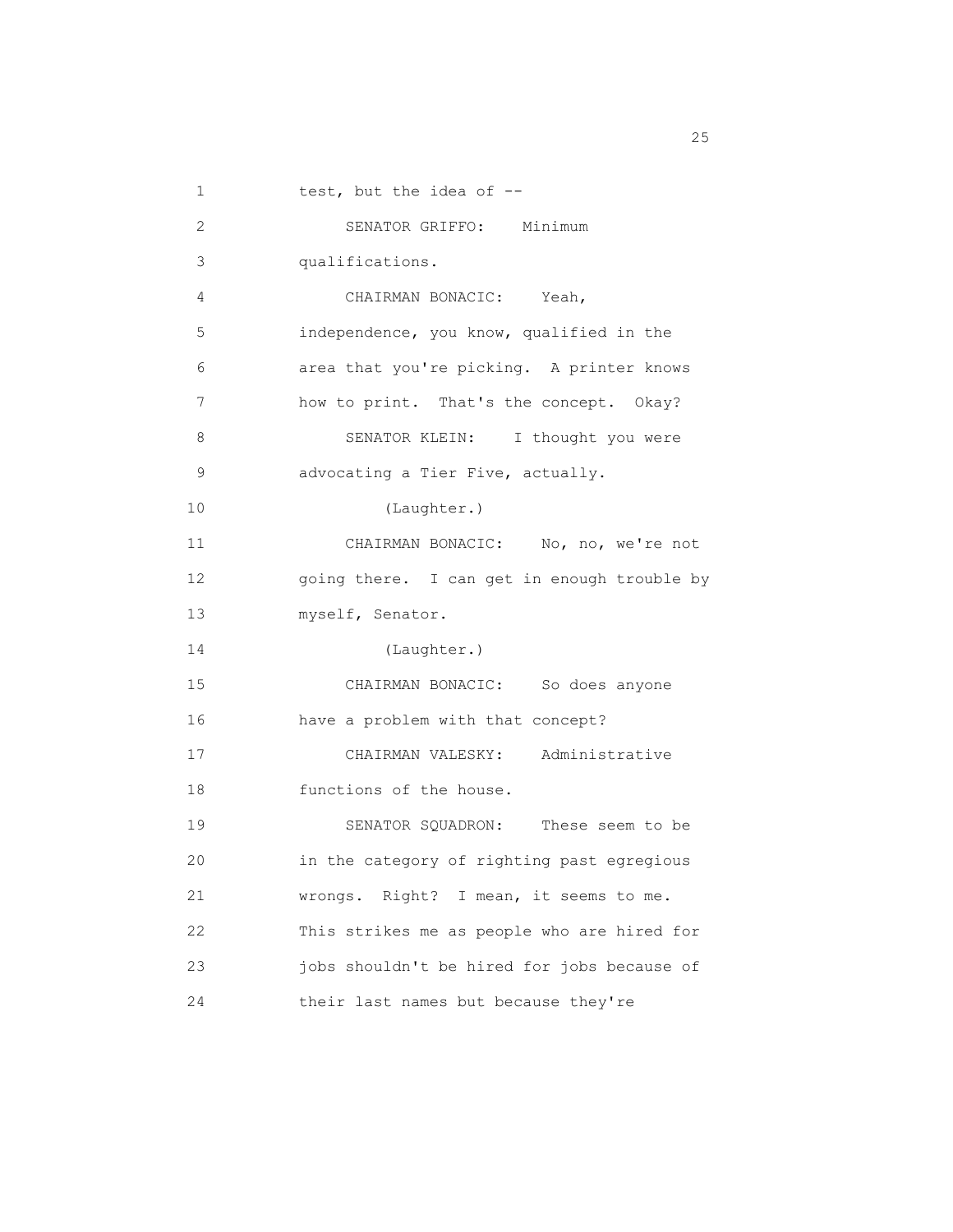| 1               | qualified for those jobs. I know it's not    |
|-----------------|----------------------------------------------|
| 2               | only that, but clearly that's the case,      |
| 3               | right?                                       |
| 4               | CHAIRMAN BONACIC: The secretary of           |
| 5               | the Senate will be hiring these people.      |
| 6               | SENATOR GRIFFO: And beyond that,             |
| 7               | though, I think John is stating you would    |
| 8               | have -- this would be almost a -- this would |
| 9               | be a nonpartisan type of appointment in      |
| 10 <sub>o</sub> | these areas, and every member would have     |
| 11              | equal access and things of that nature.      |
| 12              | SENATOR KLEIN: I think that makes            |
|                 | sense.                                       |
| 13              |                                              |
| 14              | SENATOR PARKER: Let me suggest that          |
| 15              | we actually already have moved -- most of us |
| 16              | agree that we're already moving in that      |
| 17              | direction. So if you look at media           |
| 18              | services, for instance, it has become        |
| 19              | essentially a shop open to every legislator. |
| 20              | There are no longer Democratic and           |
| 21              | Republican photographers, for instance.      |
| 22              | Right? So we're already taking steps         |
| 23              | towards that.                                |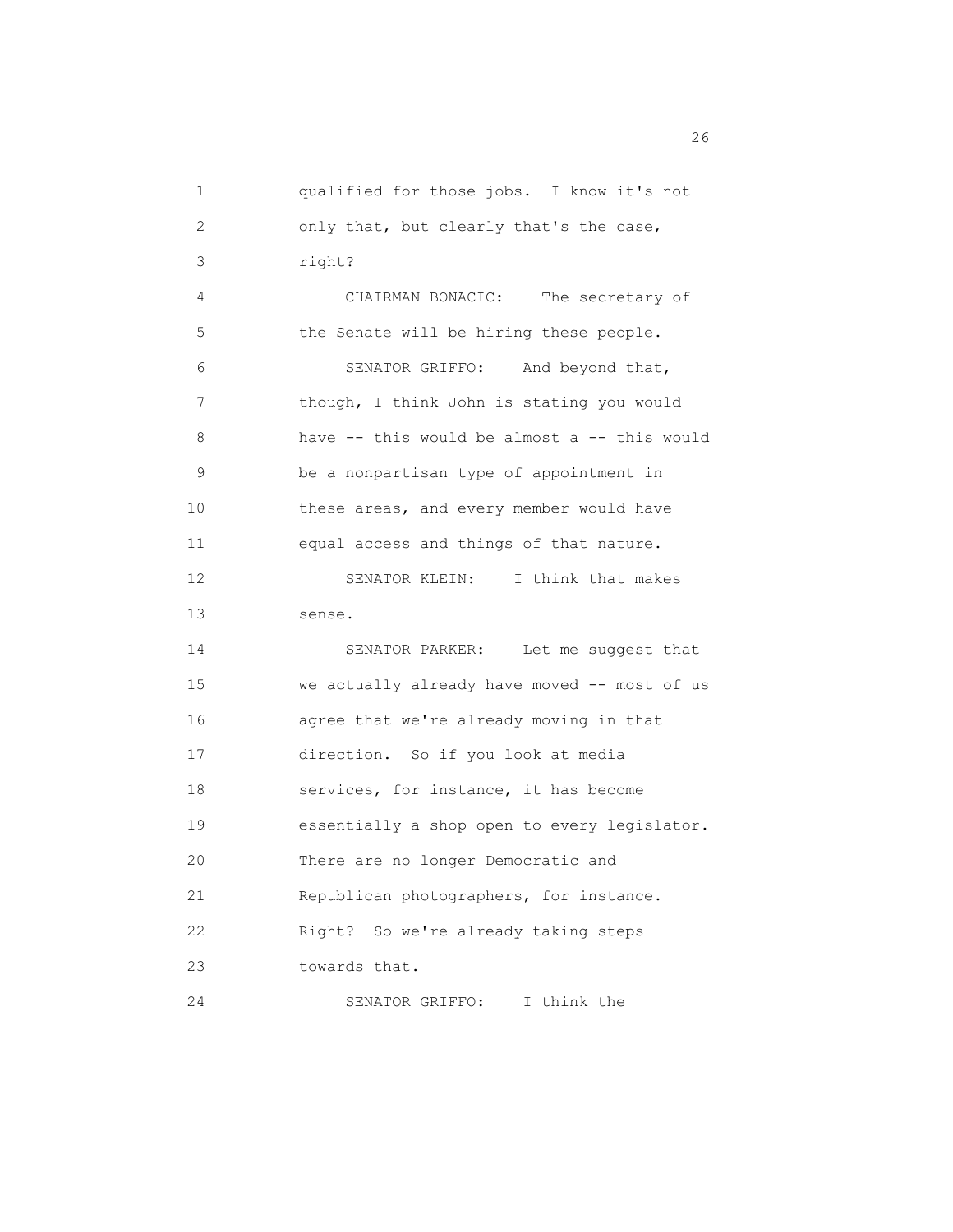1 illustration that Senator Stewart-Cousins 2 made yesterday was a good illustration. 3 SENATOR STEWART-COUSINS: It's that 4 petty -- 5 SENATOR GRIFFO: That is what should 6 never have existed and must stop. 7 CHAIRMAN BONACIC: You know, let me 8 **just continue.** Payroll and personnel 9 office, accounting, technology. Again, we 10 should have one. Again, nonpartisan, hired 11 by the secretary of the Senate. Again, 12 anything that's administrative, that is 13 recordkeeping, not policymaking. 14 So I just -- these were the other 15 categories. Okay? So we agree in concept. 16 If there's any category gets you concerned, 17 come back to it. 18 SENATOR KLEIN: This is something I 19 think we need to look into, because I don't 20 want to get into the minutiae of what's 21 happened internally. But it's my 22 understanding that most of the previous 23 staff that was on with the majority is still 24 on. And it's going to continue to be on in

<u>27</u>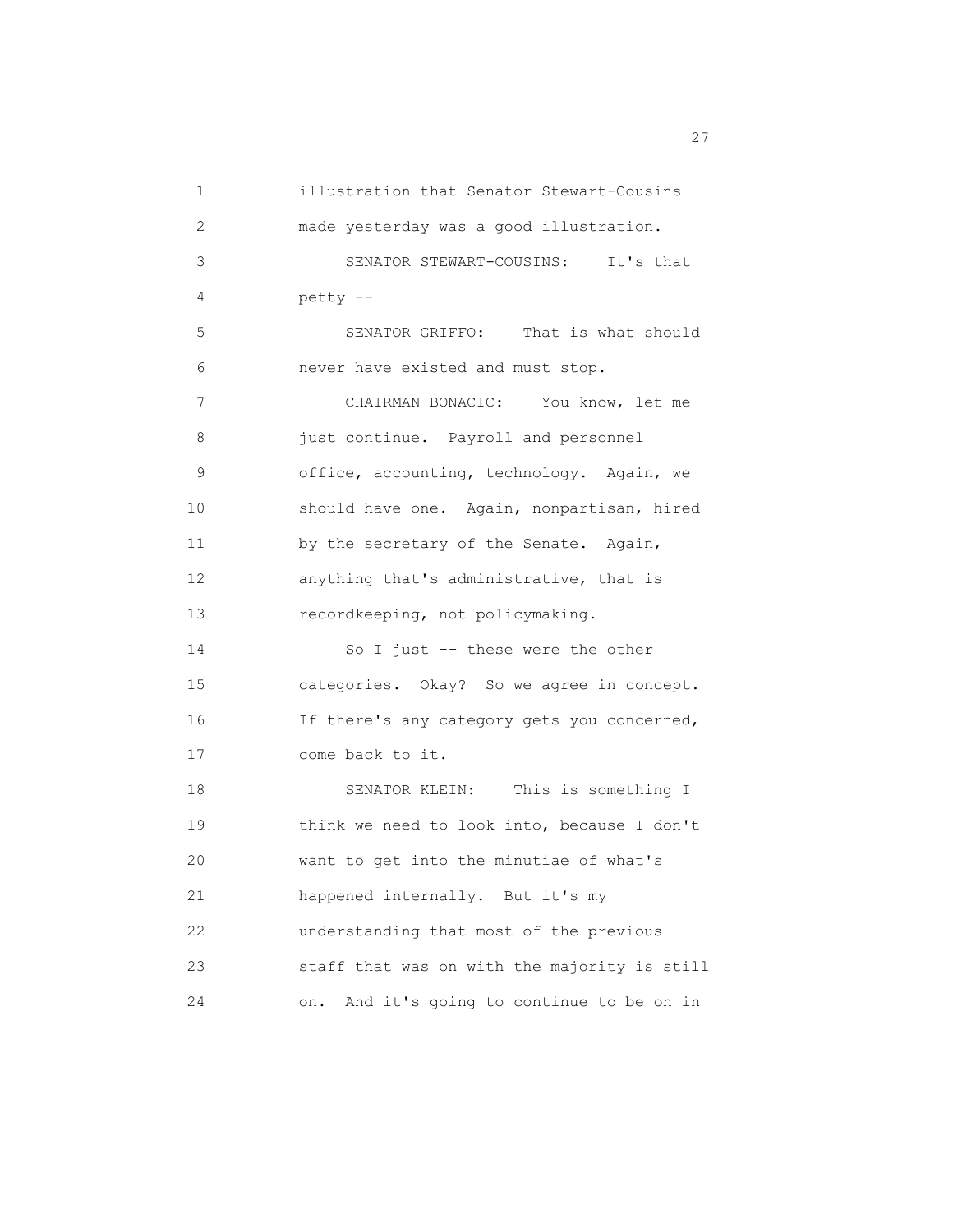1 a lot of those personnel jobs.

 2 So, you know, again, I think that 3 whatever they're doing is a transition. I 4 think some of these -- I think some of these 5 people are going to stay on because of the 6 institutional knowledge and their ability. 7 So, you know, I think this is something that 8 we should kind of wait to see what happens 9 as far as our transition is taking place. 10 CHAIRMAN BONACIC: Well, I don't want 11 to get bogged down with who's going to get 12 let go or -- these are as we move forward, 13 whoever the employees are. That they're 14 independent, bipartisan, and they take care 15 of all of us. 16 SENATOR KLEIN: I just was given some 17 information. Supposedly, according to our 18 research, 70 percent of the people that were 19 there are being retained. Again, because of 20 expertise -- 21 SENATOR SQUADRON: I think that's 22 fair. And I think there's a question we 23 might want to get to, which is which of 24 these things are in the rules, right, and

28 and 28 and 28 and 28 and 28 and 28 and 28 and 28 and 28 and 28 and 28 and 28 and 28 and 28 and 28 and 28 and 28 and 28 and 28 and 28 and 28 and 28 and 28 and 28 and 28 and 28 and 28 and 28 and 28 and 28 and 28 and 28 an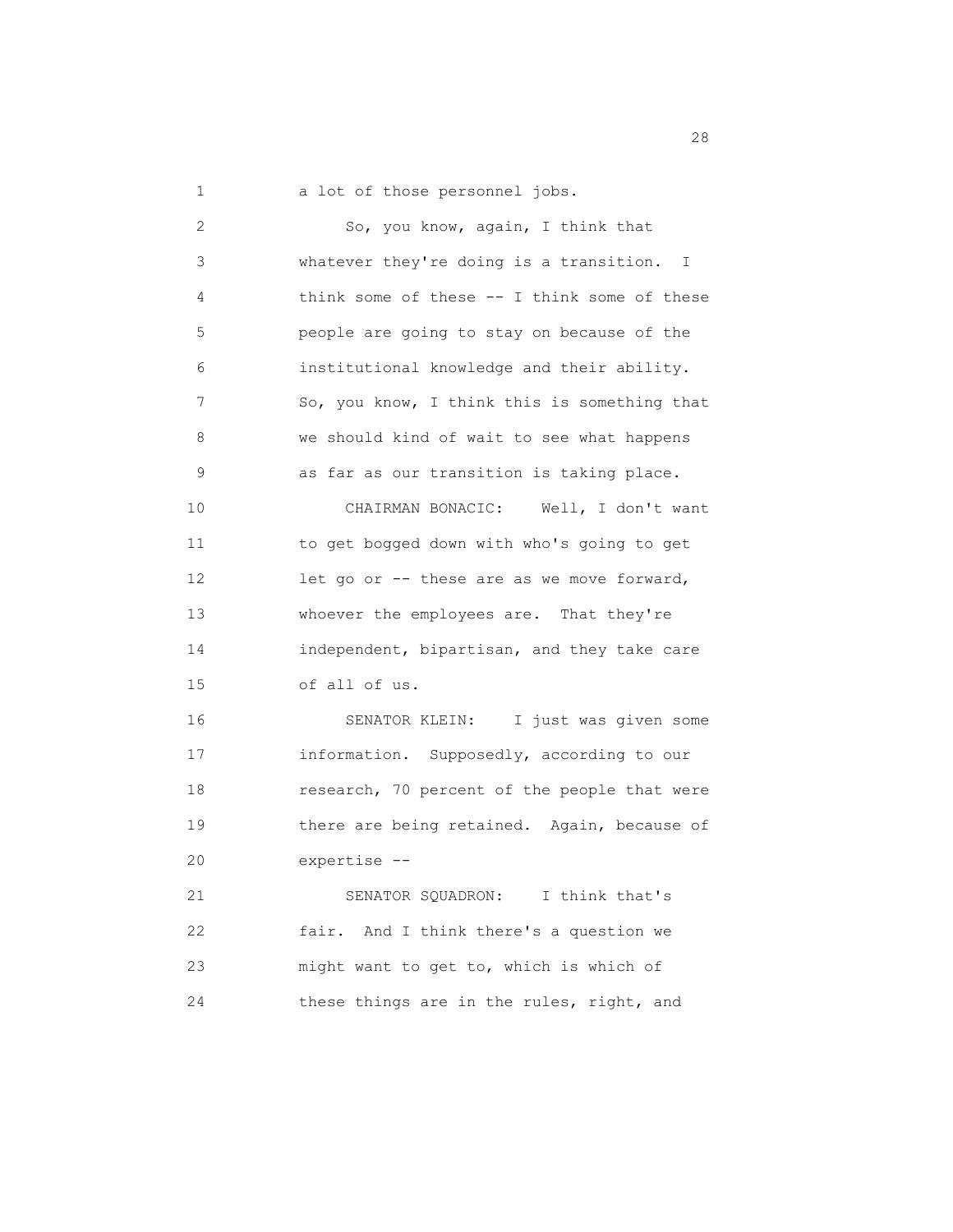1 which of these things are important, you 2 know, values for us to state as a committee, 3 now and in the future. So I would just -- I 4 think that's a broader question, perhaps for 5 the end of this meeting, if we have time. 6 I would also say the fact that some 7 people are going to be let go might be a 8 symbol that a mere -- what happened might 9 also be, again, righting a wrong. You know, 10 certain people's relatives who were on the 11 staff under the prior majority shouldn't be 12 anymore, for example. 13 SENATOR KLEIN: Or it's a reduction 14 in staffing. 15 SENATOR SQUADRON: Right. And either 16 one of those scenarios in the short term 17 over the course of this year isn't a sign of 18 a political purge, it's a sign of a move 19 towards exactly what you're talking about. 20 SENATOR GRIFFO: But the concept is 21 an important part of the structured 22 administration of the Senate and should be a 23 part of rules. It should be, as we look at 24 reforming the body and the institution, that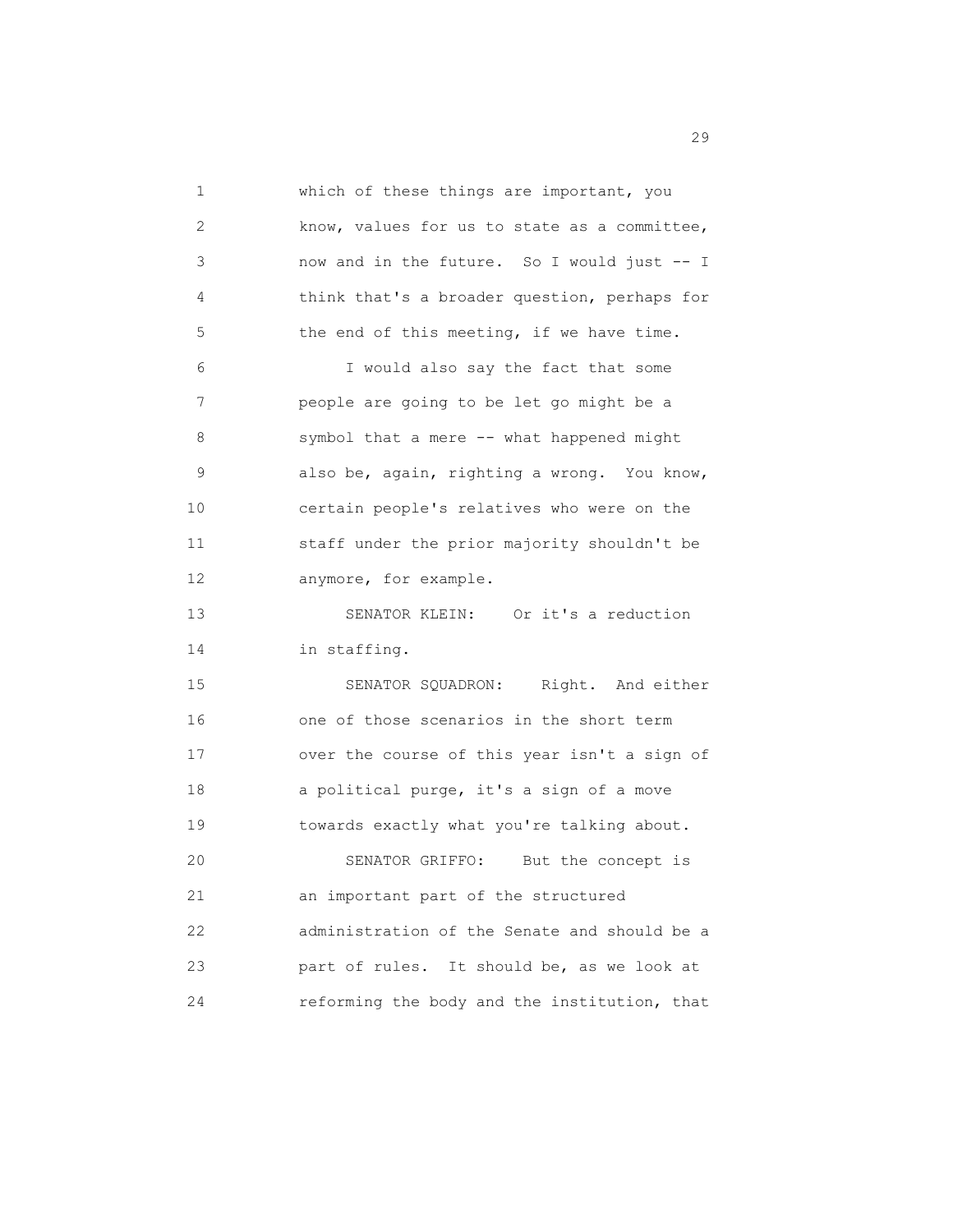1 this is incorporated, what structure would 2 look like and how that structure would be 3 administrated. And I think that is 4 important for the future. 5 CHAIRMAN BONACIC: Okay? We agree on 6 the concept? 7 SENATOR KLEIN: Yeah, we do. 8 (General agreement.) 9 CHAIRMAN BONACIC: Okay, I don't have 10 many other areas. And I'll just talk a 11 little bit about -- do you want to go on -- 12 anything here that you want to finish on? 13 CHAIRMAN VALESKY: I think we've 14 covered -- we've covered it all, I think. 15 CHAIRMAN BONACIC: I don't think 16 we've covered -- do you want to get into 17 majority leader term -- 18 CHAIRMAN VALESKY: Oh, term limits. 19 CHAIRMAN BONACIC: -- term limits 20 for -- 21 CHAIRMAN VALESKY: -- which Senator 22 Griffo has sponsored in relation to 23 chairmanships. 24 CHAIRMAN BONACIC: We're talking

 $30<sup>2</sup>$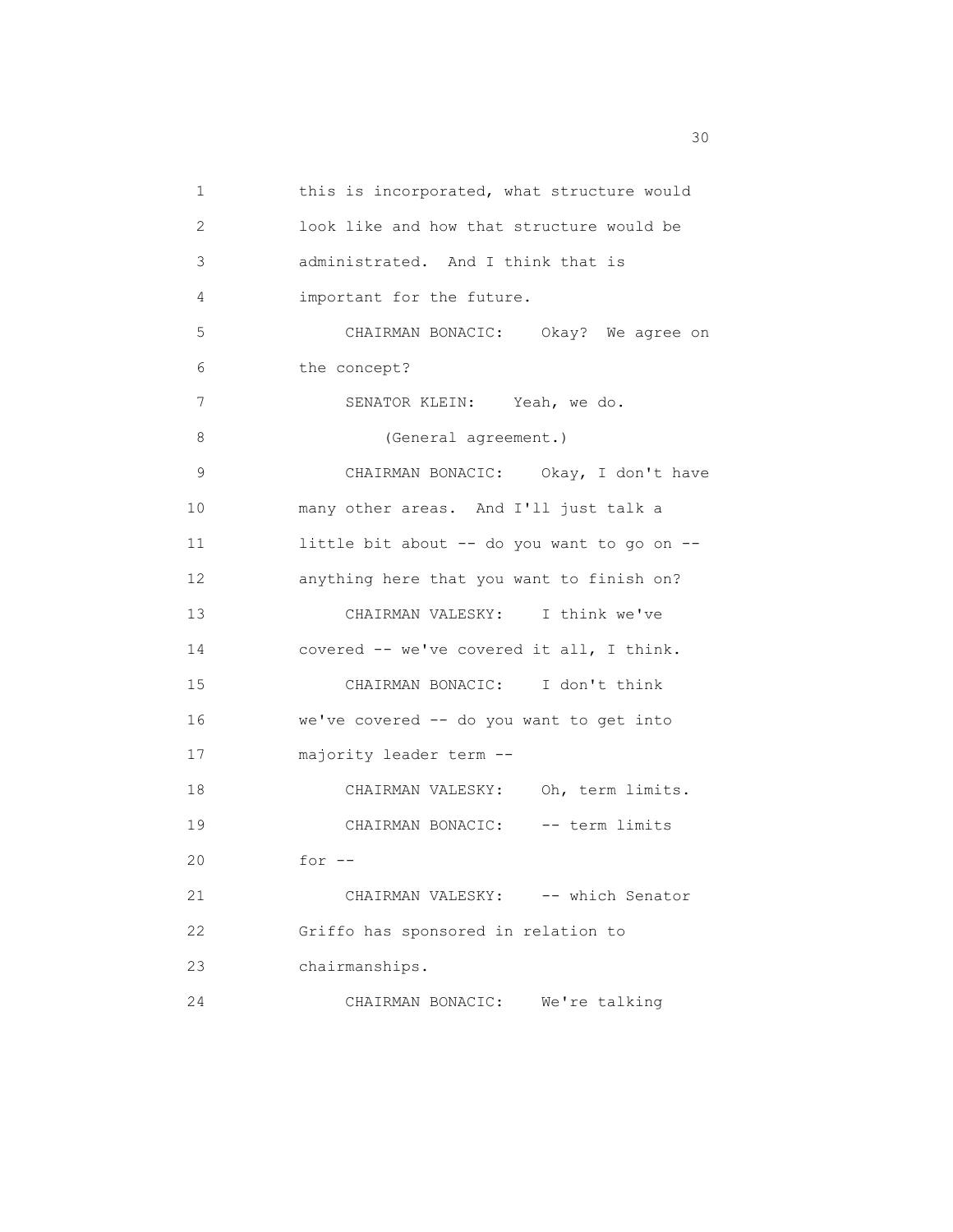1 about chairmanships.

 2 SENATOR SQUADRON: In fairness, for 3 the majority and the minority, as Senator 4 Griffo has talked about. 5 SENATOR GRIFFO: That's right. 6 That's right. 7 I would vote that we would consider 8 that as a part of what we had already talked 9 about and that there was general agreement 10 on conceptually relative to chairs of 11 committees, which follows the congressional 12 model. The number of years I'd leave to the 13 discretion here; it could be eight years, 14 six years. 15 But I do believe that all of the 16 offices, the leadership offices, should be 17 subjected to those terms because that truly 18 would change culture and empower members, in 19 my opinion, because there would be a term of 20 office. I would hope that we would at least 21 consider that. 22 SENATOR PARKER: I think we should 23 consider it. But just for the record, 24 because I think that everything should be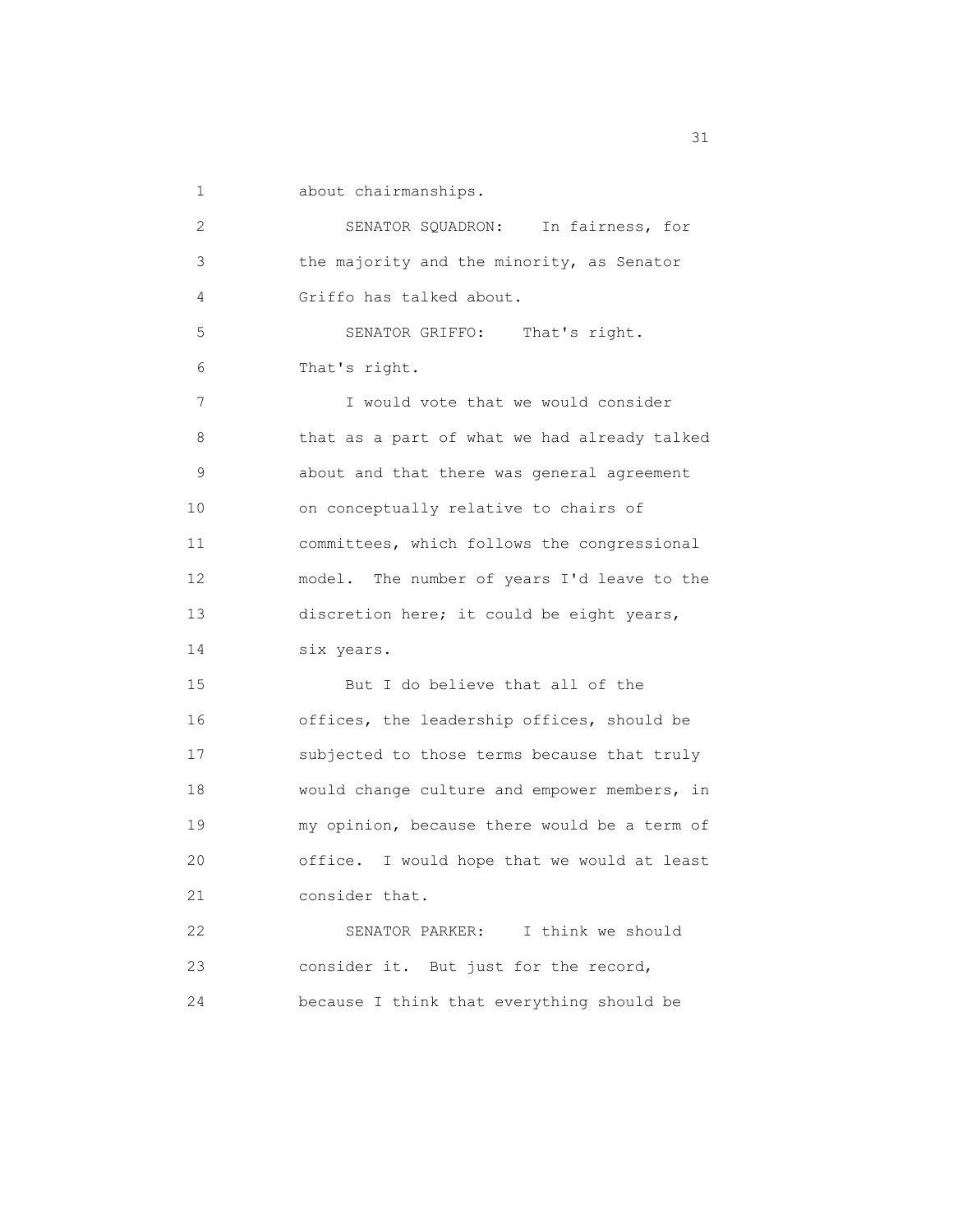1 considered and talked about. I'm somebody 2 who's on the record against term limits on 3 every level. Despite the fact that I have a 4 bill that actually people talk about as term 5 limits, but it's actually not a term limits 6 bill. It's actually a referendum bill. 7 But I'm actually, you know, against 8 term limits, just period. I think that we 9 have natural term limits. You know, we have 10 every opportunity to elect a majority 11 leader, just like, you know, we all come up 12 for reelection every two years. And you 13 have no need for term limits. If they don't 14 want Senator Parker in my district anymore, 15 every two years, you know, people have an 16 opportunity to make their choices known. 17 And so I think that we do something to 18 the democratic system by eliminating that 19 choice, maybe actually throw the baby out 20 with the bathwater. 21 SENATOR GRIFFO: But I don't think 22 we're eliminating it from the standpoint of

24 that's a grander issue, as you indicated,

23 the electorate allowing the opportunity --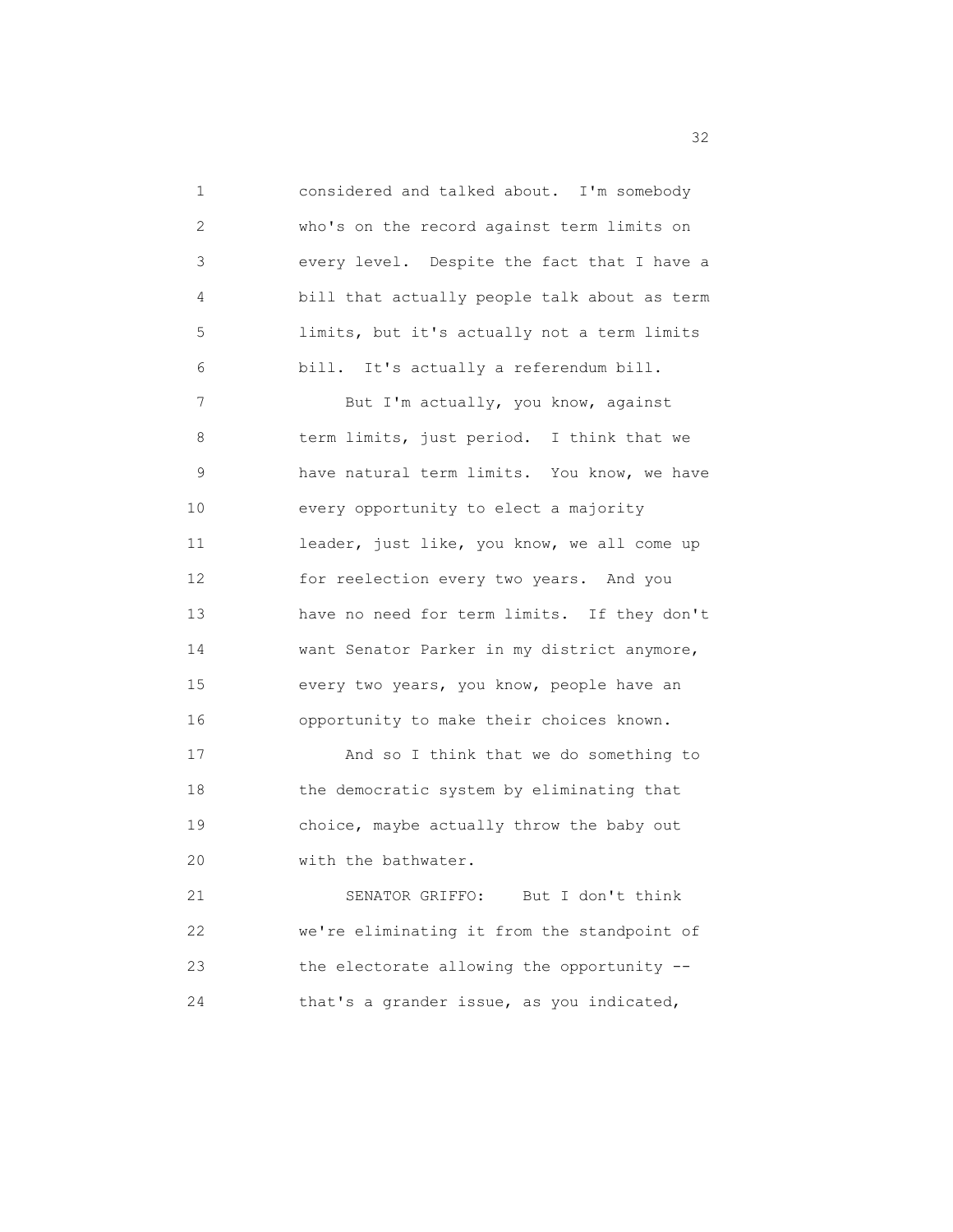1 Kevin.

| 2  | But we're talking about the institution        |
|----|------------------------------------------------|
| 3  | itself. And I think that what you're           |
| 4  | saying, there are a number of pressures that   |
| 5  | are put on members that are outside of what    |
| 6  | the electorate may have intended in electing   |
| 7  | This is just the nature of the place.<br>them. |
| 8  | And I think that if there was a limit          |
| 9  | on leadership, I don't think it's really       |
| 10 | contrary to your philosophy, it's just         |
| 11 | saying that internally, as part of the rules   |
| 12 | of this body, the leader will serve a term     |
| 13 | of office.                                     |
| 14 | SENATOR PARKER:<br>Right. But we               |
| 15 | already have that limit, is what I'm saying.   |
| 16 | I'm saying that leaders don't -- you know,     |
| 17 | for instance, Joe Bruno, who served 15 years   |
| 18 | as leader, he was reelected every two years.   |
| 19 | So there was seven times that he had           |
| 20 | opportunity -- and, frankly, there are         |
| 21 | opportunities in most of our rules to bring    |
| 22 | the leader up for review even outside the      |
| 23 | context of those opportunities.                |
| 24 | So I'm saying that at any point that           |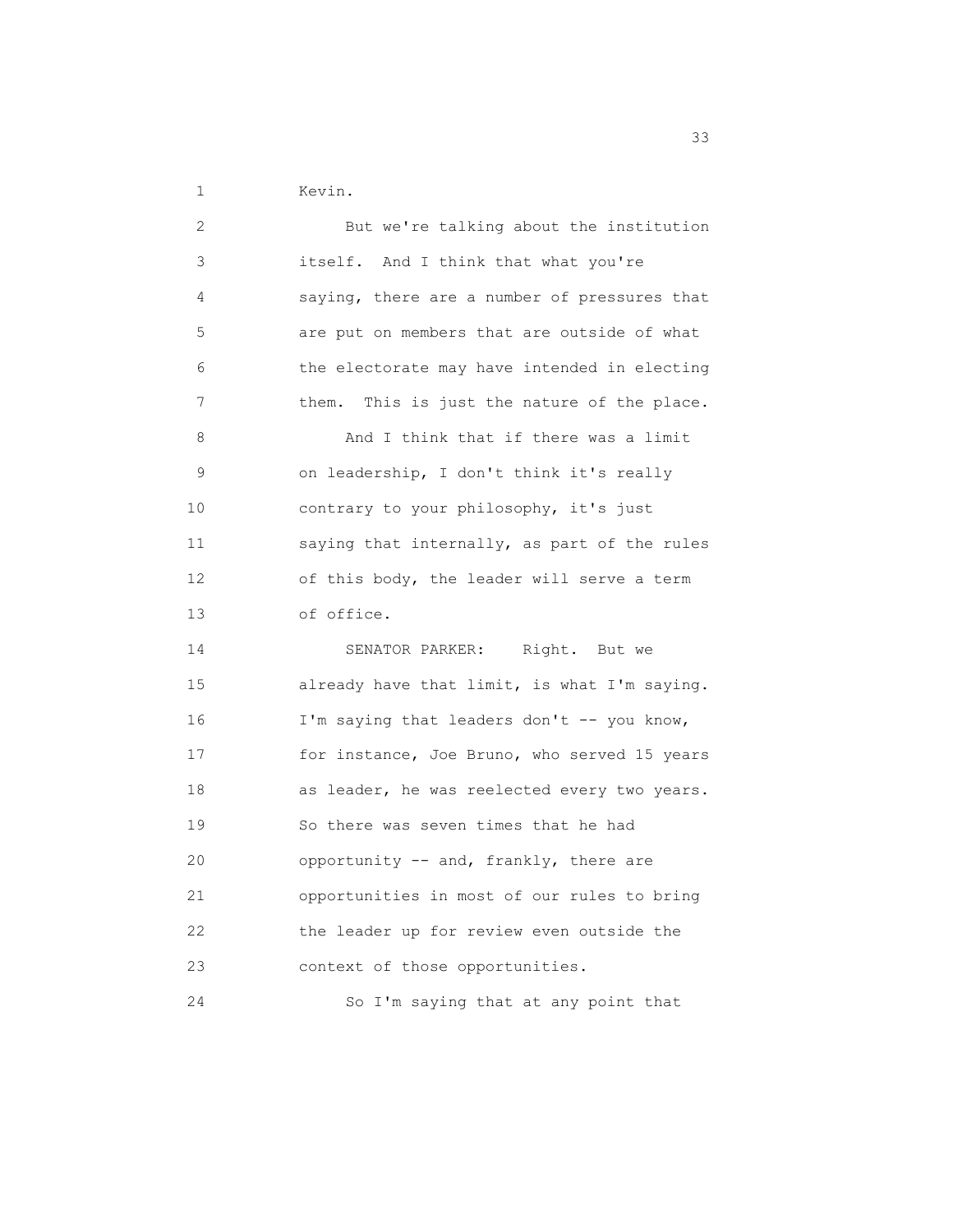1 the former majority wanted to have another 2 leader, they had an opportunity to do that. 3 And I think that we do a disservice to our 4 body by throwing the baby out with the 5 bathwater. 6 CHAIRMAN BONACIC: Let me just jump 7 in here. We'll leave to that to your 8 discretion on majority leader. Are your 9 remarks appropriate to chairmen of 10 committees? Is that -- because we're saying 11 there should be a term limit on chairmen of 12 committees, assuming they keep getting 13 reelected and the majority leader keeps 14 reappointing them. 15 SENATOR SQUADRON: Committee chairmen 16 aren't elected to their seats, to their 17 chairs. 18 CHAIRMAN BONACIC: No, I mean if they 19 get voted out of office, they lose their 20 chairmanship. That's all I meant. 21 SENATOR SQUADRON: And I can see both 22 sides of this one. And I have a term limit 23 problem when you have an engaged electorate. 24 I think the members of the Senate are a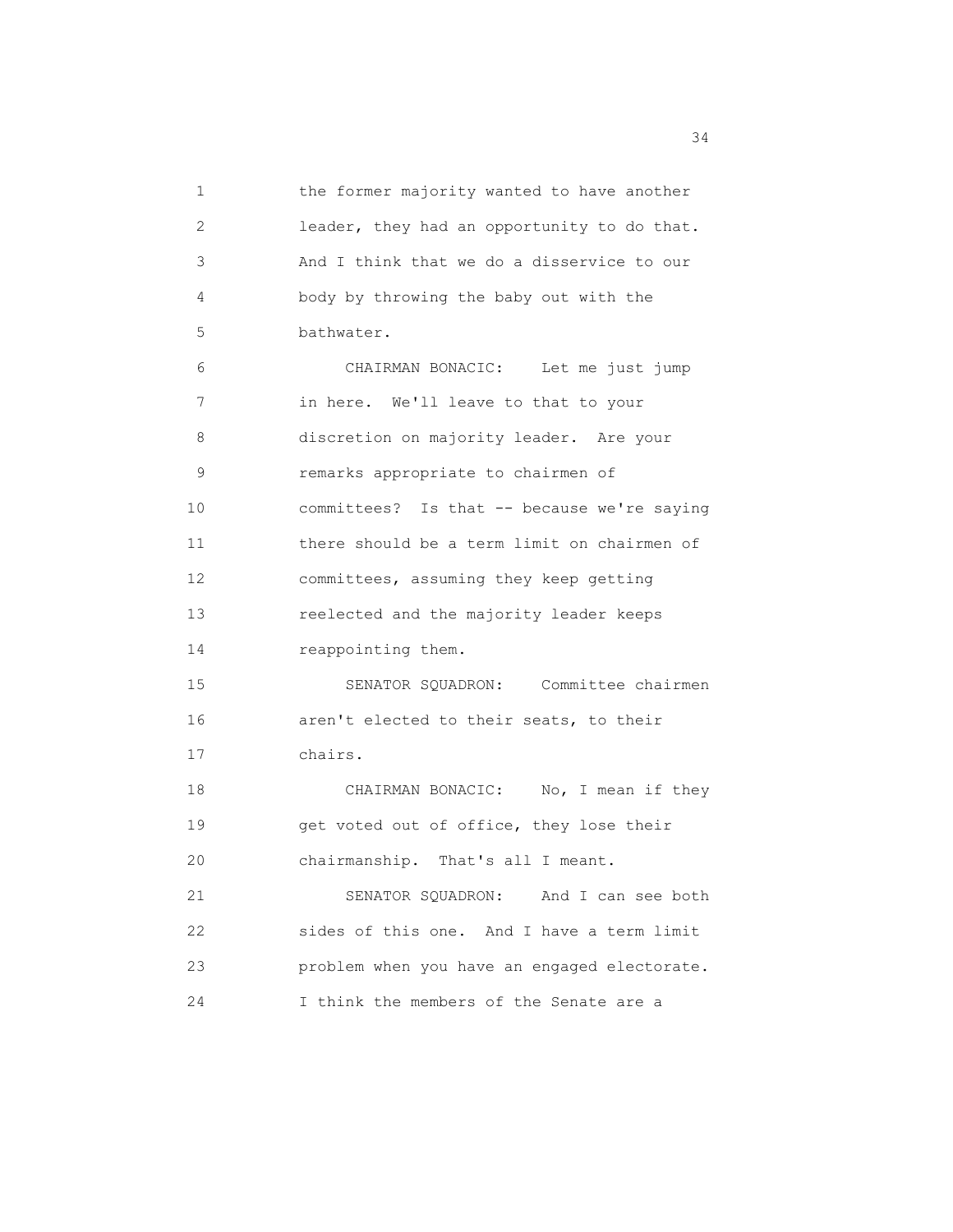1 pretty engaged electorate. You know, you 2 say there's some competition on the one 3 hand, but then you don't see practical 4 competition. But there's a difference 5 between the committee chairs and the -- 6 CHAIRMAN BONACIC: Again, we're 7 suggesting that it might be good to turn 8 chairs every six or eight years. But --9 SENATOR SQUADRON: Those are 10 appointed positions. 11 CHAIRMAN BONACIC: Right. And it 12 gives opportunity to other members. 13 SENATOR STEWART-COUSINS: Right. I 14 know that when we had a discussion, I guess 15 it was last week or whatever, I said, 16 similarly, I think that because they're 17 appointed, there could be a term limit on 18 that. 19 Again, I sort of concur in terms of the 20 majority leader. I think because we as an 21 electorate have an opportunity to vote for a 22 majority leader, then we should be able to 23 make that decision and not feel somehow -- 24 especially, again, in the context of reform,

<u>35 States and the states and the states and the states and the states and the states and the states and the states and the states and the states and the states and the states and the states and the states and the states a</u>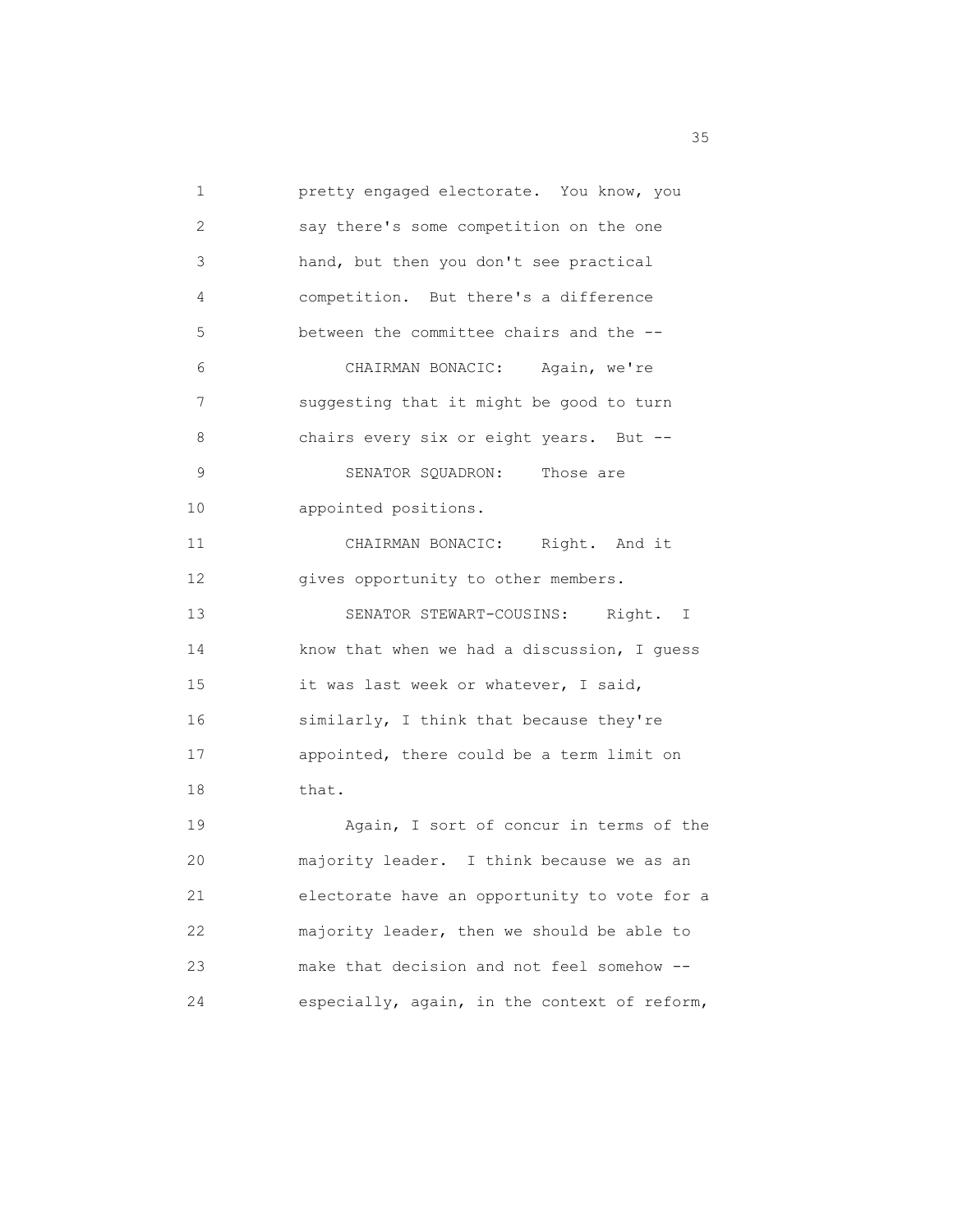1 in the context of more membership 2 empowerment, in the context of everything 3 that we're doing here, we should, I would 4 think, feel very clear about our ability to 5 decide that some leader is -- should be a 6 good leader or should step down. 7 But in terms of the chairs, because 8 they are appointed by the leader, I have no 9 problem, again, six, eight years or whatever 10 it is. 11 SENATOR PARKER: I still have a 12 problem. Because, again, I think we 13 shouldn't throw the baby out with the 14 bathwater. 15 Let me just say this. You know, my 16 background in this field is I'm a public 17 policy analyst. That's what I've done 18 through my whole life; I have a master's 19 degree in public policy, I'm a Ph.D. 20 candidate in public policy. 21 People spend their entire lives on 22 policy issues and barely understand -- 23 that's how people become experts in the 24 state. If you look at many of the people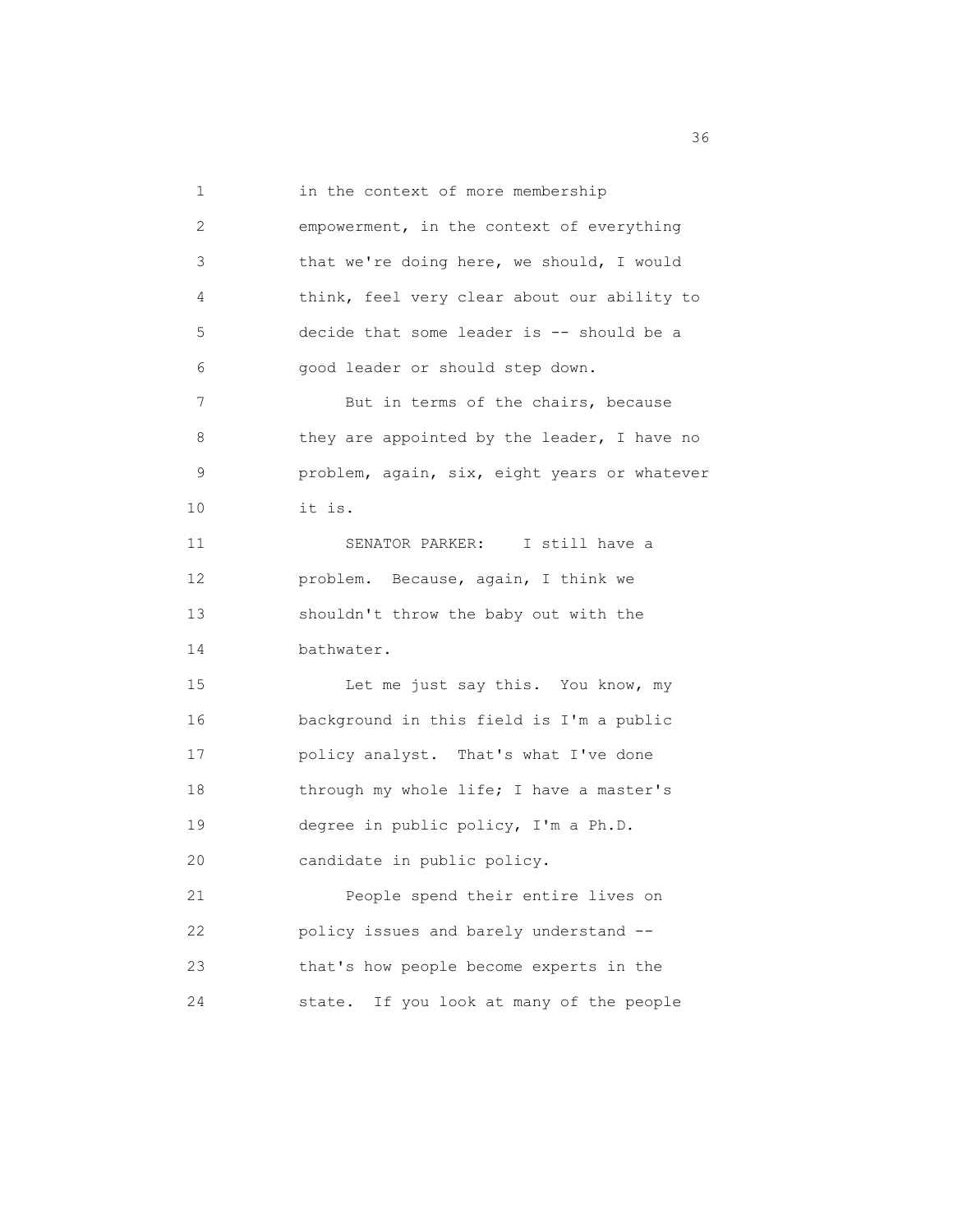1 who are sitting on committees as chairs or 2 even as rankers, they've developed 3 expertises over years. You take, for 4 instance, Dick Gottfried in the Assembly 5 who, you know, has developed an expertise in 6 healthcare where he is known, you know, far 7 and wide, almost, frankly, nationally. 8 But, you know, something like 9 healthcare policy you can't frankly master 10 in, you know, six years. You know, it just 11 doesn't happen. I think that we do a 12 disservice and have an opportunity to harm 13 our public policymaking process by not 14 giving members enough time to become real 15 experts on their committees and on the 16 committee issues, more importantly. 17 Particularly because you sometimes have 18 people who have come in and they develop 19 their expertise while they're here. I mean, 20 so sometimes you have people who -- you 21 know, somebody's a doctor and winds up on 22 the Health Committee and then they're 23 chairing, but they came with the expertise 24 and so they're sometimes able to jump right

<u>37</u>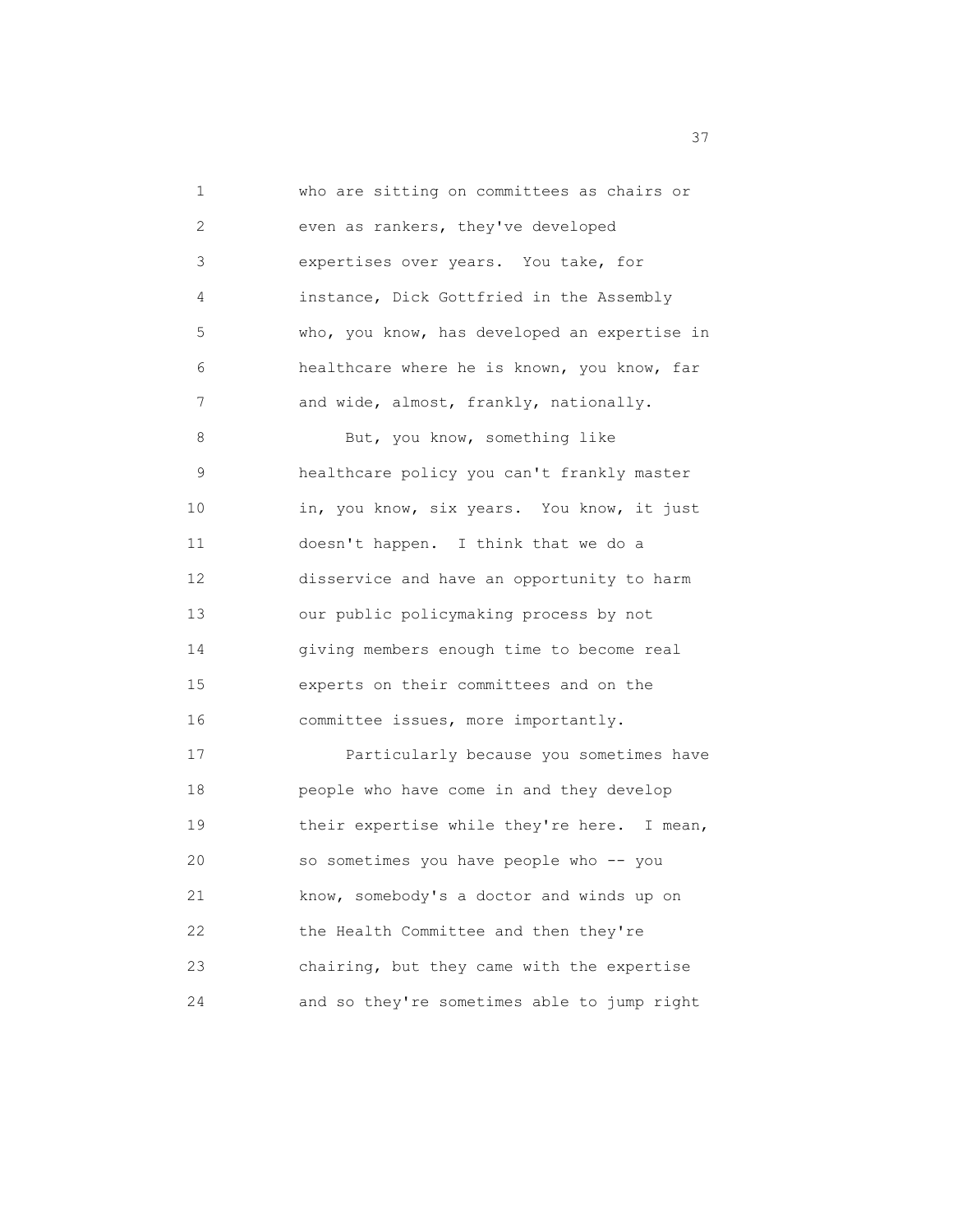1 in.

| 2  | You know, I'm the chair of the Energy        |
|----|----------------------------------------------|
| 3  | Committee. I was a ranker before that for    |
| 4  | six years. But I didn't have the expertise   |
| 5. | in energy and telecommunications prior to me |
| 6  | coming to the Senate. I mean, some of this   |
| 7  | took long, hard work. And literally by the   |
| 8  | day, I'm learning.                           |
| 9  | Somebody having to be thrown into the        |
| 10 | conversations that are now happening         |
| 11 | vis-a-vis alternative energy and some of the |
| 12 | things that are happening now without having |
| 13 | an expertise, and having to be thrown in as  |
| 14 | a chair, I think is not necessarily the      |
| 15 | greatest thing for the public policy         |
| 16 | outcomes and the legislative outcomes that   |
| 17 | we're looking to have.                       |
| 18 | (Senator Golden enters the room.)            |
| 19 | SENATOR PARKER: So again, I think            |
| 20 | that, you know, you always have              |
| 21 | opportunities to change these things and     |
| 22 | building in something that throws the baby   |
| 23 | out with the bathwater frankly I don't think |
| 24 | is necessary.                                |

<u>38</u> September 2008 and 2008 September 2008 and 2008 September 2008 September 2008 September 2008 September 2008 September 2008 September 2008 September 2008 September 2008 September 2008 September 2008 September 2008 Sept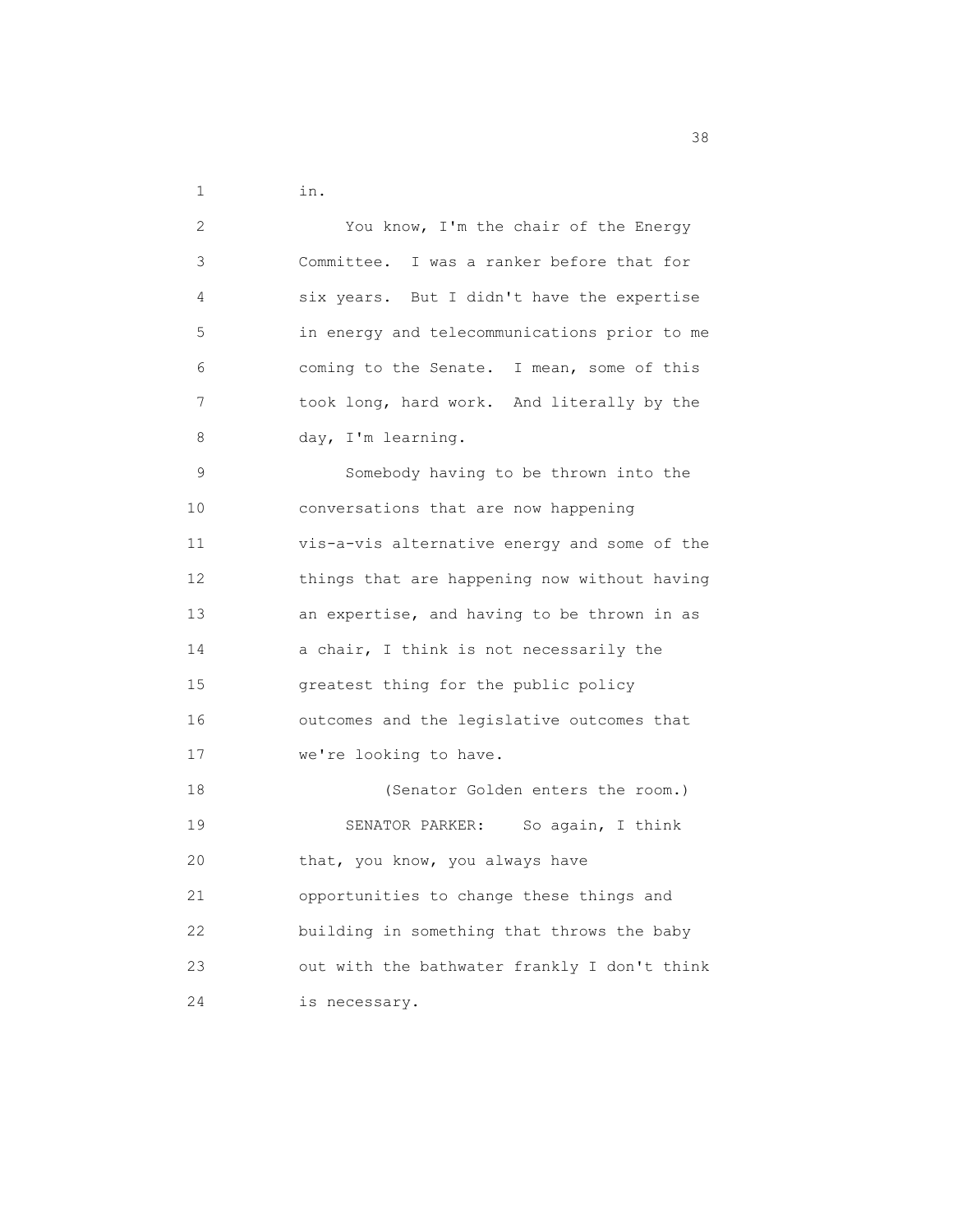1 CHAIRMAN BONACIC: To Senator 2 Parker's point, I understand his point. Our 3 suggestion is that you're going to have 4 counsel, you're going to have a specialist 5 in the health area serving on the Health 6 Committee. 7 And in the case of Assemblyman 8 Gottfried, which was the example you used, 9 if it's eight years, he would get shifted as 10 a member of the Health Committee. You don't 11 lose his expertise. And you get a new 12 chairman in. And now you have two -- you 13 have one mind developing and another there 14 to help as a mentor. 15 So I understand what you're saying. 16 And I just wanted to throw that out there 17 if -- when we vote on this, I think it's a 18 good idea to have a change of chairmanship 19 for new blood, both in rankers and 20 chairmanship. And if it's six years or 21 eight years, you know, that would be my 22 suggestion. We're all going to vote on it. 23 SENATOR PARKER: Let me make just one 24 last point on this. And no disrespect to

39 and 2012 and 2012 and 2012 and 2012 and 2012 and 2012 and 2012 and 2012 and 2013 and 2013 and 2013 and 2013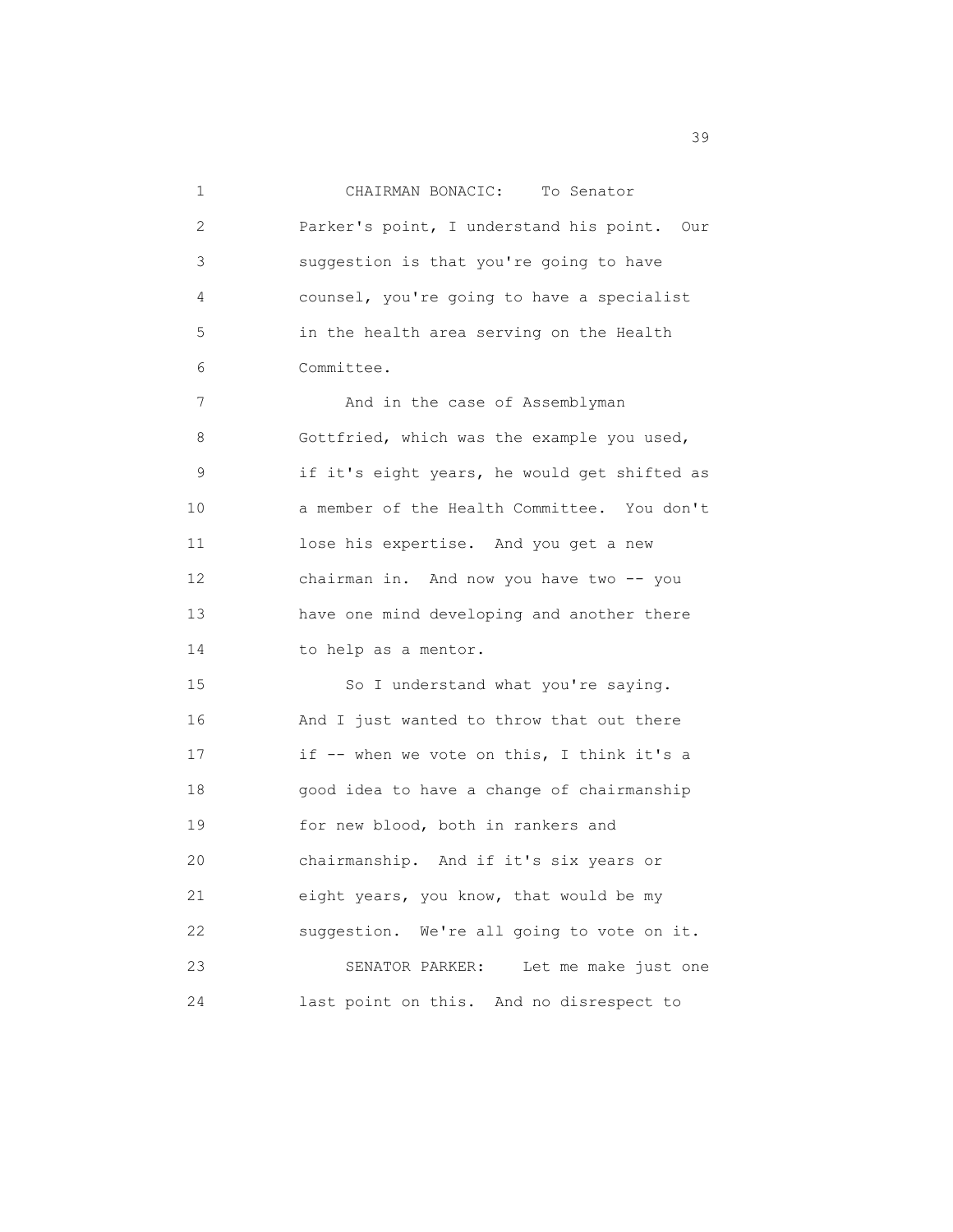1 any of the staff in the room.

 2 The other thing that you wind up 3 happening when you have term limits, and 4 this is both whether you have term limits in 5 the larger body or you have term limits in 6 the context of a committee, is you actually 7 make the staff more important that the 8 decision-makers. And again, that's no 9 disrespect to staff, because half the staff 10 are smarter than us. 11 But, you know, you don't even get a 12 chance to have any parity in terms of 13 expertise when you have different people 14 making those choices. And without, you 15 know, creating a permanent governmental 16 staff, you know, that -- I think, again, the 17 danger in that is that staffers aren't 18 elected. 19 **And we are elected, and ultimately we**  20 need to be the ones who are making the 21 decisions. And I certainly want somebody 22 who is the best-qualified and has the most 23 information and the most knowledge on the 24 issue making those decisions.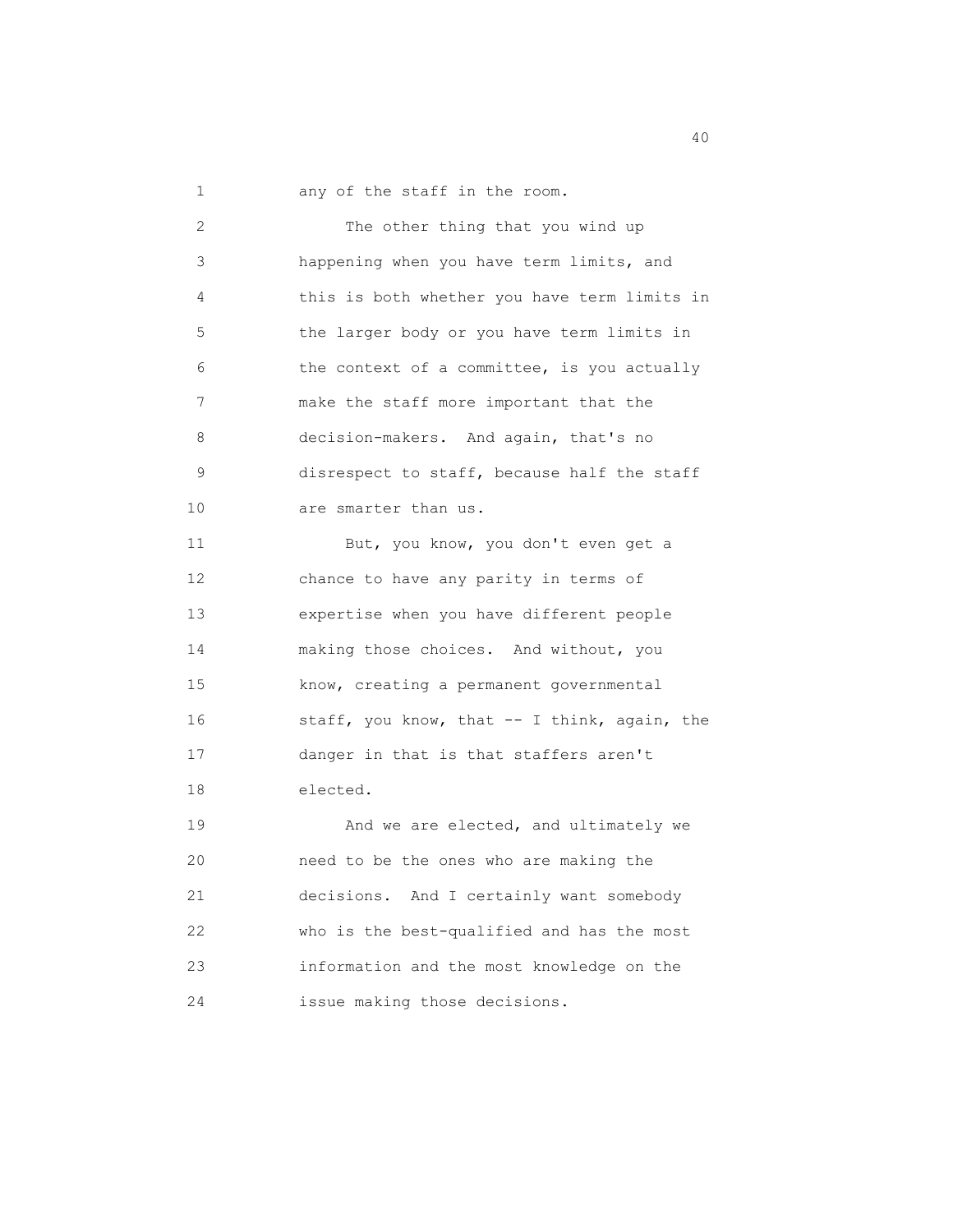| 1  | CHAIRMAN BONACIC: Okay, I think              |
|----|----------------------------------------------|
| 2  | we've exhausted this subject, if we may.     |
| 3  | Senator Golden, welcome. I just want         |
| 4  | to say that it's the policy of our committee |
| 5  | that only the members would speak. We've     |
| 6  | got a time constraint. So you're welcome to  |
| 7  | stay. I only say that because of the next    |
| 8  | subject that I'm going to bring up. Okay?    |
| 9  | SENATOR GOLDEN: I only came because          |
| 10 | of this new day has dawned and I want to see |
| 11 | how this new day is dawning and I want to    |
| 12 | see this partisanship ended and to see some  |
| 13 | real positive government come out of this.   |
| 14 | That's the only reason I'm here, sir.        |
| 15 | CHAIRMAN BONACIC: And thank you for          |
| 16 | being here, by the way.                      |
| 17 | SENATOR GOLDEN: Thank you, both              |
| 18 | chairmen.                                    |
| 19 | CHAIRMAN BONACIC: I know this is a           |
| 20 | sensitive subject, and I just want to throw  |
| 21 | it out there. Indicted members. And it's     |
| 22 | happened to other members on both sides of   |
| 23 | the aisle in both houses.                    |
| 24 | I thought Malcolm Smith handled the          |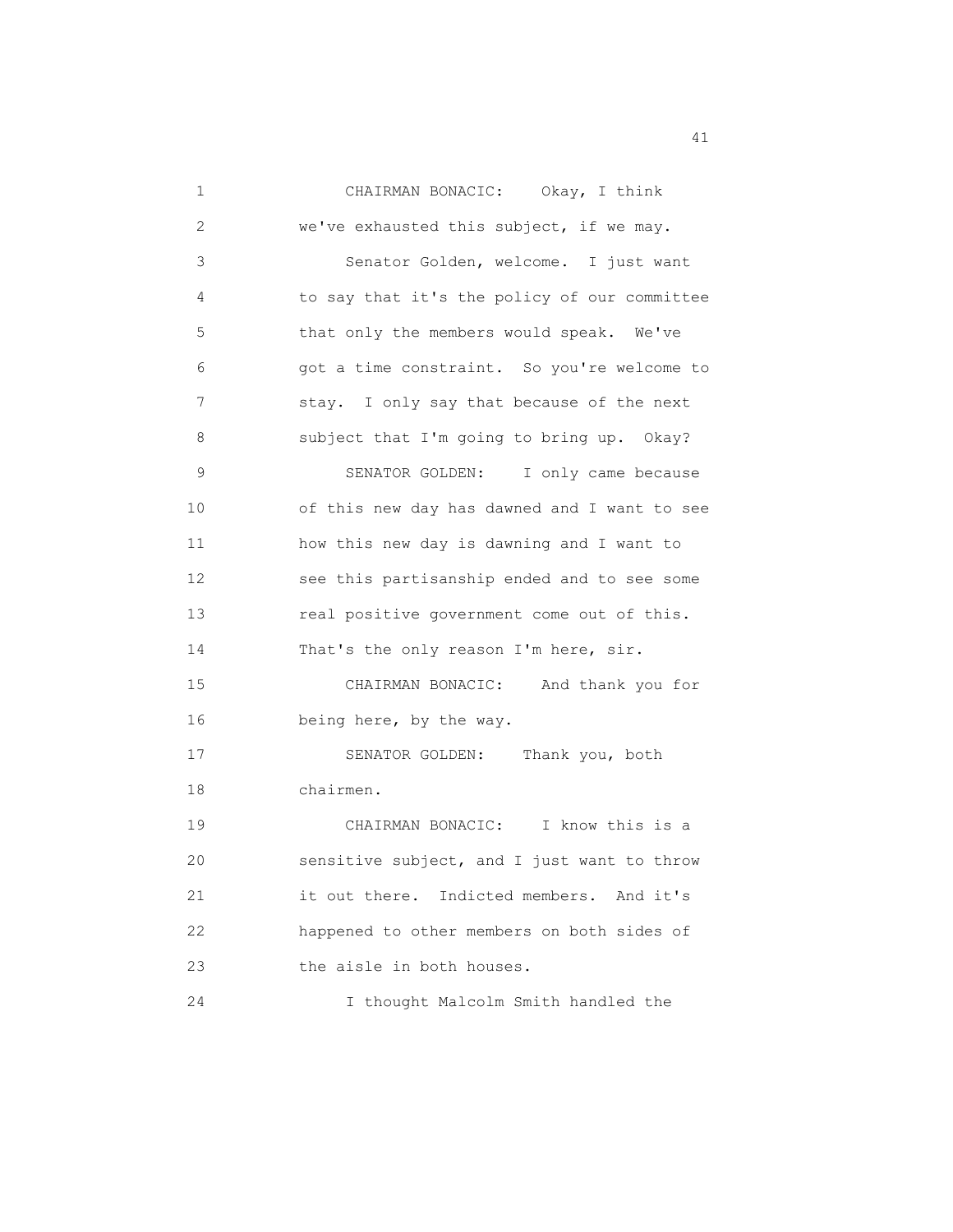| $\mathbf{1}$ | recent indictment of Senator Monserrate      |
|--------------|----------------------------------------------|
| 2            | properly. And I think we should have         |
| 3            | something formal down the road that if a     |
| 4            | senator gets indicted for a felony, he will  |
| 5            | step aside as far as his chairmanship and    |
| 6            | his staff will then report to the majority   |
| 7            | leader, the minority leader, until there's a |
| 8            | disposition of the case.                     |
| 9            | That senator who is indicted has a           |
| 10           | constitutional right to vote on the floor,   |
| 11           | and he should. And I understand he's         |
| 12           | innocent until proven guilty. But I think    |
| 13           | we have to hold elected officials to a       |
| 14           | higher standard.                             |
| 15           | And I throw that out to you. And I'm         |
| 16           | not asking for you to rule on it. And as     |
| 17           | I've said to you, I thought it was handled   |
| 18           | appropriately in your house. And I don't     |
| 19           | want to focus on this senator, because there |
| 20           | have been many elected officials.            |
| 21           | So enough said on this subject. If you       |
| 22           | want to formalize a rule, we think it's      |
| 23           | appropriate down the road. Okay?             |
| 24           | Mm-hmm.<br>CHAIRMAN VALESKY:                 |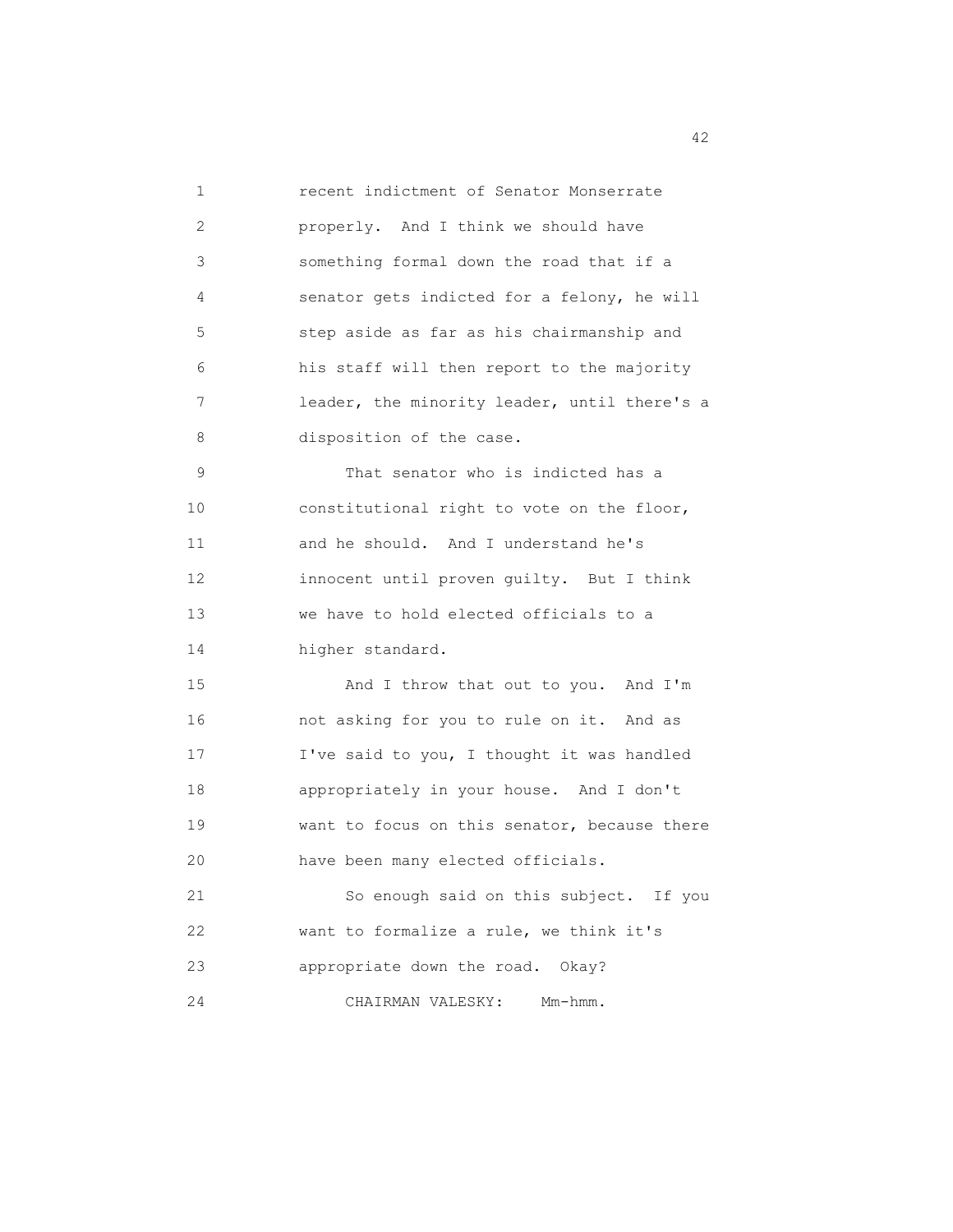| $\mathbf 1$ | CHAIRMAN BONACIC: I saved the                |
|-------------|----------------------------------------------|
| 2           | toughest subject for last, because I knew    |
| 3           | Senator Parker was going to be here and I    |
| 4           | wanted him to weigh in on this.              |
| 5           | (Laughter.)                                  |
| 6           | CHAIRMAN BONACIC:<br>And I'd like to go      |
| 7           | back to staffing allocations of committee.   |
| 8           | Senator Klein had suggested that when we     |
| 9           | empower staffs, we have a staff allocation   |
| 10          | equally for the chairs and the rankers but   |
| 11          | the clerk would be hired by the chairman.    |
| 12          | So that's extra money.                       |
| 13          | We had suggested -- and this is              |
| 14          | critical, because to talk generically and    |
| 15          | not have numbers is just leaving it out      |
| 16          | there. It was our thinking that there would  |
| 17          | be a base of $$150,000$ per committee -- per |
| 18          | chairman, per ranker. And that would hire    |
| 19          | an attorney, a director that's a specialist  |
| 20          | in that area, and the clerk is hired by the  |
| 21          | chairman. So that ranker in all reality      |
| 22          | would get two people, the chairperson would  |
| 23          | get three.                                   |
| 24          | Now, in my analysis of this -- you take      |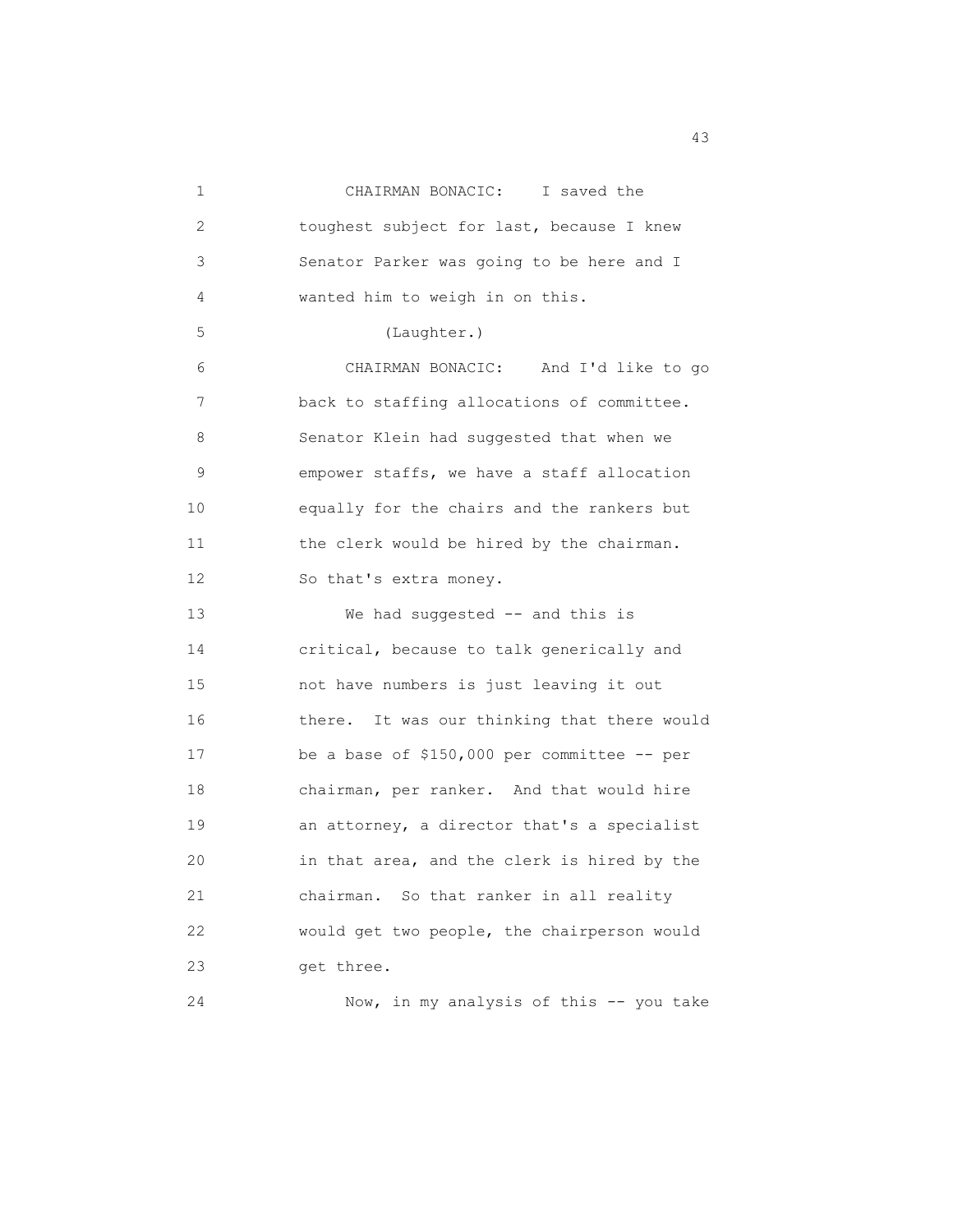1 it for what it's worth -- there are six 2 committees that I consider are 3 high-maintenance; they're going to need 4 more. And you decide what that is. But 5 I'll just rattle them off. We have, I 6 believe -- Langdon, how many committees? 7 MR. CHAPMAN: Thirty-two. 8 CHAIRMAN BONACIC: -- thirty-two 9 committees that are going to shrink. But of 10 the 32 committees, high-maintenance is 11 Codes, Local Government, Insurance, 12 Education, Higher Ed, Finance. 13 CHAIRMAN VALESKY: Health. 14 CHAIRMAN BONACIC: Health. Health. 15 These are not exclusive. Add six or eight, 16 whatever you think it -- 17 SENATOR PARKER: Energy. 18 (Laughter.) 19 CHAIRMAN BONACIC: We leave it to the 20 discretion of the members and the staff to 21 work that out, what those high-maintenances 22 are. And they should get more than that 23 base allocation. 24 But I said the other committees -- I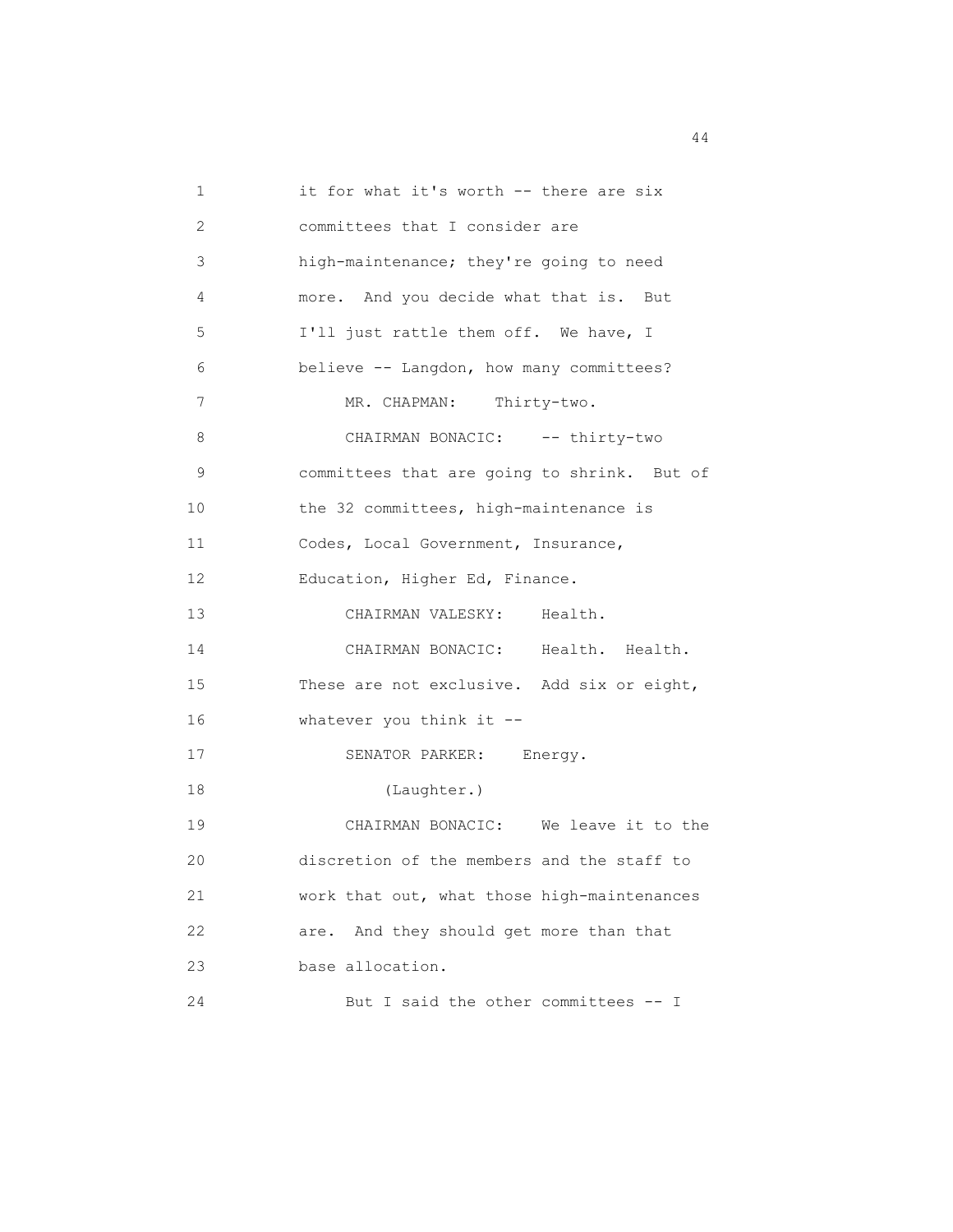1 used the term "bland," or less high 2 maintenance. I'll just taking Housing, 3 because I've worked on it for so long. If I 4 had a director and counsel, it's enough for 5 me to know this field. And there's a lot of 6 them like that, Tourism or something else. 7 But that's our suggestion. 8 And in terms of central staff, I think 9 we're going to have to take money away from 10 central staff in order to fund the 11 committees. But we need money for central 12 staff for government operations not covered 13 by committee. We have suggestions, but I 14 don't want to bog our meeting down by trying 15 to work numbers -- it gets confusing. 16 CHAIRMAN VALESKY: Right. 17 CHAIRMAN BONACIC: But we should have 18 a work session and try to do this honestly, 19 and with the help of other members. 20 CHAIRMAN VALESKY: No, I think you're 21 right. I think we should go back and put 22 some of these numbers together. 23 I think also, from the perspective of 24 numbers for committees, it has a lot to do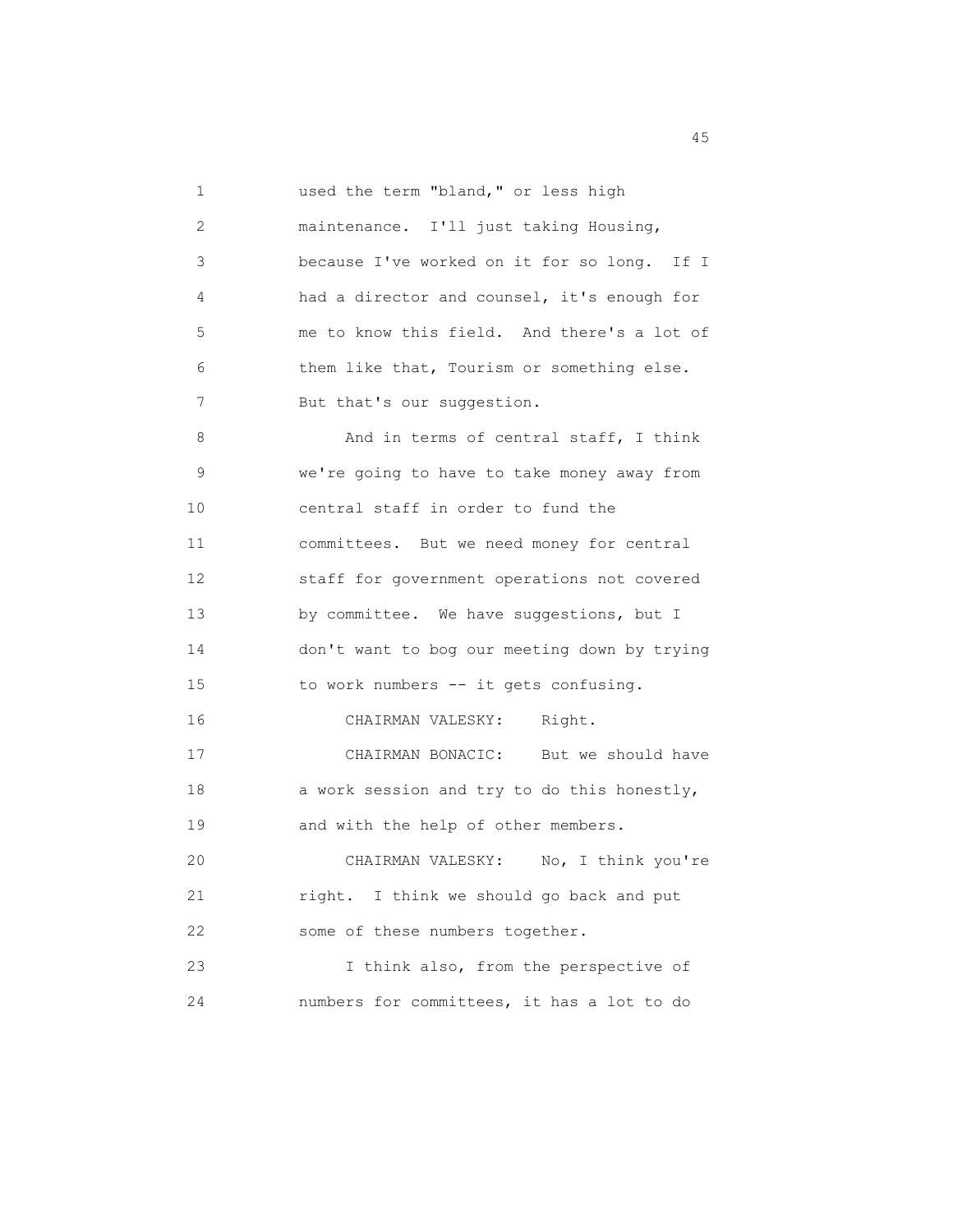| 1  | with how we collapse the committees. For    |
|----|---------------------------------------------|
| 2  | example, if Education and Higher Education  |
| 3  | is actually one committee in the future,    |
| 4  | that's a very different situation than if   |
| 5  | they're two separate committees. Tourism    |
| 6  | you had mentioned; it may not even be a     |
| 7  | committee. It may be folded in with other   |
| 8  | areas --                                    |
| 9  | SENATOR SERRANO: Hey. Hey.                  |
| 10 | (Laughter.)                                 |
| 11 | CHAIRMAN VALESKY: Oh, Senator               |
| 12 | Serrano, the chair.                         |
| 13 | SENATOR SERRANO:<br>Not so fast,            |
| 14 | Senator Valesky.                            |
| 15 | (Laughter.)                                 |
| 16 | CHAIRMAN BONACIC:<br>It was our             |
| 17 | thinking that every senator and ranker that |
| 18 | has a position for which they are paid, in  |
| 19 | the new structure, with subcommittees and   |
| 20 | all, that would be left intact. I don't     |
| 21 | know what committees and subcommittees they |
| 22 | serve on, but they will have a role, and    |
| 23 | those reimbursements or stipends will be    |
| 24 | kept intact.                                |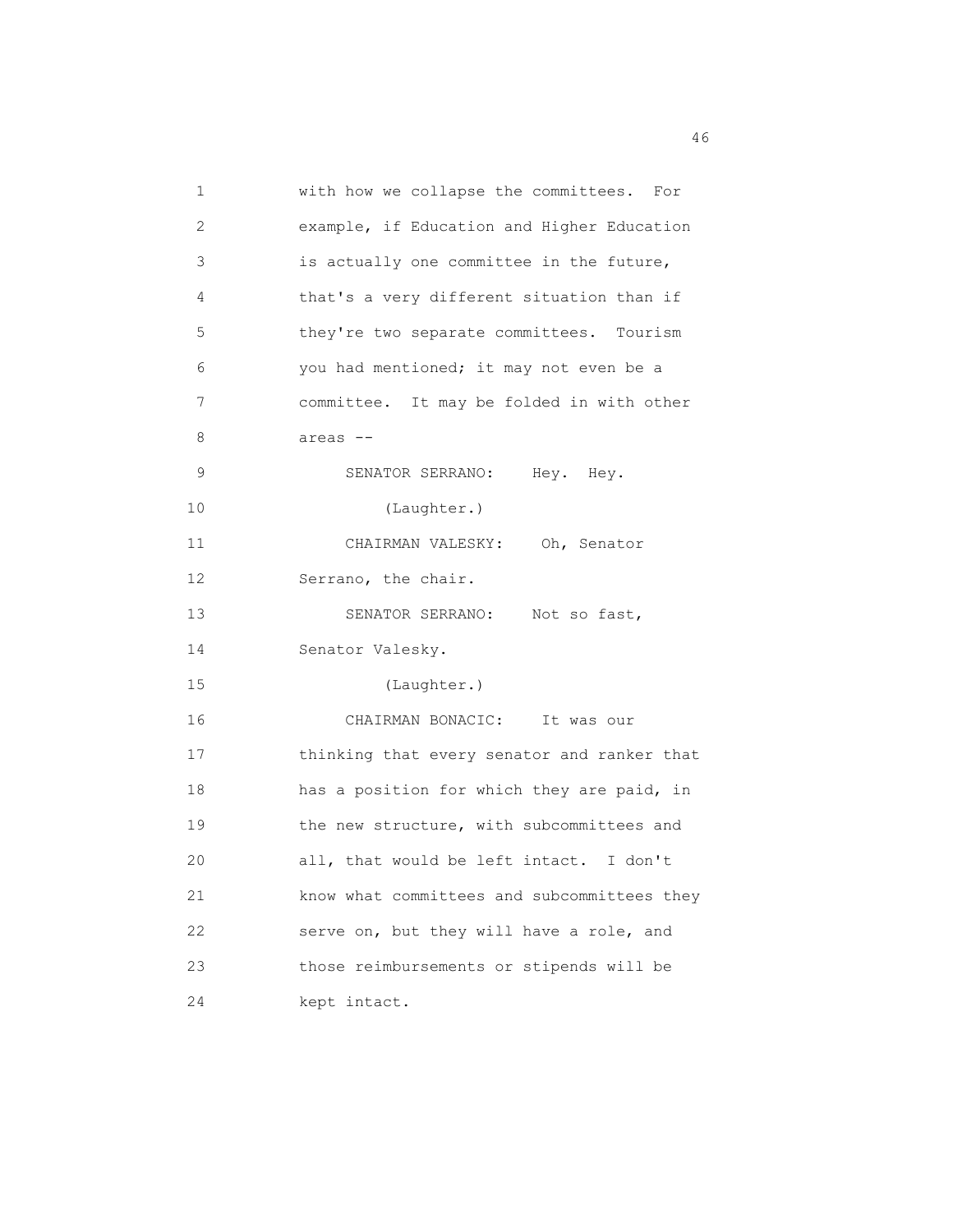1 SENATOR KLEIN: I just want to add 2 something.

 3 You know, I brought up and I agree with 4 the concept of allowing both committee 5 chairs and the ranker to have staff members. 6 I would be reluctant at putting amounts in 7 rules. I mean, you know, these are going to 8 change. Let's face it, you know, what you 9 would pay an attorney may be different this 10 year than what you're paying that attorney 11 next year. 12 And so I think that needs to be left to 13 the discretion of some kind of working rule 14 that's ongoing or -- 15 CHAIRMAN VALESKY: Also, John, only 16 in -- particularly every year when we pass a 17 legislature and judiciary budget, the 18 funding of the legislature itself fluctuates 19 from year to year. 20 CHAIRMAN BONACIC: No, I understand. 21 CHAIRMAN VALESKY: So I think it 22 would be difficult to lock in specific -- 23 CHAIRMAN BONACIC: I'm not locking 24 these in. I just did an analysis of rough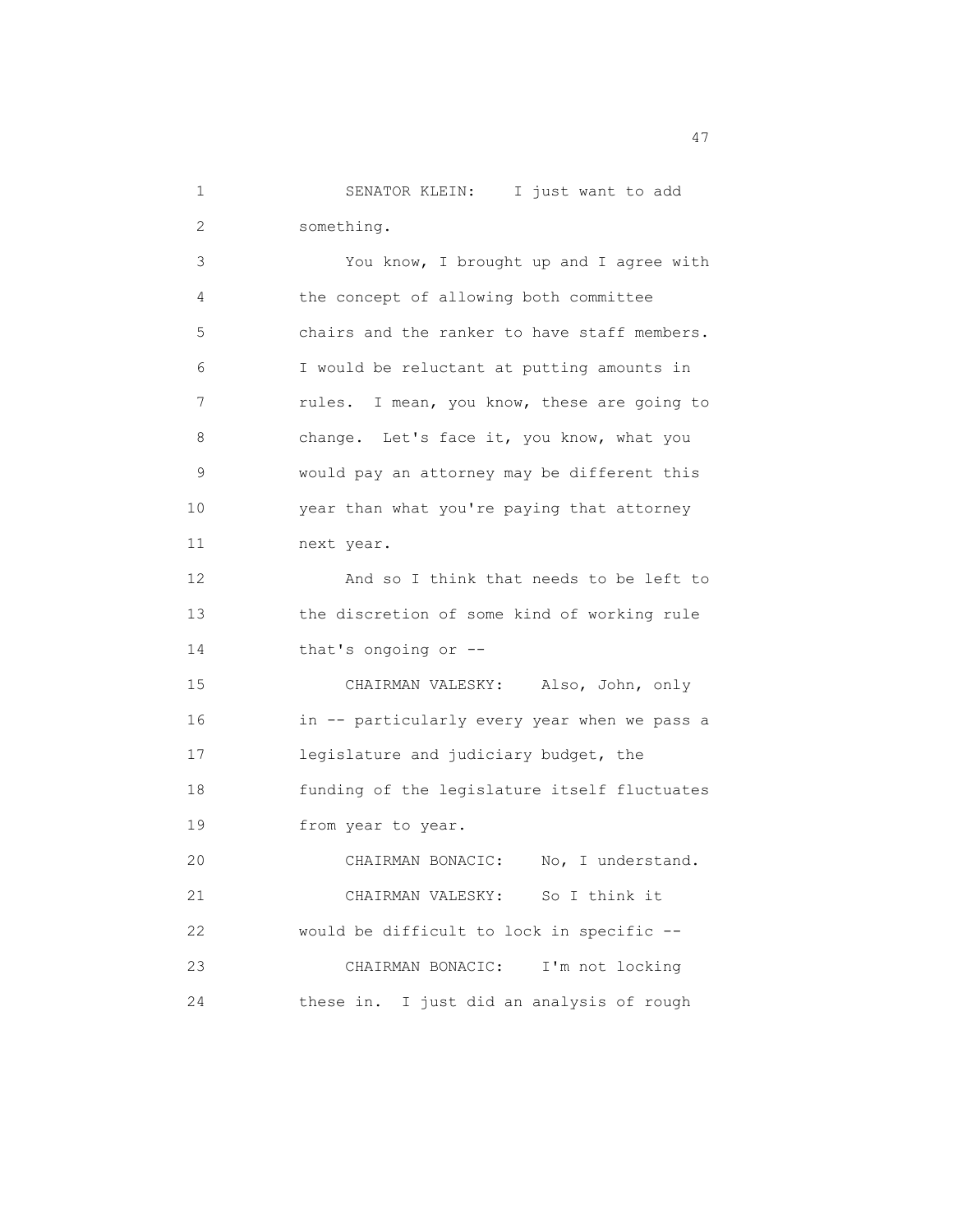1 numbers for us to take back. They're not 2 fixed in stone. They have to be flexible 3 because things change, both with the 4 committee structure, smaller, and -- 5 CHAIRMAN VALESKY: And with the 6 overall legislative budget. 7 CHAIRMAN BONACIC: -- the cost of 8 inflation, I understand that. 9 SENATOR SQUADRON: If you look at -- 10 and this goes back to what I said before. 11 The idea, and I think Senator Klein said it, 12 of putting this -- of codifying in rules the 13 staff allocations is not something that 14 we've ever done. I haven't read the rules 15 at every stage, you know, but I read the 16 rules at some stage, and I haven't seen that 17 in the rules I read. 18 I do think that in rules what we can 19 and I would support defining would be 20 something very transparent and some 21 guidelines for, you know, how this stuff is 22 defined and overseen or made public to see 23 whether those guidelines are being met. 24 And perhaps in round two we can define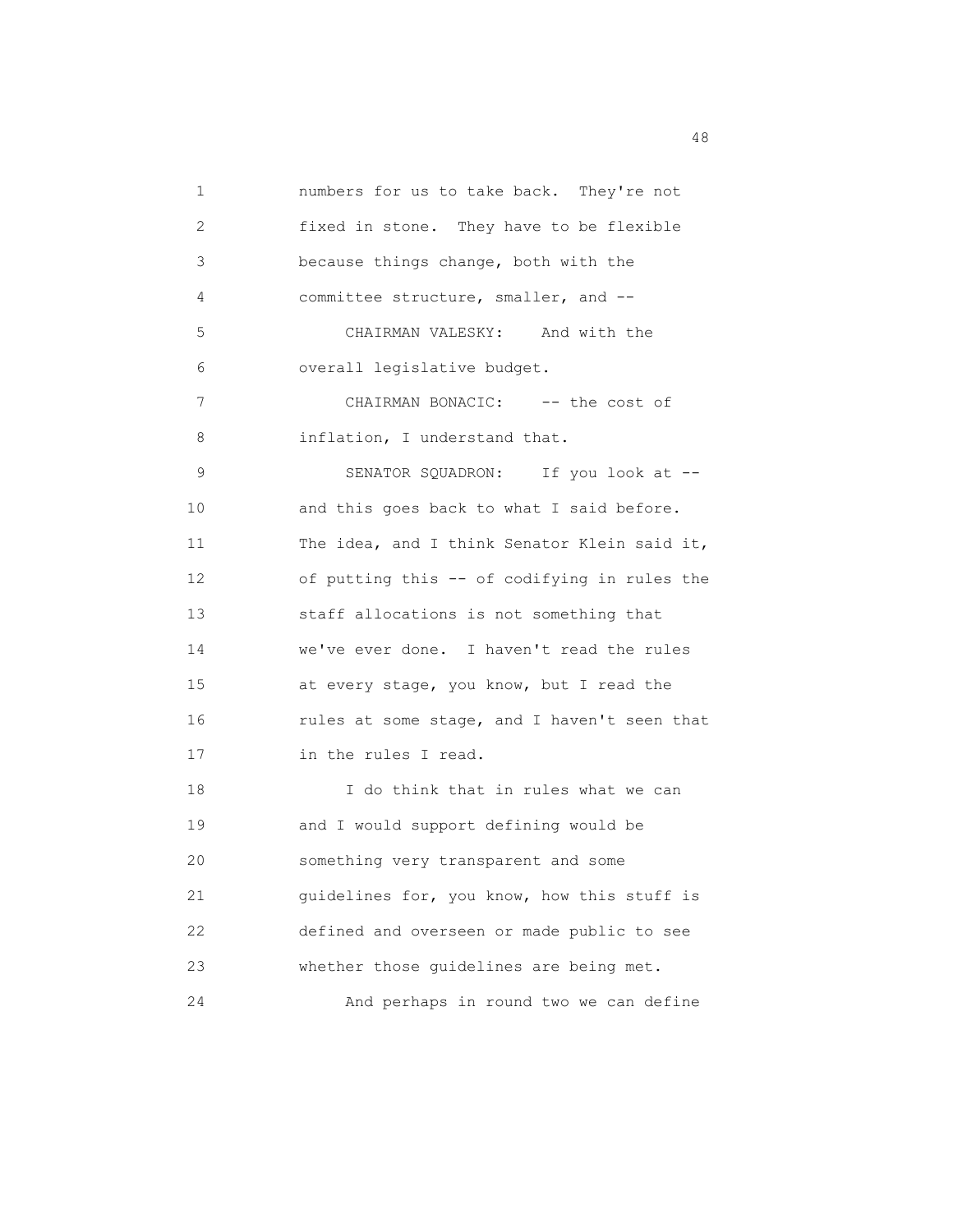1 some secondary set of guidelines, not in 2 rules, but that we agree should be followed. 3 You know, and then the rules refer to that. 4 CHAIRMAN BONACIC: We're not going to 5 agree on numbers today. It's just that in 6 keeping with the concept of a ranker and a 7 chairman, who they will need, we're only 8 sharing what we've seen in the past. 9 And by the way, the specialty of the 10 committee needs to be beefed up. I have one 11 staffer that does everything. In the new 12 committee, though, I want a pro that knows 13 housing issues and a director that can do 14 research. Just two people. 15 And I think most committees, for the 16 most part, will need one or two. Except the 17 high-maintenance committees, and you may 18 need five. And I don't know what those 19 numbers are. 20 SENATOR SQUADRON: Can I suggest that 21 we might want to, for the rules, say 22 something to the effect of, you know, there 23 should be allocations that allow both chairs 24 and rankers to do their -- you know, to do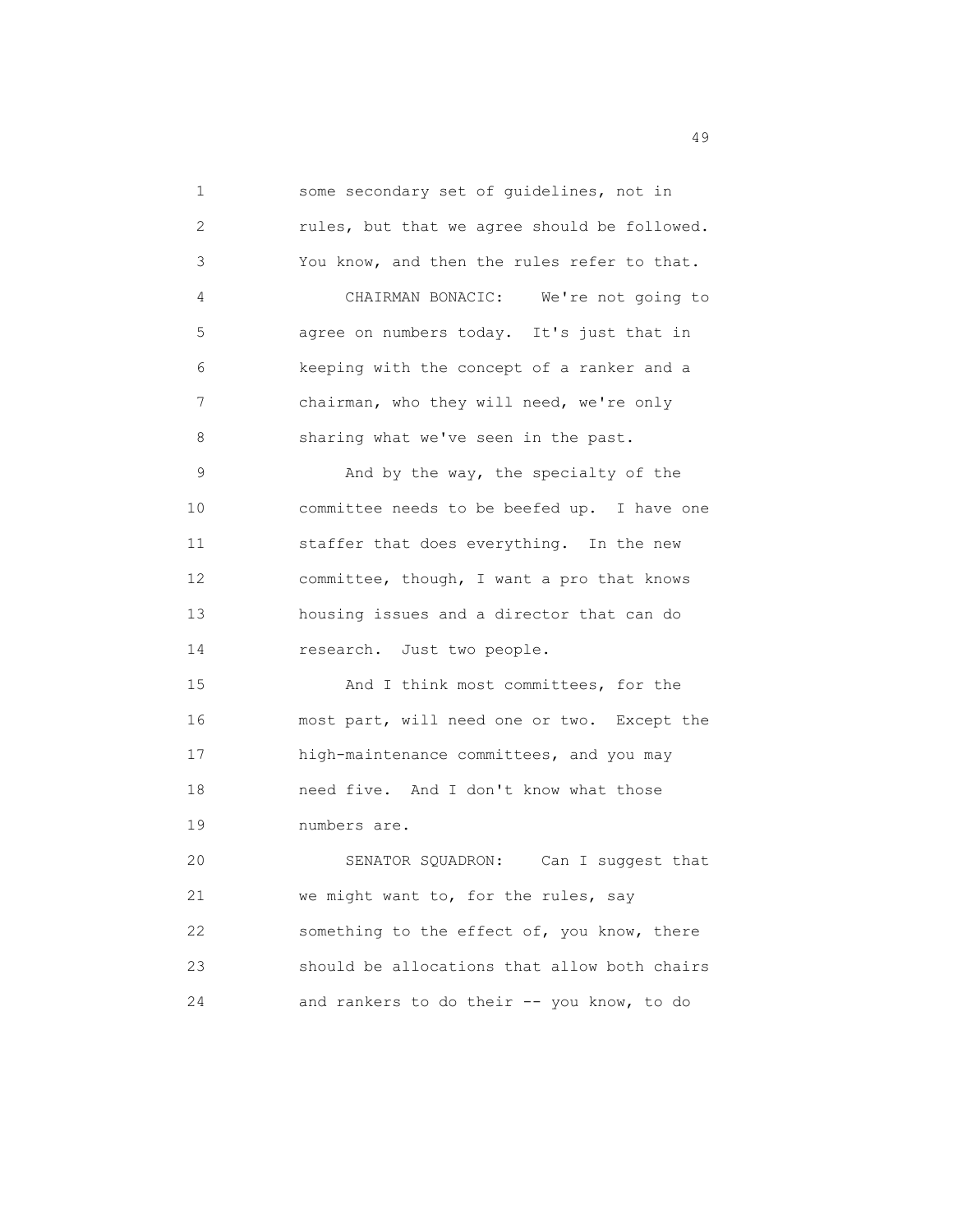1 substantive work. Those should be -- and 2 those allocations of those staff members 3 should be published regularly or 4 continuously available. You know, and then 5 sort of from there see if that solves it. 6 CHAIRMAN BONACIC: Everything is 7 always public. 8 SENATOR SQUADRON: In terms of how 9 many -- but maybe not easily accessible. A 10 lot of this stuff is very hard to track 11 down. 12 SENATOR WINNER: Is this committee 13 going to make the recommendations with 14 respect to what committees are consolidated? 15 CHAIRMAN VALESKY: That would be the 16 longer-term intent of the committee. I 17 don't think that we're anticipating having 18 those new committee definitions in the 19 report that's due in two weeks. Is that 20 correct? 21 CHAIRMAN BONACIC: Yes. 22 SENATOR WINNER: Well, what is your 23 intentions with regard to the effectiveness 24 of the new committee structure? Would it be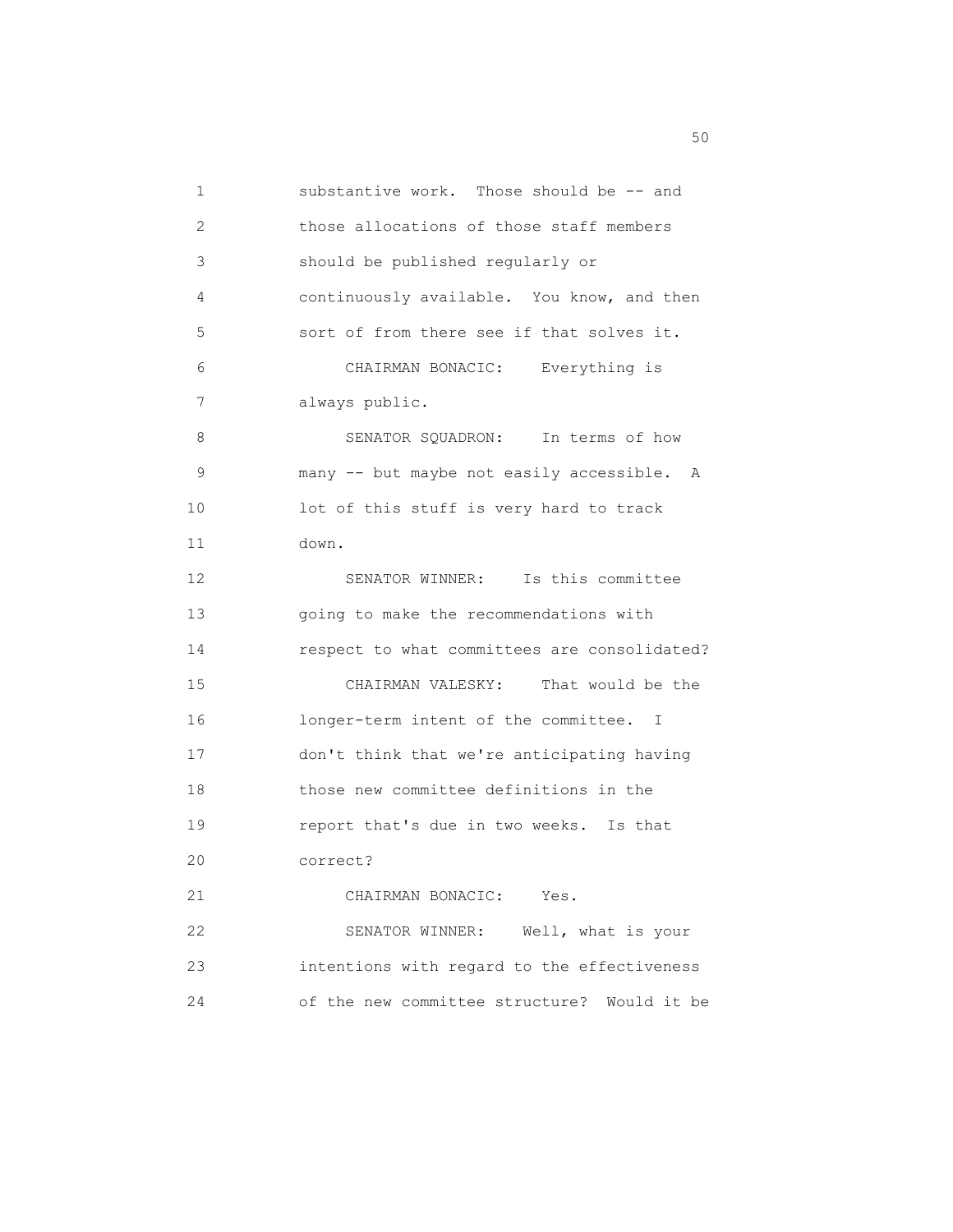1 for the commencement of the 2010 session, or 2 is it going to be subsequent to the 2010 3 elections? 4 I think that those have some 5 significant implications due to what Senator 6 Bonacic raised as to stipends and to -- 7 because that stuff is in statute. 8 CHAIRMAN VALESKY: Right. Right. 9 Good point. 10 SENATOR WINNER: And it's my 11 understanding that you can't change the 12 terms of compensation within the terms of -- 13 CHAIRMAN VALESKY: Within the term of 14 the length of -- 15 SENATOR WINNER: -- the year, so 16 there may be some dislocation in that event. 17 So perhaps you have to be somewhat 18 creative as it relates to those statutory 19 authorizations as to whether or not they 20 actually reflect a real committee in order 21 to maintain them until the end of the 22 2010 -- 23 CHAIRMAN VALESKY: The calendar year. 24 SENATOR WINNER: -- calendar year,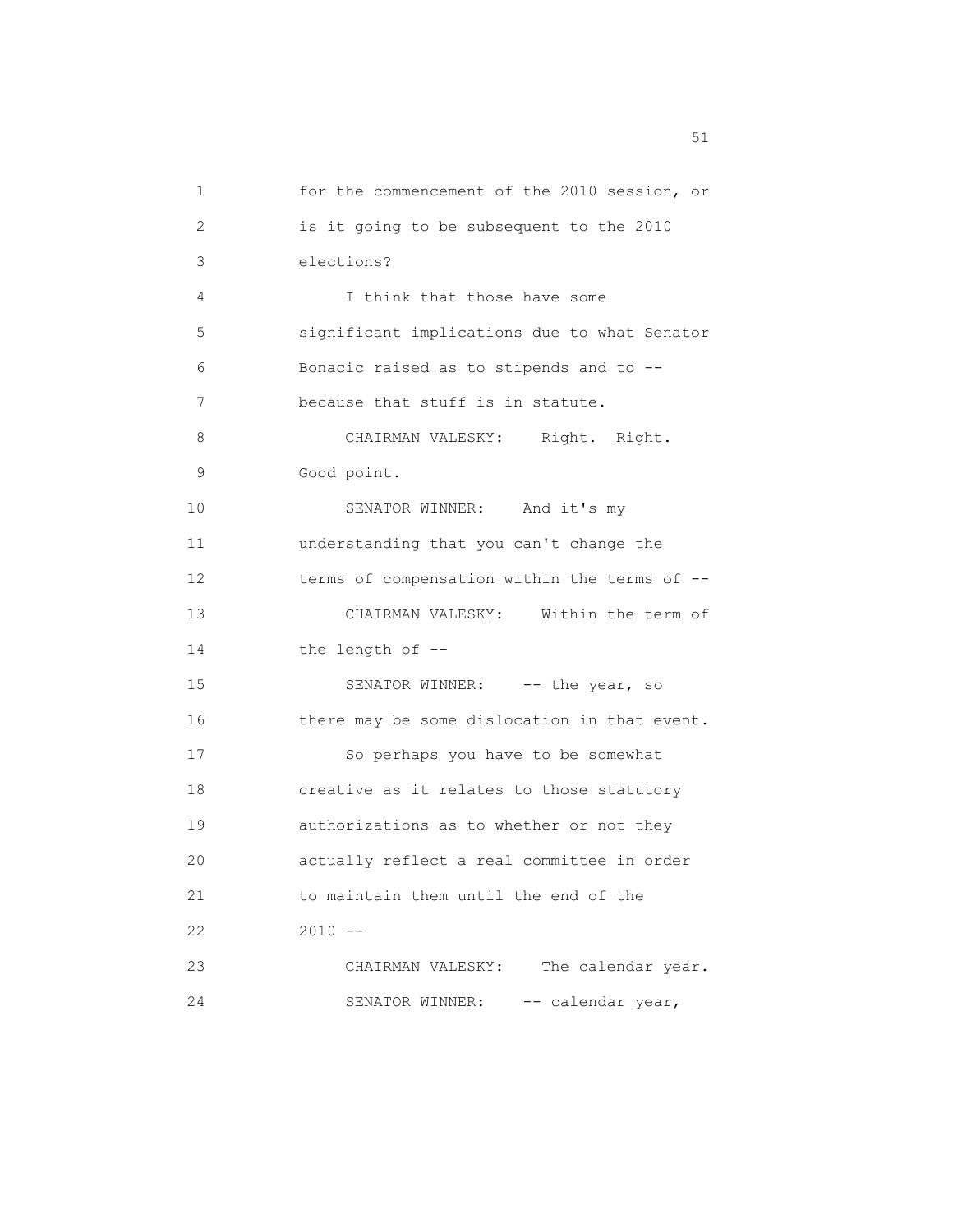1 yeah, until they could be changed in statute 2 to be reflective of a new compensation in 3 January 1 of 2011. Because you have those 4 restrictions on -- 5 CHAIRMAN VALESKY: Good point, yeah. 6 CHAIRMAN BONACIC: The only principle 7 I was getting at was equal staffing for 8 rankers and chairs. The chair gets a clerk 9 in addition. That's why I threw those 10 numbers out. 11 And the reason the numbers in our 12 analysis of what was paid to central and 13 member staff in the past -- I believe when 14 you do the analysis, do it fairly, it's 15 going to be close to what I suggested. But 16 again, I'm not -- let's leave the numbers 17 alone. We're going to get bogged down. 18 SENATOR GRIFFO: You could delineate 19 the structure based on what you're 20 advocating, Senator Bonacic, right now, if I 21 understand you correctly. 22 If you indicate that every committee 23 will have a clerk, a research analyst and a 24 counsel, and then the ranker would also have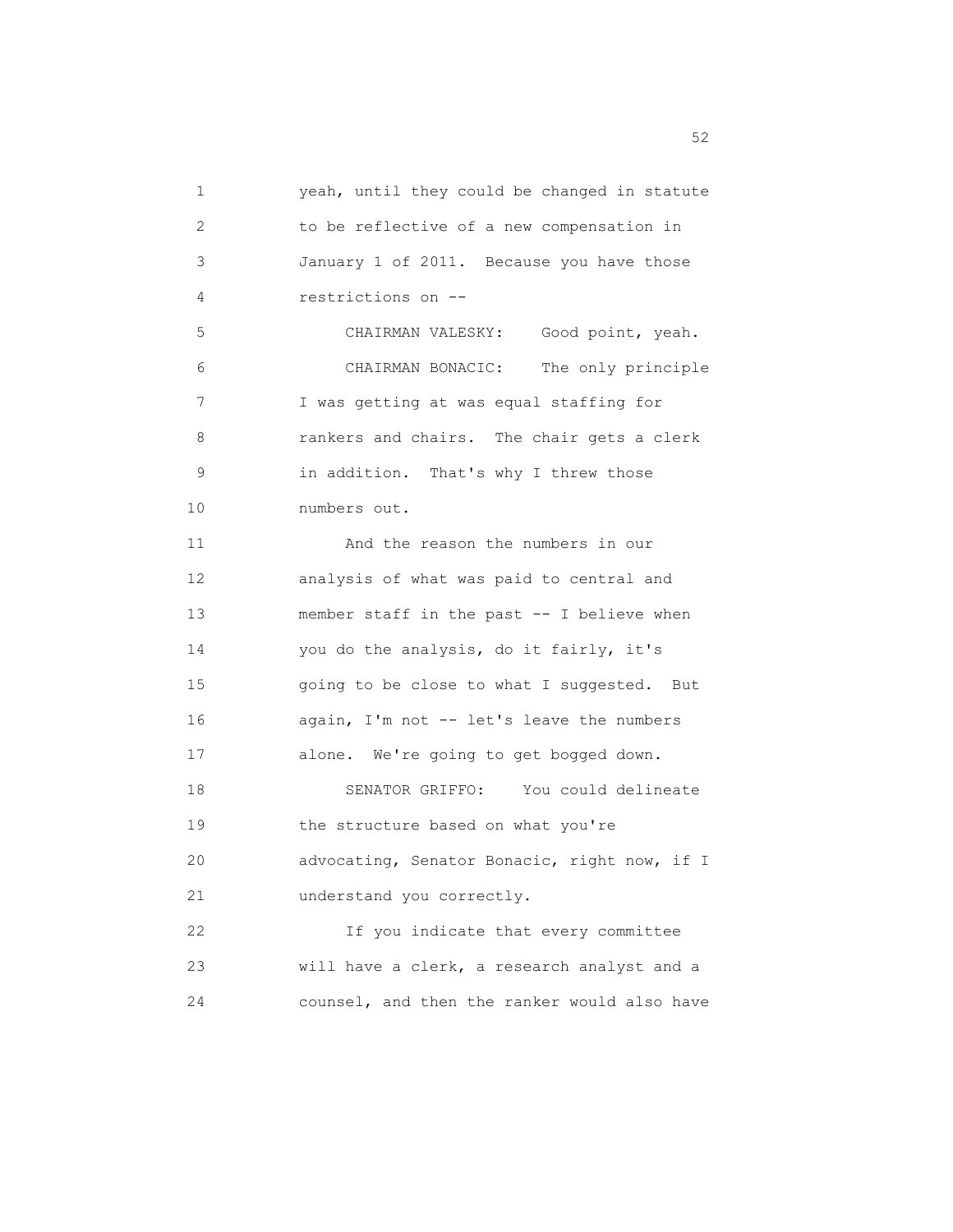1 that, at least you'd have the composition, 2 the structure of the committee put in place. 3 And then the funding can be allocated 4 accordingly. 5 CHAIRMAN BONACIC: I think that's 6 what we have a consensus on. And with the 7 high-maintenance committees, they may need 8 more than what you've just suggested. And 9 we have no problem with that. I don't think 10 anybody does. Because it's very 11 sophisticated issues, and you might need 12 more research people. 13 SENATOR SQUADRON: And I'm not 14 sure -- I agree with you on some of these 15 principles. I'm not sure the principle of 16 exactly equal staffing for the chair and the 17 ranker -- close, certainly. Something 18 that's real and accountable, certainly. 19 I mean, there are -- and I vice-chair 20 one committee; I chair another. And do we 21 really believe that the ranker and the chair 22 have truly the same amount of work and, 23 driving forward, that those should really be 24 identical?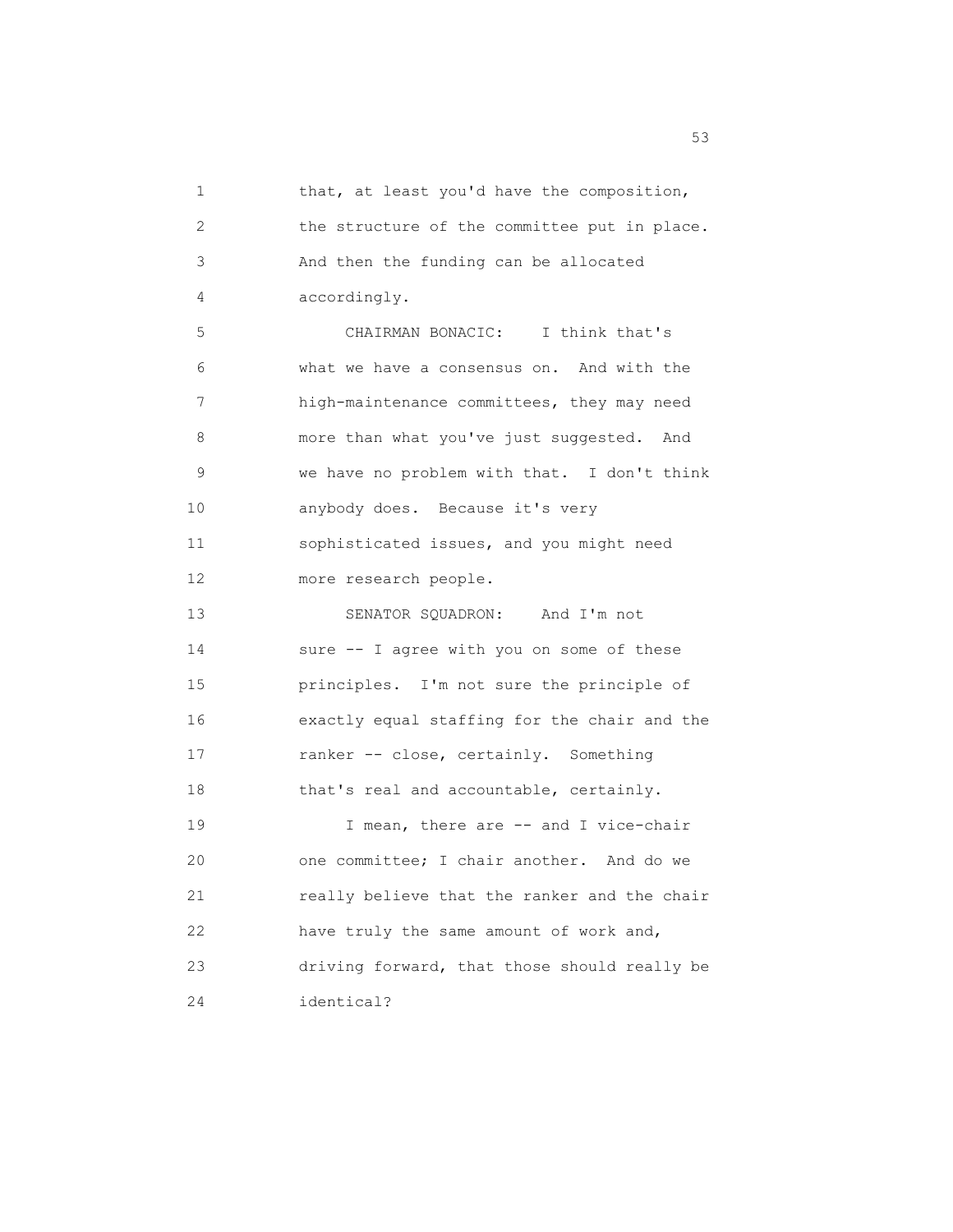1 CHAIRMAN BONACIC: I do. Because 2 under the new system, you're going to work, 3 both those rankers and chairpeople. Because 4 this is where it all happens. 5 SENATOR SQUADRON: I mean, I know 6 that neither in the U.S. House nor the U.S. 7 Senate is it done that way. It's a whole 8 hell of a lot better than the New York State 9 Senate has been over the last 70 years, but 10 it's not a straight down. Because the chair 11 does have the administrative duty, does need 12 to drive the agenda. You know, that's sort 13 of generally the role of the majority and

14 minority.

 15 CHAIRMAN BONACIC: Well, aren't the 16 members driving the bills? See, the members 17 **are driving the bills.** Not the majority 18 leader, not the chairmen. The members are, 19 with the 99 process. Which requires that 20 committee to analyze everything to see 21 whether those bills get killed or they have 22 enough merit as amended.

 23 That's where all the work is, quite 24 frankly, on the committee system. That's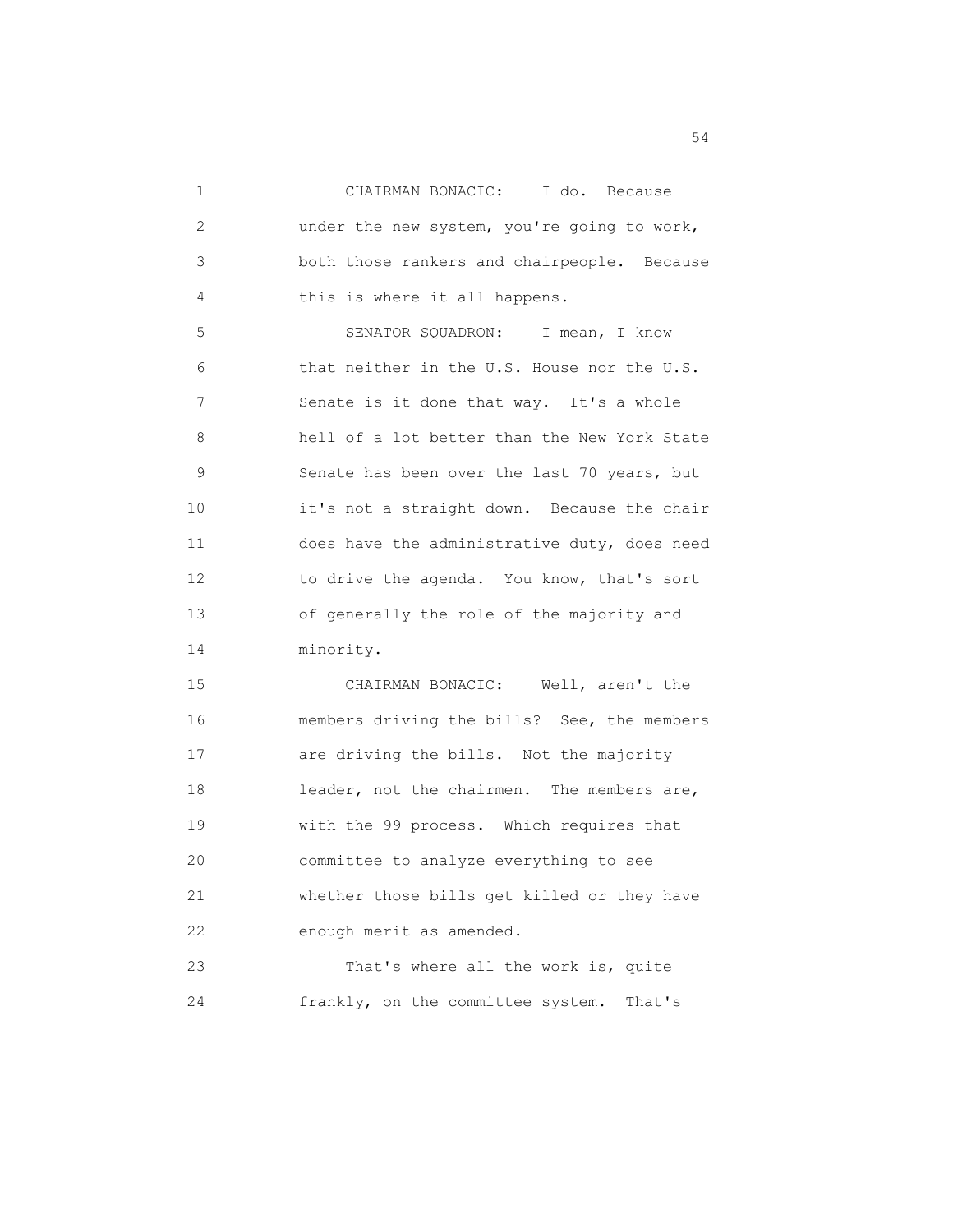1 what I got out of these hearings from the 2 Brennan Institute and others, that that is 3 the beefed-up area. And I think rankers are 4 going to work just as hard as chairpeople if 5 it's true to the task. 6 SENATOR SQUADRON: Again, I think 7 we're talking about difference between the 8 split and something reasonable. But, you 9 know, it does seem there's enormous -- and I 10 may be the only one who's buried in 11 administrative work there. I'm a freshman, 12 and -- but it does seem like there's 13 seriously, under the kind of system we're 14 talking about, a real administrative burden 15 for the chair. 16 You know, you're running a fairly 17 complex operation, with all these -- for 18 99s, these markups, you know, moving -- 19 hopefully you have a system that can move 20 the bill to the floor. You know, quite 21 frankly, it does seem to be -- you wouldn't 22 want the chairman to have less ability to do 23 some of the substantive work because of 24 being buried in administration.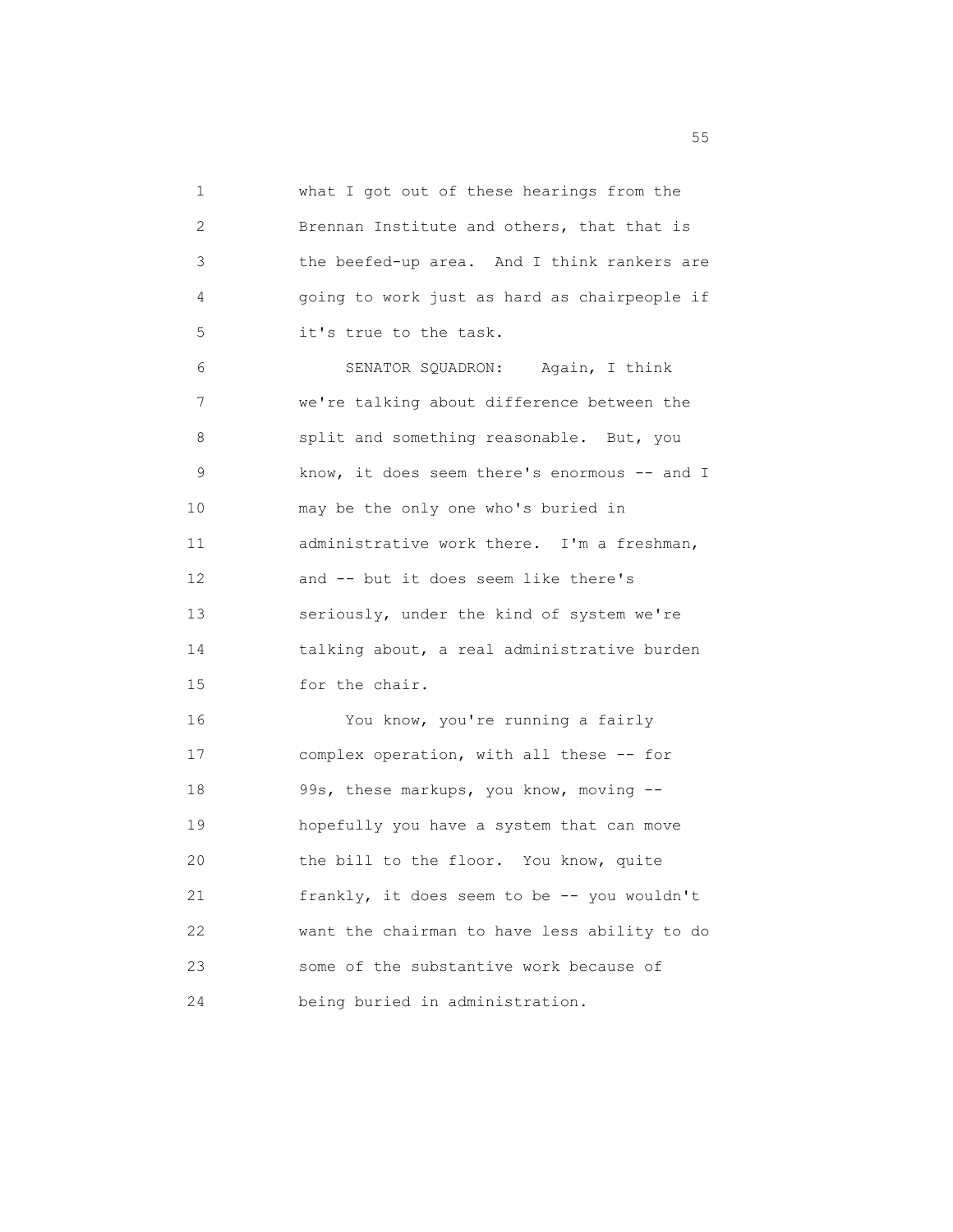1 CHAIRMAN BONACIC: No, I respect what 2 you say. But I think what we're proposing 3 is totally different than your experience 4 and how the committees have been working. 5 SENATOR STEWART-COUSINS: Well, I 6 think what he did was suggest, based on what 7 we're talking about, what the 8 responsibilities would be. 9 And I think that maybe what we could do 10 is at least decide on a minimum. A ranker 11 should have a minimum of this type of staff 12 and that, and the chair should have a 13 minimum of this and that. And then, you 14 know, it can be -- at least if we have a 15 floor. And it goes back to the -- 16 SENATOR SQUADRON: And parity -- 17 SENATOR STEWART-COUSINS: It goes 18 back to, again, the same basic thing about 19 what does any senator need in order to even 20 begin to be a senator representing their -- 21 they definitely need this, this, this, this. 22 And I think we should treat the ranker in 23 the same way and the chair in the same way; 24 at least establish the basic minimum.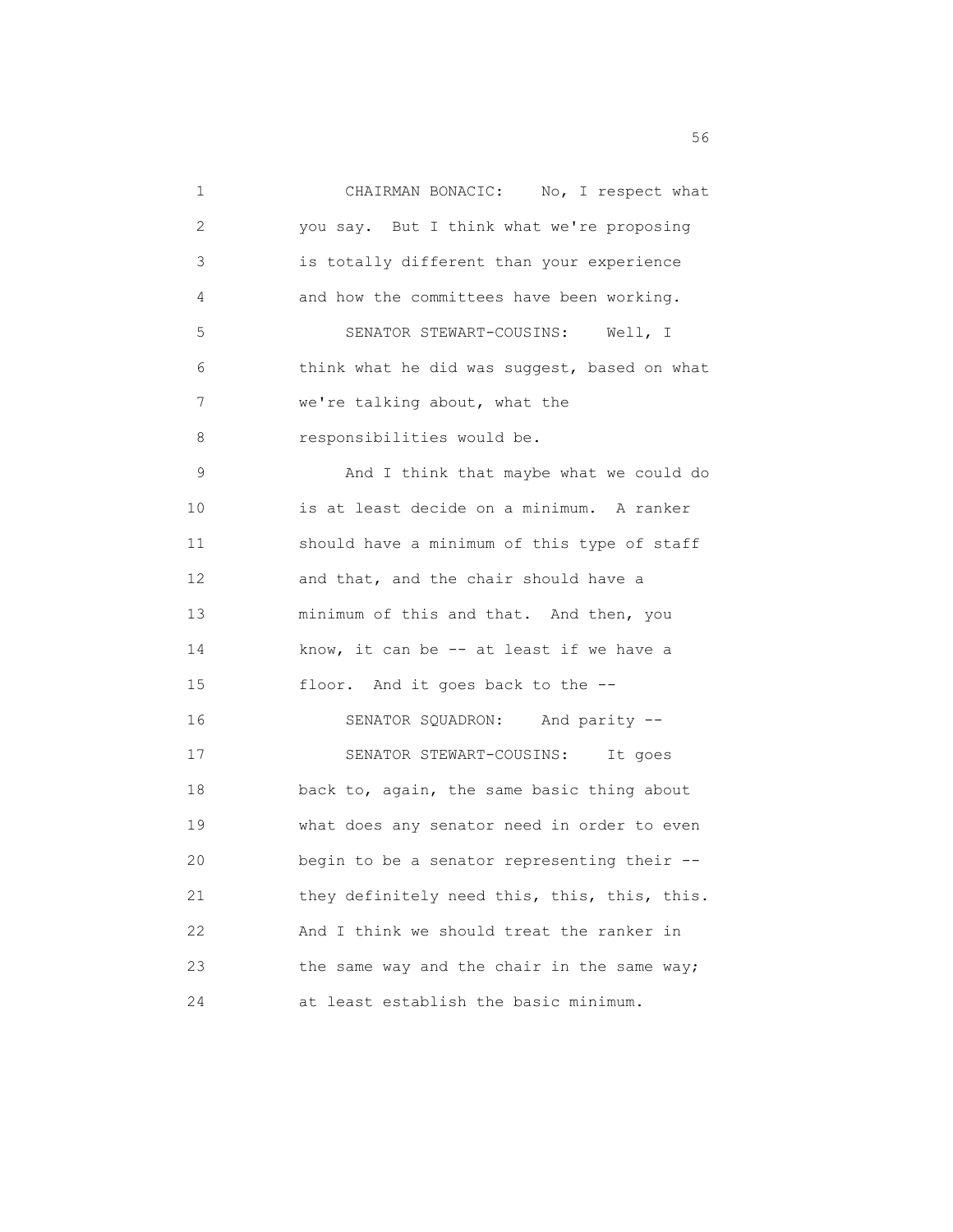| 1  | And then as things, you know, flesh          |
|----|----------------------------------------------|
| 2  | themselves out, we can determine if the      |
| 3  | ranker needs more, if the chair needs more,  |
| 4  | and then we can go from there.               |
| 5  | Transparently.                               |
| 6  | CHAIRMAN BONACIC: Rather than -- I           |
| 7  | think we're all saying the same thing. And   |
| 8  | I don't mean --                              |
| 9  | SENATOR STEWART-COUSINS: Well, I             |
| 10 | just didn't want to say, well, the ranker    |
| 11 | should have three, the chair should have     |
| 12 | four. I mean, I just think that in this      |
| 13 | context of developing what we are becoming,  |
| 14 | if we set minimums and then we can, you      |
| 15 | know, take a look as the structure actually  |
| 16 | grows.                                       |
| 17 | CHAIRMAN BONACIC: I piggybacked over         |
| 18 | Senator Klein's remarks at the last meeting  |
| 19 | about equal resources in committee, plus the |
| 20 | clerk is under the chairman. That's why I    |
| 21 | said it. I mean, it -- and I think it works  |
| 22 | better.                                      |
| 23 | But lookit, let's -- lookit. We're not       |
| 24 | going to get it resolved today. That's       |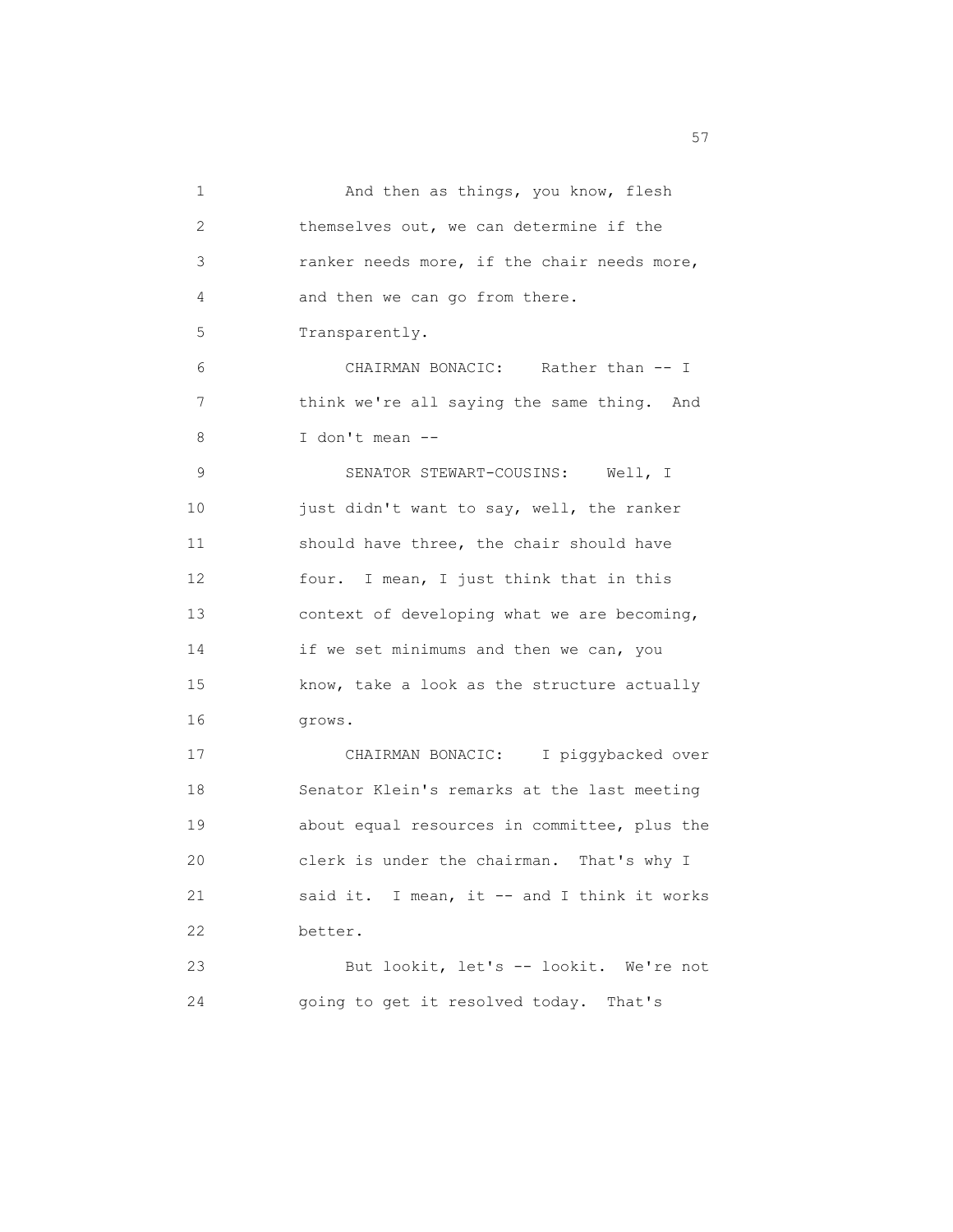1 something we've got to address. And if 2 we're people all of goodwill, we're going to 3 work it out. It's not -- you know, they're 4 not killers. These are not killer issues, 5 we hope. 6 The last thing I have on here, and not 7 to be facetious, was budget reform. You 8 know, I've been here now 20 years, and, you 9 know, I don't like when any one party 10 controls everything. I just don't. And 11 especially when it's from one region, I 12 really get concerned. 13 And we all talk of sunlight. We 14 believe that we would like a majority leader 15 not to go to closed doors, in secret, 16 unless -- it should be negotiated in open, 17 an open and transparent process with five 18 leaders. Don't be afraid of criticism on 19 proposals; that's democracy. We're asking 20 Malcolm Smith and this committee to state 21 that in the rules in the future. Because 22 really, this is not good, what's happening 23 to democracy. 24 SENATOR KLEIN: I'm not saying we're

the state of the state of the state of the state of the state of the state of the state of the state of the state of the state of the state of the state of the state of the state of the state of the state of the state of t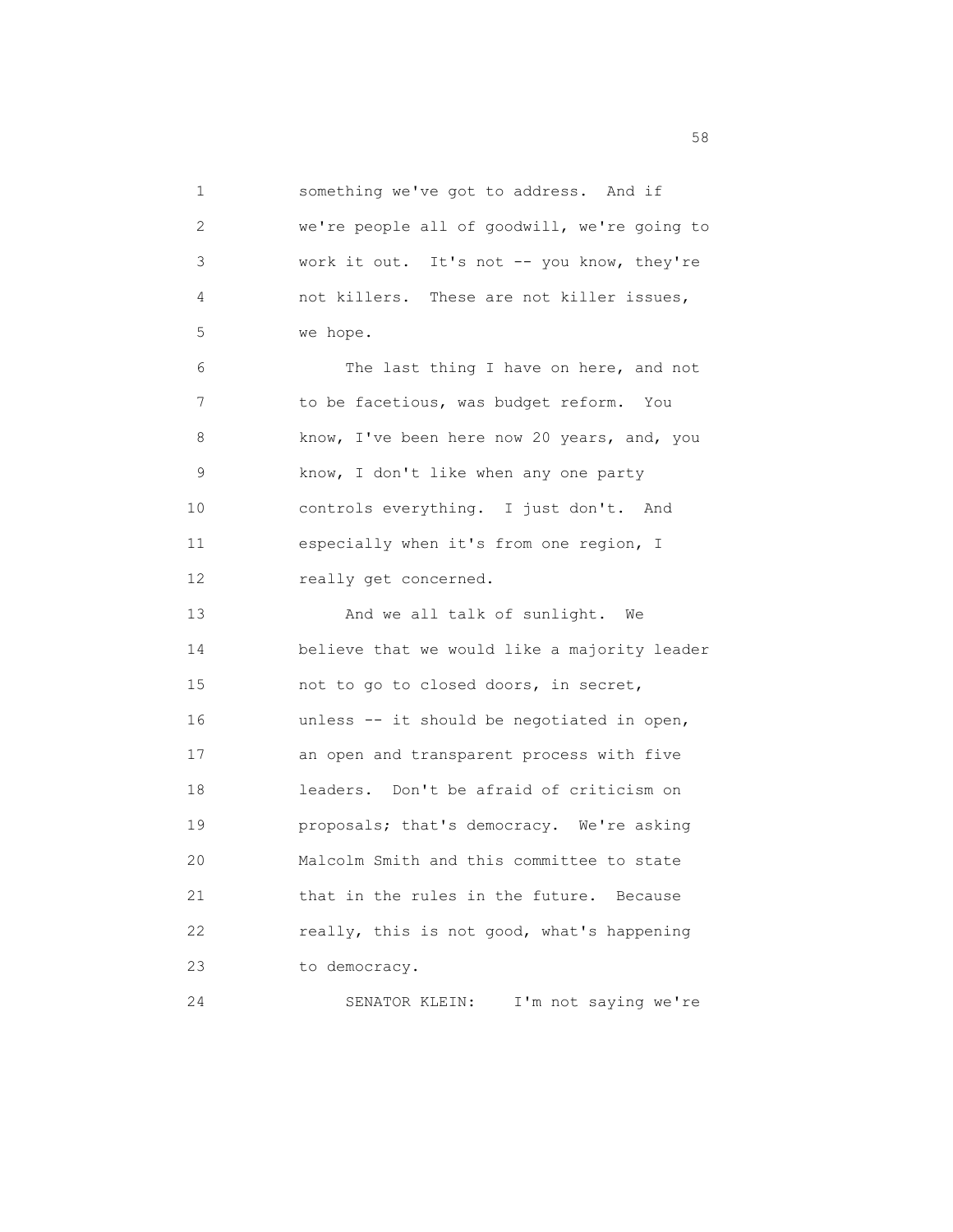| 1  | not all on the same page about budget        |
|----|----------------------------------------------|
| 2  | reform. But certainly our working rules      |
| 3  | reform committee is not the area to take     |
| 4  | that up. As a matter of fact, Senator Liz    |
| 5  | Krueger was appointed by the majority leader |
| 6  | to chair a committee or I think a --         |
| 7  | CHAIRMAN VALESKY: A budget reform            |
| 8  | committee?                                   |
| 9  | SENATOR KLEIN: Yes, a budget reform          |
| 10 | committee, on not only budget reform but     |
| 11 | also reforming the tax system. And that      |
| 12 | would certainly be something that would be   |
| 13 | taken up by her hearings, whatever. I don't  |
| 14 | think it's something that should be codified |
| 15 | in the rules.                                |
| 16 | CHAIRMAN BONACIC: I don't want to            |
| 17 | embarrass anybody or dance on this issue.    |
| 18 | If you believe that process affects          |
| 19 | policy -- and I do, I said that from day     |
| 20 | one -- a majority leader who agrees not to   |
| 21 | negotiate in secret on a budget is a huge    |
| 22 | step in changing the culture of this         |
| 23 | institution and will affect the other two    |
| 24 | branches.                                    |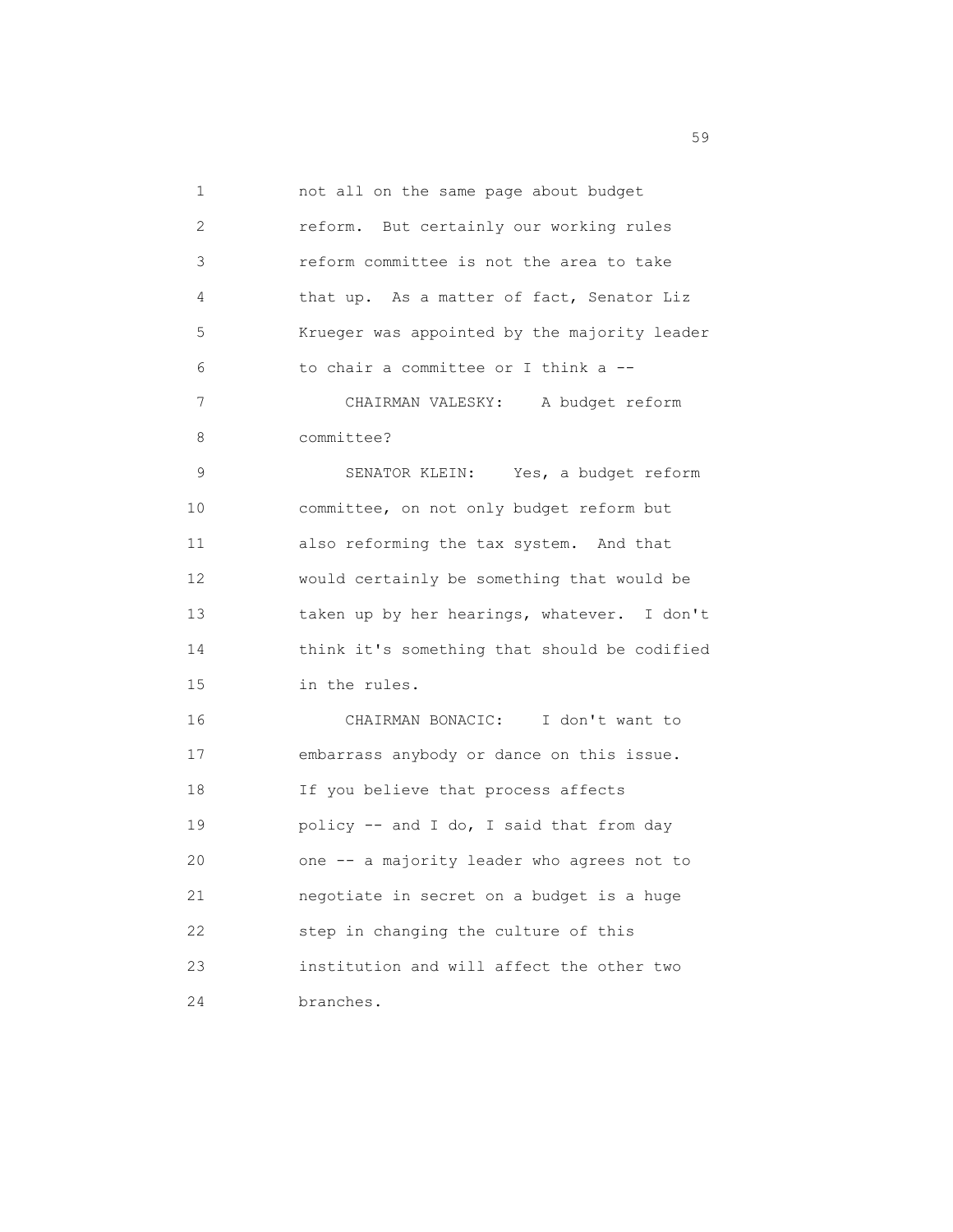1 Now, you can call it any way you want. 2 You can say a task force on budget reform. 3 But I believe it belongs in this committee. 4 If you want to punt on it, that's your 5 prerogative. But I raised it; I would like 6 to see it addressed in this committee. 7 I think I'm done. I have no other 8 issues other than the timing, the 9 continuation. 10 CHAIRMAN VALESKY: Right. And we're 11 up against 1 o'clock, and I know the members 12 have appointments. 13 I think obviously there's a lot of 14 material for staff to put together in the 15 form of a report. If any members have 16 additional suggestions over the next several 17 days, they're simply welcome to bring them 18 to the attention of either of us. 19 But as I indicated yesterday, I think 20 from a timeline perspective we're looking to 21 get together week after next, April 6th or 22 7th before we leave for the break, and have 23 a report in front of us to hopefully 24 recommend to the two legislative leaders, as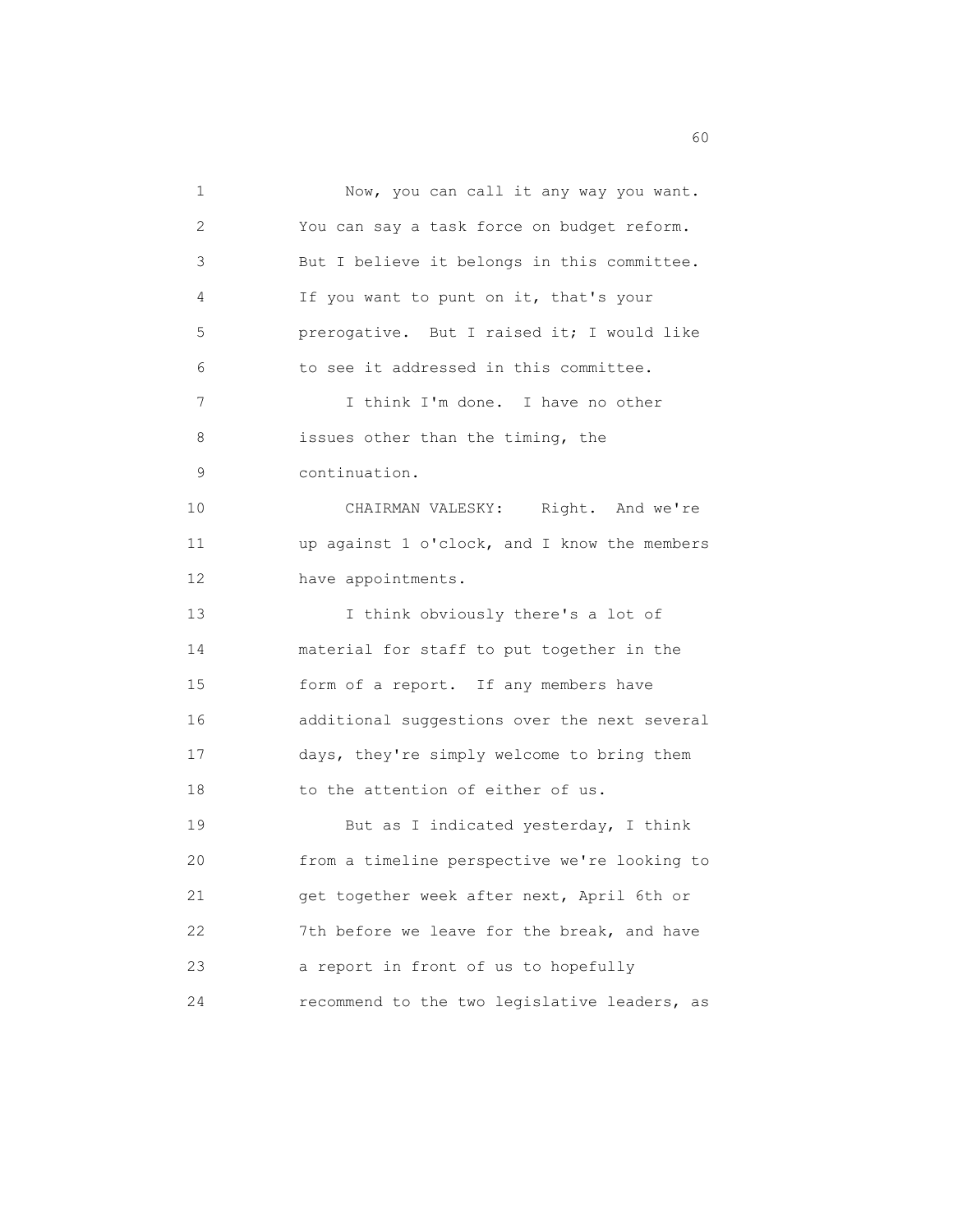1 per the charge of the original resolution. 2 SENATOR WINNER: Should we have 3 another meeting next week? Do we need to 4 have another meeting next week? 5 CHAIRMAN BONACIC: I think we should 6 have a meeting to review the draft, all the 7 members. In other words, have my counsel 8 and -- 9 SENATOR GRIFFO: Well, if you're 10 going bring that on the 6th, even, that 11 Monday, we should have an opportunity to 12 meet that day to discuss and -- we may have 13 some issues with it, and then to go to 14 rewrite. 15 SENATOR WINNER: I'd kind of like to 16 have another meeting next week, if we can. 17 SENATOR KLEIN: Well, I think we 18 certainly discussed this in the hearings. I 19 mean, can't be this be done internally with 20 staff? 21 CHAIRMAN BONACIC: You know, as a 22 lawyer, you and I, we have -- 23 SENATOR KLEIN: Well, I'm not saying 24 we're going to present it without showing it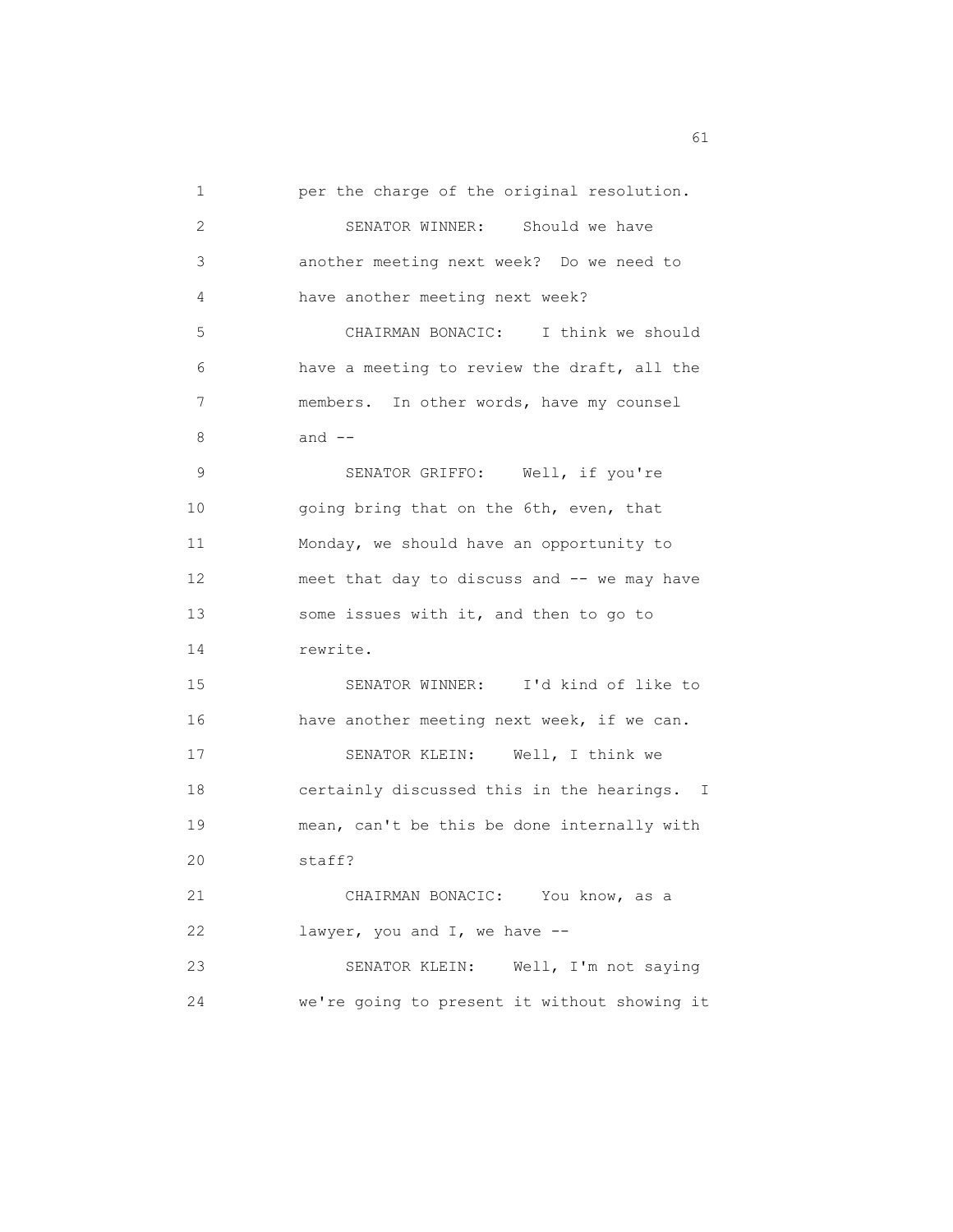| 1               | to the full committee. But, I mean, I think  |
|-----------------|----------------------------------------------|
| 2               | most of the discussion can take place as far |
| 3               | as internally with staff.                    |
| 4               | SENATOR WINNER: Well, let's go               |
| 5               | $back$ $--$                                  |
| 6               | SENATOR KLEIN: I think we've                 |
| 7               | discussed, you know, every possible option.  |
| 8               | SENATOR GRIFFO: Well, we have, but I         |
| 9               | don't know what the final report -- and I    |
| 10              | may disagree with some of the things that    |
| 11              | are being put in. I don't think that we      |
| 12 <sup>°</sup> | voted on things here. We didn't say are we   |
| 13              | up or down on this issue.                    |
| 14              | I asked for a number of resources            |
| 15              | identified. I hope that you're doing that,   |
| 16              | right, Andrew, probably identifying -- like  |
| 17              | yesterday, when I had made a request. And I  |
| 18              | hope that's going to be honored and          |
| 19              | fulfilled.                                   |
| 20              | So, I mean, I just want to know -- I         |
| 21              | think we ought to have an opportunity to     |
| 22              | take a look at a document and determine      |
| 23              | whether or not going to approve this as a    |
| 24              | whole or not.<br>I think that's the whole    |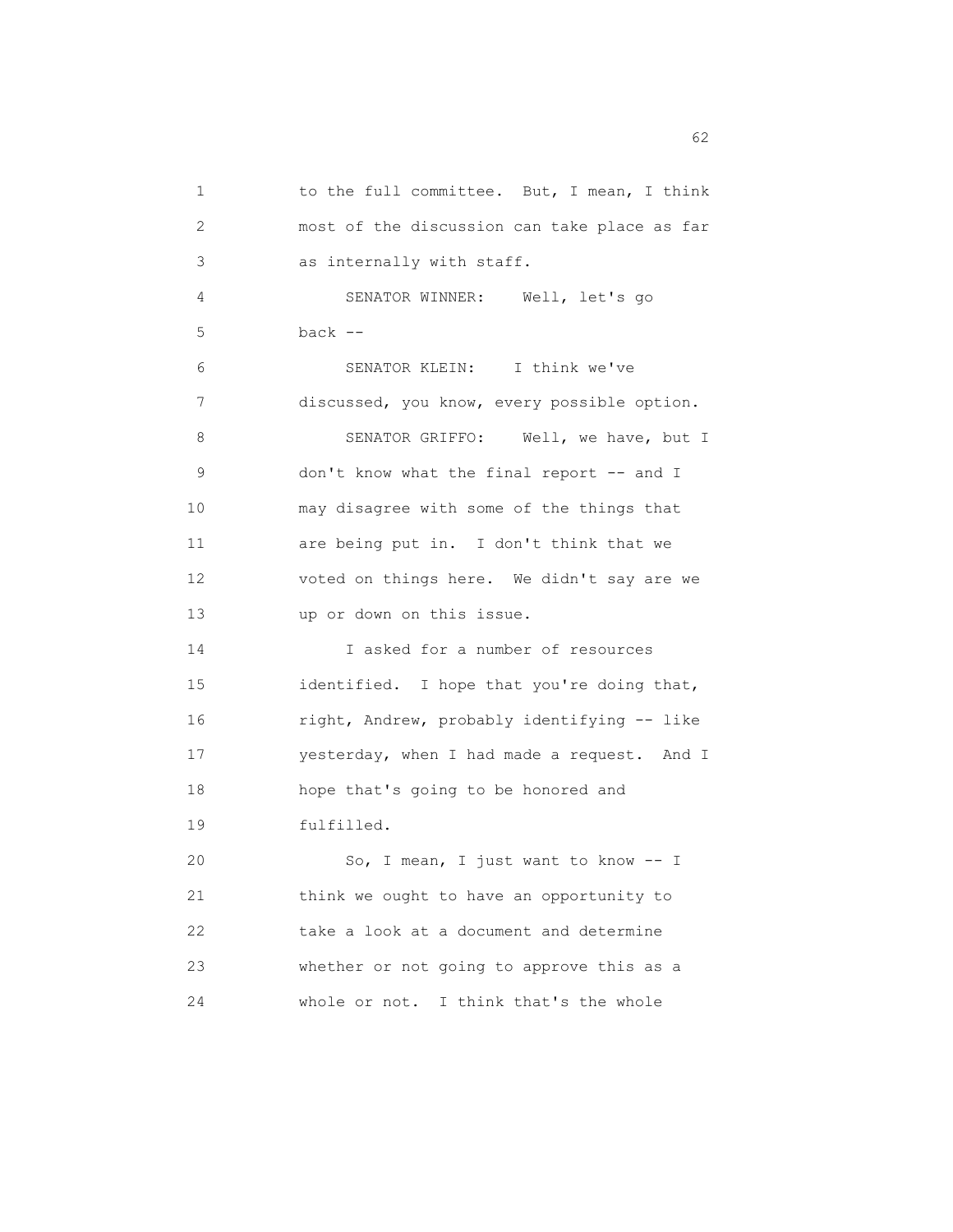1 idea.

 2 It would be nice if we could go forward 3 with a bipartisan vote saying this is the 4 recommendation of the committee, Special 5 Temporary Committee on Rules Reform. And I 6 don't know how you're doing to do that if we 7 rely on staff just to do that. 8 CHAIRMAN VALESKY: Well, I mean, how 9 much time does staff think they need to put 10 together a report? Next week is budget 11 week, obviously. We have some very 12 important business to take care of. No one 13 is suggesting that someone have a report 14 placed on their desks and asked to vote on 15 it. So -- the same way that you have an 16 opportunity to review a piece of legislation 17 this afternoon before you vote on it in the 18 Senate. 19 So, I mean, we look at the staff and 20 ask for a recommendation. Mike? 21 CHAIRMAN BONACIC: Well, what strikes 22 me is that we have made progress. And I 23 don't know if it's substantive enough if we 24 don't agree in conclusion on certain things.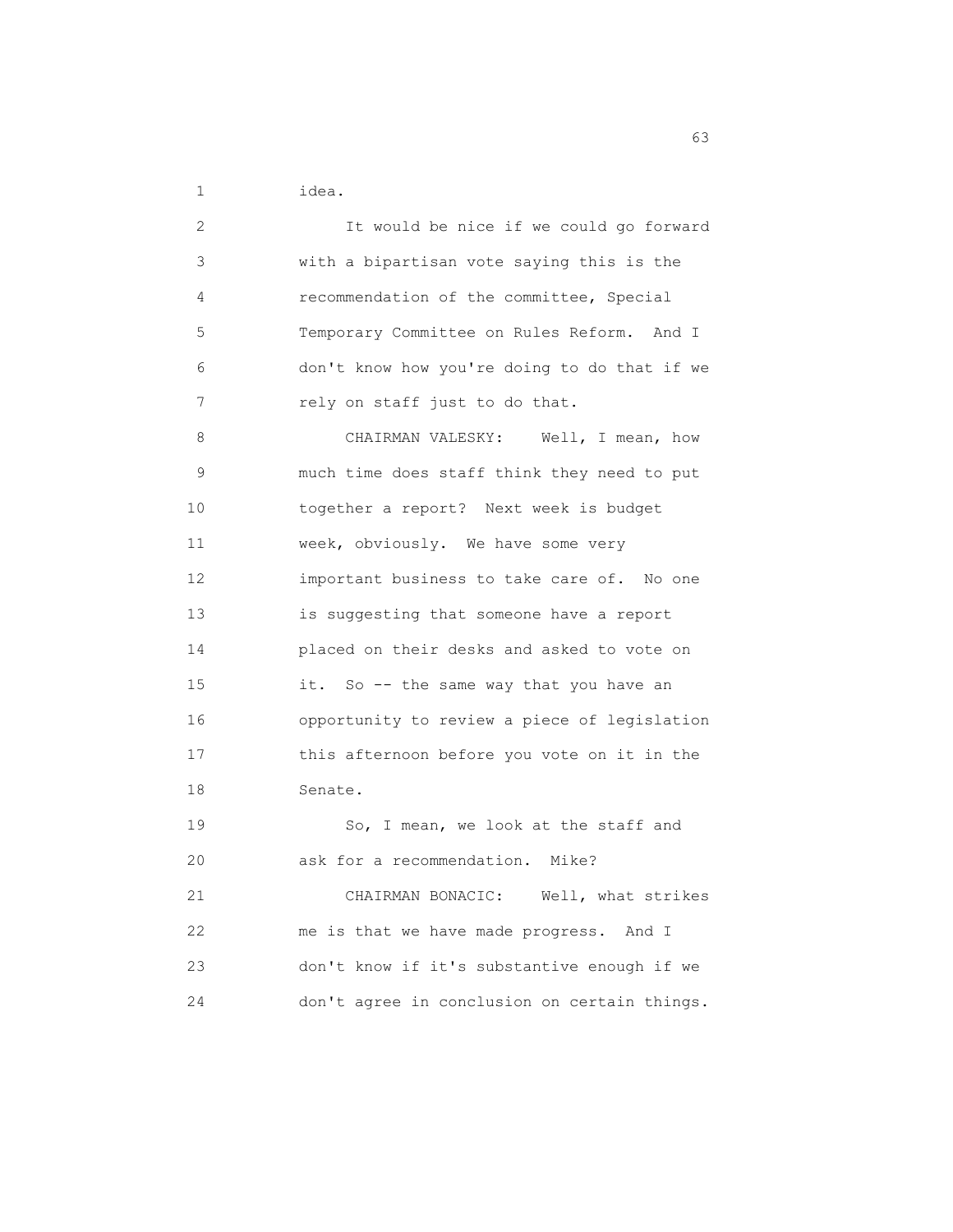1 And the minority always has the right to 2 agree on the positive steps and to point out 3 what was not done as part of the report. 4 And I was hopeful that that wouldn't happen, 5 but we reserve that right. So . . . 6 CHAIRMAN VALESKY: Okay. We always 7 have the opportunity to have another 8 meeting. If we determine that we want to 9 meet again after they put something 10 together, then we'll meet again. 11 CHAIRMAN BONACIC: My thinking is if 12 we can get the draft to us by Monday or 13 Tuesday and read it, and then Dave and I 14 will get together and he'll get the input 15 from his members, I'll get it from mine. 16 And if we feel it's necessary to have 17 another meeting and how far we're apart, 18 let's do it. 19 SENATOR STEWART-COUSINS: That sounds 20 good. 21 CHAIRMAN BONACIC: Let's do it. 22 SENATOR SQUADRON: That seems like a 23 good process. That seems like a good 24 process.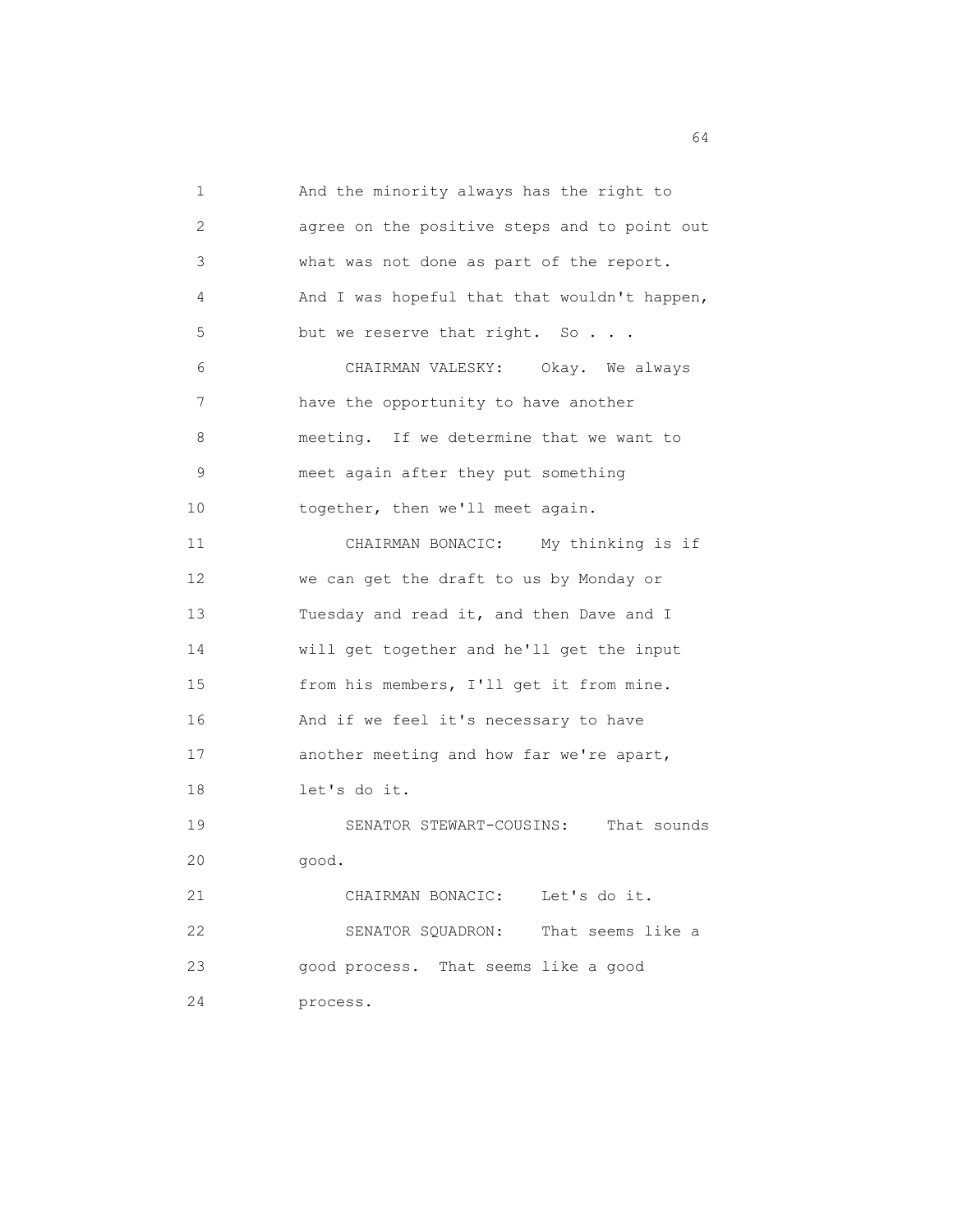| 1               | CHAIRMAN BONACIC: I think so.                |
|-----------------|----------------------------------------------|
| 2               | Can I just make one final suggestion?        |
| 3               | This is easy. We extend the Rules            |
| 4               | Committee. We probably should meet monthly   |
| 5               | to talk about implementation and the         |
| 6               | monitoring of how it's working.              |
| 7               | Just because we have three or four           |
| 8               | meetings doesn't mean all of this gets done, |
| 9               | and it may take a while to implement. And I  |
| 10              | would welcome the monitoring of we nine      |
| 11              | members and see how we're doing, how things  |
| 12 <sup>°</sup> | are getting implemented on a continuing      |
| 13              | basis.                                       |
| 14              | SENATOR PARKER: I agree with you. I          |
| 15              | agree with you in principle. I'm not that    |
| 16              | monthly, necessarily, concerned, but we      |
| 17              | ought to look at some time period.           |
| 18              | CHAIRMAN BONACIC: Yeah, okay. I              |
| 19              | said monthly. If you have another            |
| 20              | suggestion -- but the.                       |
| 21              | SENATOR SQUADRON:<br>I'd do it weekly,       |
| 22              | but I don't think it's productive.           |
| 23              | I think that the concept is a great          |
| 24              | I do think that we're going to have<br>one.  |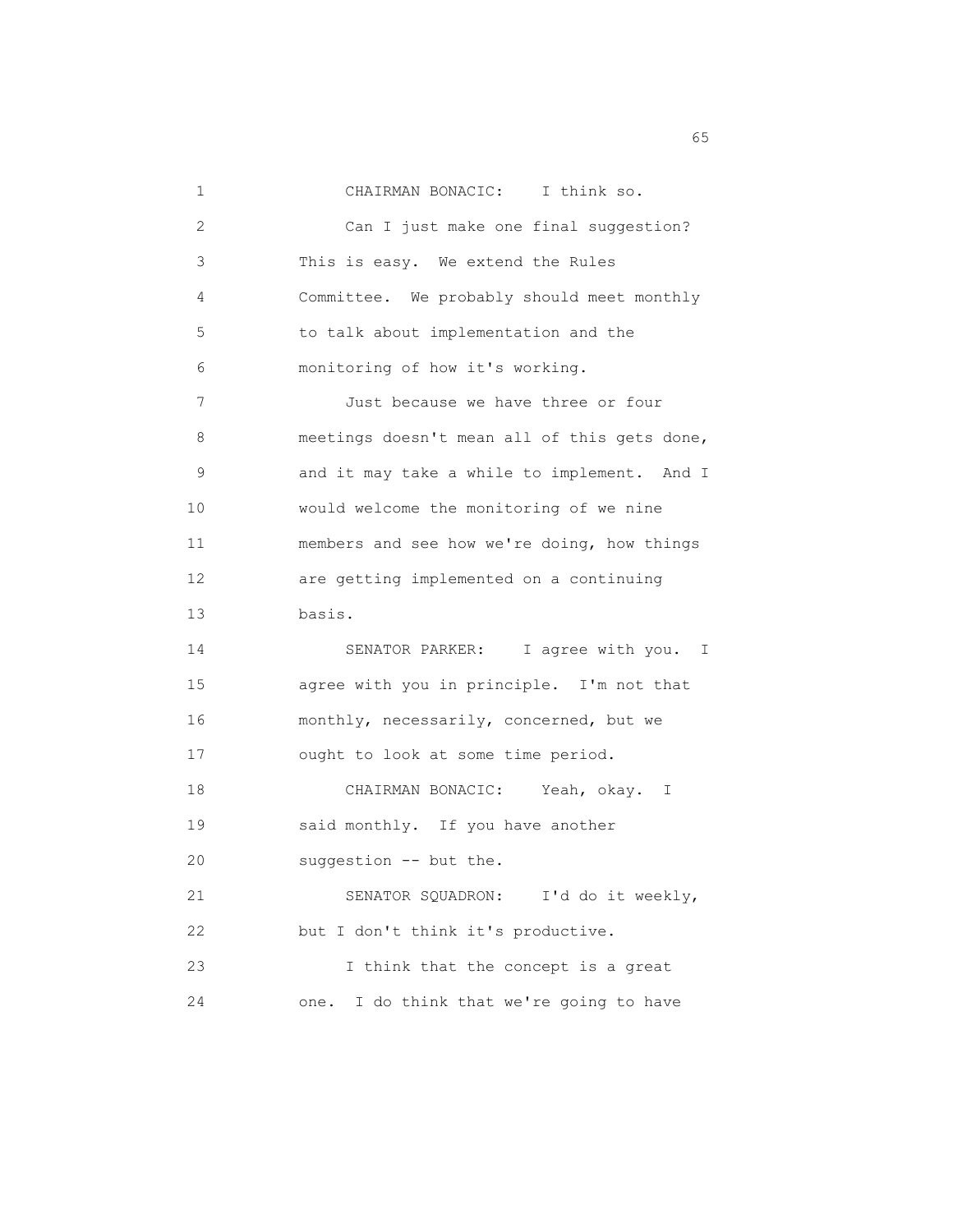1 convince our members we're consolidating 2 committees and making this one continue,  $3 \quad so --$  4 SENATOR PARKER: Exactly. 5 SENATOR SQUADRON: But that's 6 something that we'll -- 7 SENATOR WINNER: When we get a big 8 stipend, then we'll worry about it. 9 SENATOR GRIFFO: We have some dates 10 that we have to continue to meet. I think 11 there were some additional dates. So I 12 think perhaps we were looking at it 13 yesterday; there was a May 1st date or 14 something. 15 SENATOR SQUADRON: I think continued 16 meetings is part of the definition of what 17 it means for this committee to continue. 18 Great. 19 SENATOR PARKER: Well, when we 20 continue to meet, we're no longer a 21 temporary committee. 22 CHAIRMAN VALESKY: The only way we 23 can do that is to extend the authority of 24 the committee.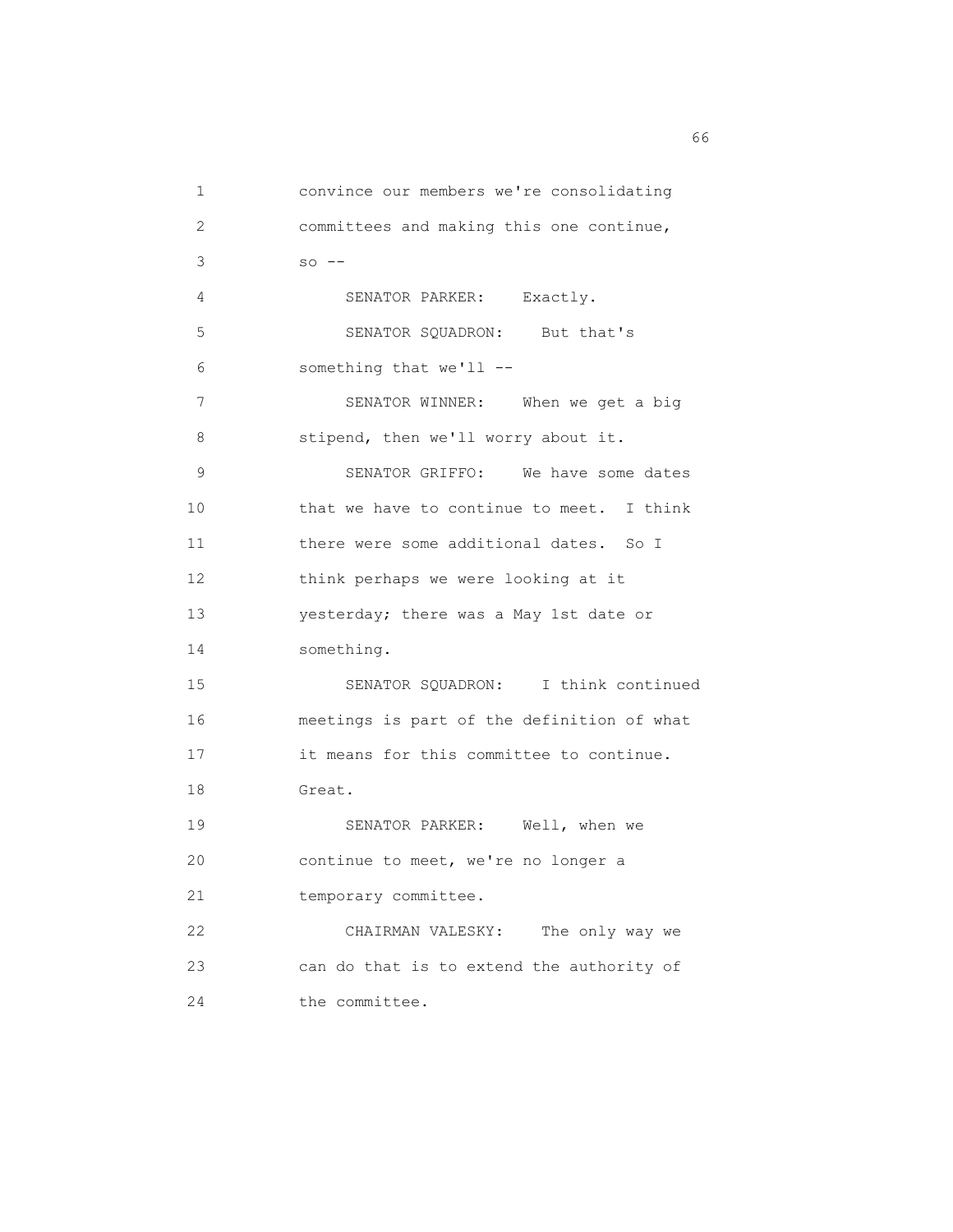1 SENATOR GRIFFO: Right. To the end 2 of session, if that's what you feel. I 3 mean, that's up to you. It doesn't matter 4 to me. 5 Point of clarification. When you say 6 Monday, I think Andrew cringed. I think you 7 mean the 6th; right? Not this Monday 8 coming, so that people realize that. You 9 don't mean this Monday, because it's only 10 four days away. You've got to give -- I'm 11 trying to help you Andrew. 12 CHAIRMAN BONACIC: I think if we can 13 get the report out, both of them get the 14 report out -- 15 SENATOR GRIFFO: But April 6th we're 16 talking about. 17 CHAIRMAN BONACIC: No, no. 18 SENATOR GRIFFO: This Monday? 19 CHAIRMAN BONACIC: We're talking of a 20 draft for everyone to review. 21 SENATOR GRIFFO: Maybe we should ask 22 the staff if they're capable of doing that. 23 CHAIRMAN BONACIC: My counsel says -- 24 MR. CHAPMAN: I can do whatever my